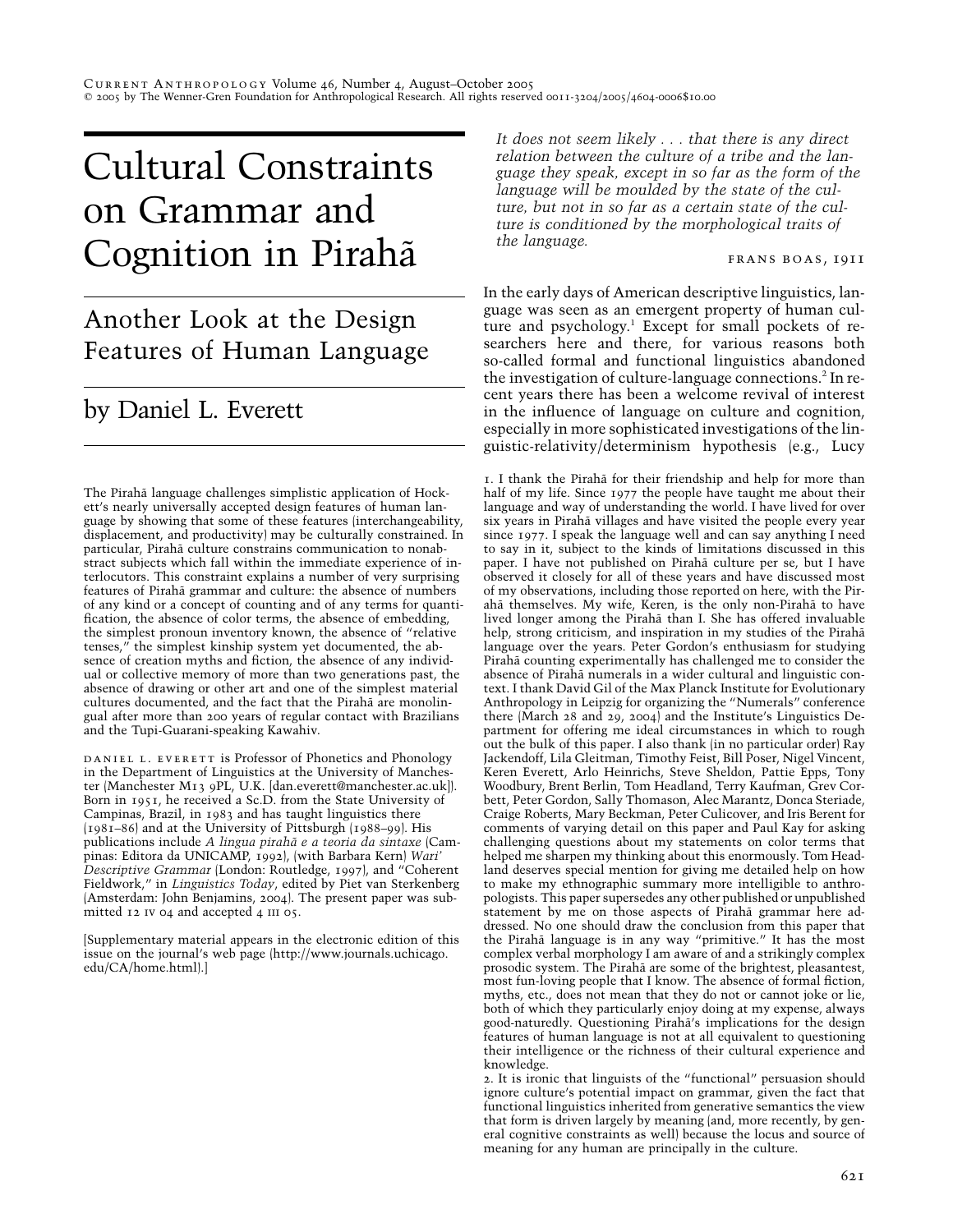1992*a*, *b*; Gumperz and Levinson 1996; Gentner and Goldin-Meadow 2003). However, there has been insufficient work on the constraints that culture can place on major grammatical structures in a language, though Pawley (1987) and the contributors to Enfield (2002), among others, have produced some important results.

This paper looks in detail at various aspects of the culture and language of the Piraha of Brazil that suggest that Pirahã culture severely constrains Pirahã grammar in several ways, producing an array of otherwise inexplicable "gaps" in Pirahã morphosyntax. These constraints lead to the startling conclusion that Hockett's (1960) design features of human language, even more widely accepted among linguists than Chomsky's proposed universal grammar, must be revised. With respect to Chomsky's proposal, the conclusion is severe—some of the components of so-called core grammar are subject to cultural constraints, something that is predicted not to occur by the universal-grammar model. I argue that these apparently disjointed facts about the Piraha language—gaps that are very surprising from just about any grammarian's perspective—ultimately derive from a single cultural constraint in Piraha˜, namely, *the restriction of communication to the immediate experience of the interlocutors*.

Grammar and other ways of living are restricted to concrete, immediate experience (where an experience is immediate in Pirahã if it has been seen or recounted as seen by a person alive at the time of telling), and immediacy of experience is reflected in immediacy of information encoding—one event per utterance.<sup>3</sup> Less explicitly, the paper raises the possibility, subject to further research, that culture constrains cognition as well. If the assertion of cultural constraint is correct, then it has important consequences for the enterprise of linguistics.

Before beginning in earnest, I should say something about my distinction between "culture" and "language." To linguists this is a natural distinction. To anthropologists it is not. My own view of the relationship is that the anthropological perspective is the more useful, but that is exactly what this paper purports to show. Therefore, although I begin with what will strike most anthropologists as a strange division between the form of communication (language) and the ways of meaning (culture) from which it emerges, my conclusion is that the division is not in fact a very useful one and that Sapir, Boas, and the anthropological tradition generally have this right. In this sense, this paper may be taken as an argument that anthropology and linguistics are more closely aligned than most modern linguists (whether "functional" or "formal") suppose.

This study began as a description of the absence of numerals, number, and counting in Pirahã, the only surviving member of the Muran language family. However, after considering the implications of this unusual feature of Pirahã language and culture, I came to the conclusion defended in this paper, namely, that there is an important relation between the absence of number, numerals, and counting, on the one hand, and the striking absence of other forms of precision quantification in Pirahã semantics and culture, on the other. A summary of the surprising facts will include at least the following: Pirah $\tilde{a}$ is the only language known without number, numerals, or a concept of counting. It also lacks terms for quantification such as "all," "each," "every," "most," and "some." It is the only language known without color terms. It is the only language known without embedding (putting one phrase inside another of the same type or lower level, e.g., noun phrases in noun phrases, sentences in sentences, etc.). It has the simplest pronoun inventory known, and evidence suggests that its entire pronominal inventory may have been borrowed. It has no perfect tense. It has perhaps the simplest kinship system ever documented. It has no creation myths—its texts are almost always descriptions of immediate experience or interpretations of experience; it has some stories about the past, but only of one or two generations back. Pirahã in general express no individual or collective memory of more than two generations past. They do not draw, except for extremely crude stick figures representing the spirit world that they (claim to) have directly experienced.

In addition, the following facts provide additional overt evidence for ways in which culture can be causally implicated in the linguistic structure of the language: The phonemic inventory of Piraha women is the smallest in the world, with only seven consonants and three vowels, while the men's inventory is tied with Rotokas and Hawaiian for the next-smallest inventory, with only eight consonants and three vowels (Everett 1979). The Pirahã people communicate almost as much by singing, whistling, and humming as they do using consonants and vowels (Everett 1985, 2004). Pirahã prosody is very rich, with a well-documented five-way weight distinction between syllable types (Everett 1979, 1988; Everett and Everett 1984).

A final fascinating feature of Pirahã culture, which I will argue to follow from the above, is that Pirahã continue to be monolingual in Pirahã after more than 200 years of regular contact with Brazilians and other non-Pirahã. What we will see as the discussion progresses is that Portuguese grammar and communication violate the Pirahã cultural constraint on grammar and living, a profound cultural value, leading to an explanation for this persistent monolingualism.

Any of these properties is sufficiently unusual in itself to demand careful consideration, but their manifestation in a single language suggests the existence of a common unifying generalization behind them. They are sufficiently disparate formally (i.e., in terms of potential phrase-structure realizations) that any unifying principle is almost certainly to be found in their meaning, and that in the broadest sense of a constraint on cultural

<sup>3.</sup> The notion of "event" used in this paper—a single logical predicate—comes from the standard literature on lexical semantics. Such predicates can be modified but are represented as solitary events (see Van Valin and LaPolla 1997 for one model). This is not to say that a single event cannot be expressed by more than one utterance but merely that multiple events are not expressed in a single utterance/sentence.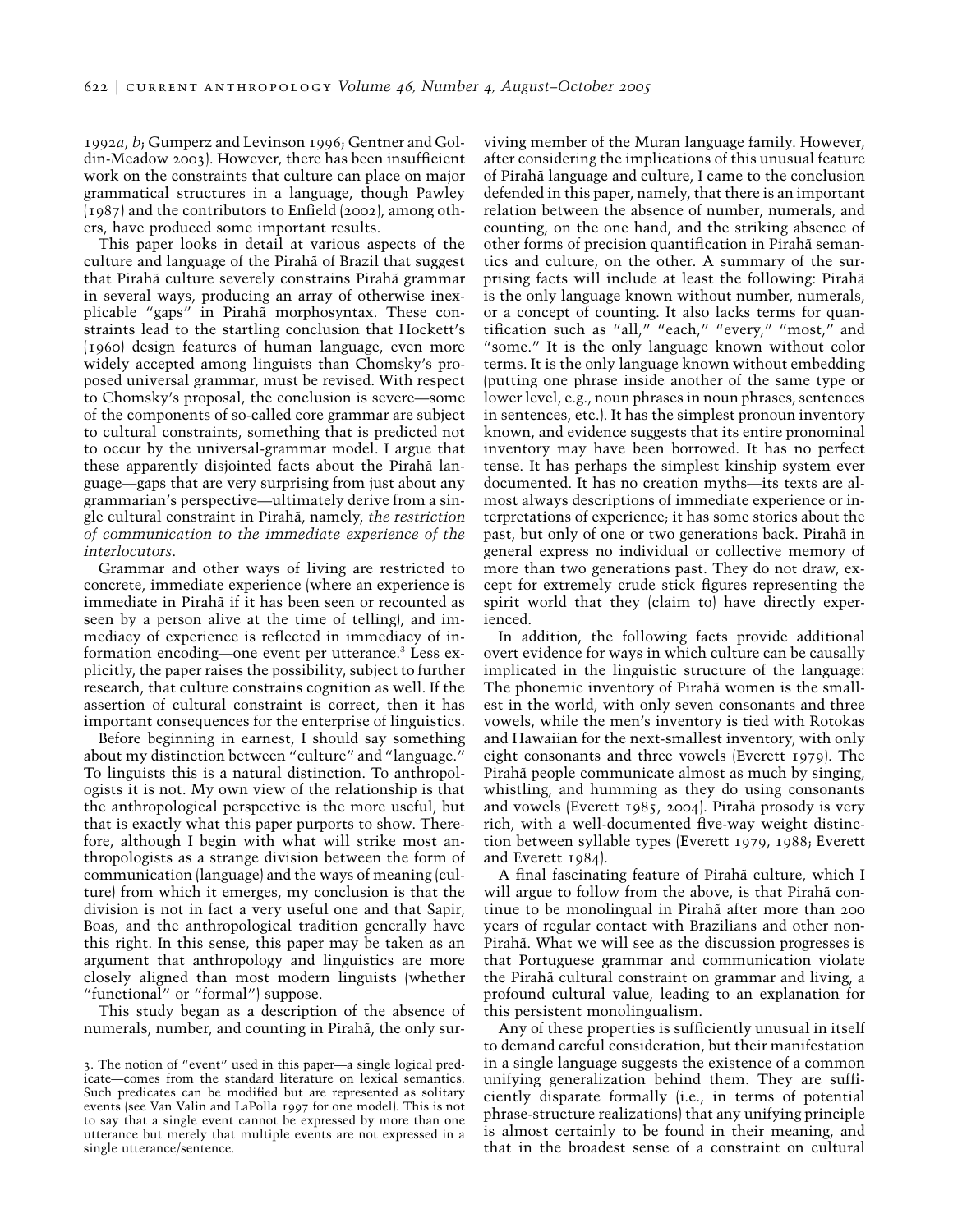function. What I propose, again, is that Pirahã culture avoids talking about knowledge that ranges beyond personal, usually immediate experience or is transmitted via such experience. All of the properties of Pirahã grammar that I have listed will be shown to follow from this. Abstract entities are not bound by immediate personal experience, and therefore Piraha people do not discuss them.

In developing the arguments to support these theses, I also argue against the simple Whorfian idea that linguistic relativity or determinism alone can account for the facts under consideration. In fact, I also argue that the unidirectionality inherent in linguistic relativity offers an insufficient tool for language-cognition connections more generally in that it fails to recognize the fundamental role of culture in shaping language. In what follows I describe the properties of Pirahã grammar mentioned above, consider the facts in light of Pirahã cultural values, and discuss the lessons to be drawn from the case of Pirahã for linguistic theory. I do not claim that my thesis or its relation to the facts has been proven; rather, I suggest that the relation has been supported and that there is no other obvious relation. Any other approach would render the above-mentioned observations coincidental.

#### Number, Numerals, and Counting

There is no grammatical number in Pirahã (Everett 1983, 1986; Corbett 2000). There are therefore no number contrasts on nouns, pronouns, verbs, or modifiers for number  $\gamma$  = high tone; no mark over vowel = low tone;  $\gamma$  = glottal stop):

1. *hiaitíihí* hi kaoáíbogi bai -aagá Pirahã people he evil spirit fear -be "The Pirahã are afraid of evil spirits," "A Pirahã is afraid of an evil spirit," "The Pirahã are afraid of an evil spirit," or " A Pirahã is afraid of evil spirits."

| 2. $k\acute{o}$ oi,                       | kóhoibiíhai. | hi | píai,    | 'aáibígaí, |  |
|-------------------------------------------|--------------|----|----------|------------|--|
| name                                      | name         | he | also,    | name       |  |
| hi                                        | píai,        | hi | koabáipí |            |  |
| he                                        | also,        | he | die      |            |  |
| "Kó'oí, Kóhoibiíhai, and 'aáibigaí died." |              |    |          |            |  |

| $3. k'$ oí    | hi | koabáipí |
|---------------|----|----------|
| name.         | he | die      |
| "Kó'oí died." |    |          |

4. *ba´igipo´hoaa´ 'i 'o´ ooı´ kobai -baaı´* name:feminine she tarantula watch -intently "Báigipóhoaá watched the tarantula[s] closely." (This can refer to one woman named "Báigipóhoaá" or several.)

This feature of Pirahã is itself very rare (see Corbett 2000:50). There may be no other language that lacks the grammatical category of number.

There are three words in Pirahã that are easy to confuse with numerals because they can be translated as numerals in some of their uses:<sup>4</sup> *hot* 'small size or amount', *hoı´* 'somewhat larger size or amount', and *ba´ a gi so* lit. 'cause to come together' (loosely 'many'). Some examples which show how Pirahã expresses what in other cultures would be numerical concepts are as follows:

5. a. *tı´ 'ı´tı´i'isi ho´i hii 'aba'a´ ı´gio 'oogabagaı´* I fish small predicate only want "I only want [one/a couple/a small] fish." (This could not be used to express a desire for one fish that was very large except as a joke.) b. *tioba´ hai ho´i hii* child small predicate "small child/child is small/one child"

| 6. a.                                   |                                       | tí 'ítíi'isi hoí     |                 | hii              | 'oogabagaí |  |
|-----------------------------------------|---------------------------------------|----------------------|-----------------|------------------|------------|--|
|                                         |                                       | fish                 |                 | larger predicate | want       |  |
|                                         | "I want [a few/larger/several] fish." |                      |                 |                  |            |  |
| b.                                      |                                       | tí 'ítíi'isi báagiso |                 |                  | 'oogabagaí |  |
|                                         |                                       |                      | fish many/group |                  | want       |  |
|                                         | "I want [a group of/many] fish."      |                      |                 |                  |            |  |
| c.                                      |                                       | tí ′ítíi'isi         |                 | 'ogií 'oogabagaí |            |  |
|                                         |                                       | fish                 | big             | want             |            |  |
| "I want [a big/big pile of/many] fish." |                                       |                      |                 |                  |            |  |

Interestingly, in spite of its lack of number and numerals, Pirahã superficially appears to have a count-versus-mass distinction (examples preceded by an asterisk are ungrammatical, and those preceded by a question mark would be considered strange):

- 7. a. *'aoói 'aaibái 'ao'aagá 'oi* kapió'io<br>foreigner many exist jungle other foreigner many exist jungle other "There are many foreigners in another jungle."
	- b.  $\frac{1}{2}$  '*aoói* /? *'aoo´i 'apagı´ 'ao'aaga´ 'oı´ kapio´ 'io* foreigner much exist jungle other ?"There are much foreigners in another jungle."
- 8. a. *'agaı´si 'apagı´ 'ao'aaga´ 'oı´ kapio´ 'io* manioc meal much exist jungle other "There is a lot of manioc meal in another jungle."
	- b. \*'agaísi *'agaı´si 'aaı´ba´ i 'ao'aaga´ 'oı´ kapio´ 'io* manioc meal many exist jungle other ∗ "There is many manioc meal in another jungle."

This distinction is more consistently analyzed, however, as the distinction between things that can be individuated and things that cannot, thus independent of the notion of counting.

There are likewise no ordinal numbers in Pirahã. Some of the functions of ordinals are expressed via body parts, in a way familiar to many languages:

4. The "translation fallacy" is well-known, but field linguists in particular must be ever-vigilant not to be confused by it. Bruner, Brockmeier, and Harré (2001:39) describe it as the supposition that there is only one human reality to which all "narratives"—be they fiction or linguistic theories, say—must in effect conform. Throughout this paper I will urge the reader to be on guard against this—the mistake of concluding that language X shares a category with language Y if the categories overlap in reference.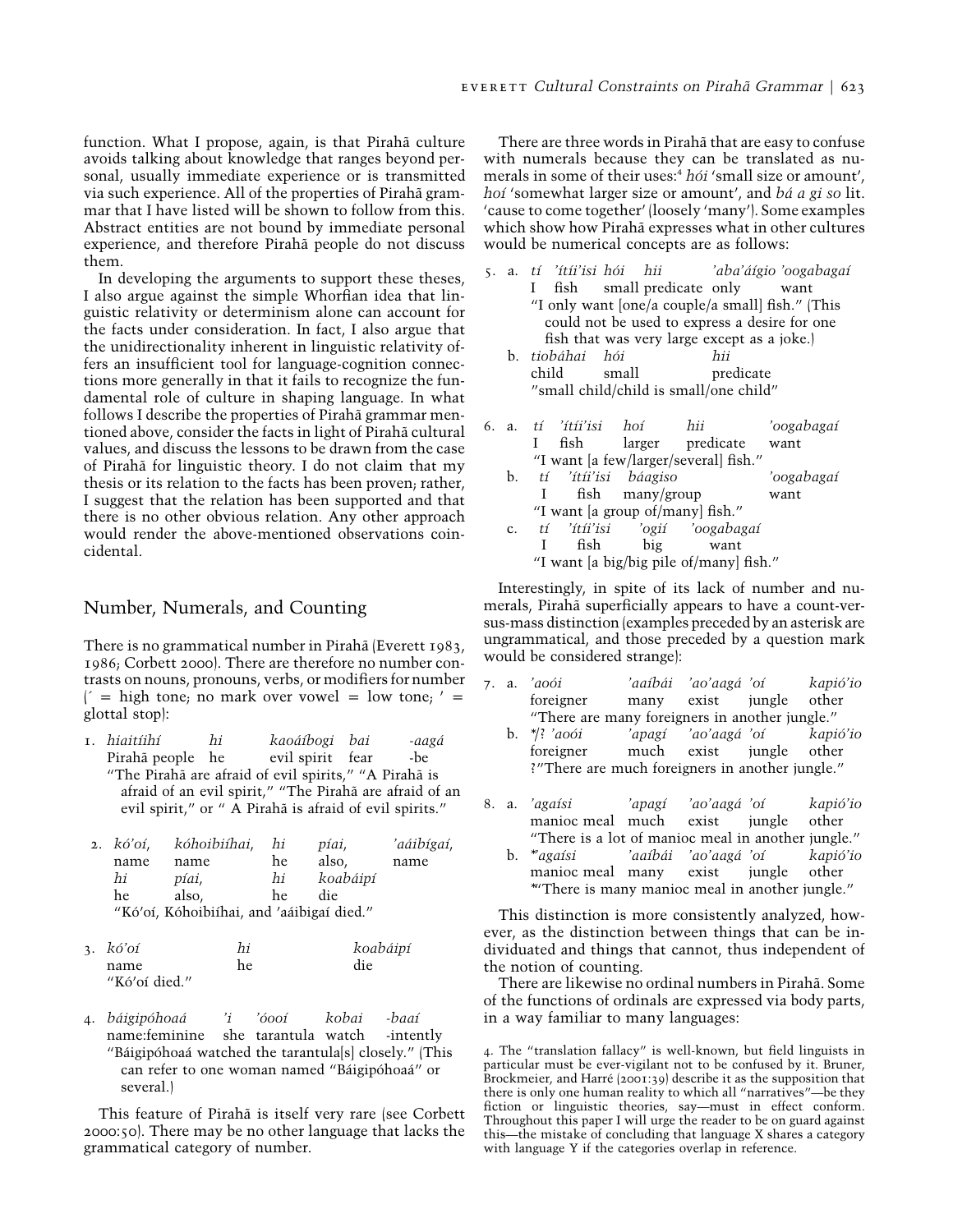| $Q_{\bullet}$                                      | ti |      | 'apaí káobíi          | 'ahaigí                                    |                 |
|----------------------------------------------------|----|------|-----------------------|--------------------------------------------|-----------------|
|                                                    |    | head | fall                  |                                            | same generation |
|                                                    | hi |      | tíohió'ío/gaaba       |                                            | káobíi          |
|                                                    | he |      | towards me/there stay |                                            | fall            |
| "I was born first then my sibling was born." (lit. |    |      |                       |                                            |                 |
|                                                    |    |      |                       | "I head fall sibling to me/there at fall." |                 |

The expressions *tiohio'io* and *gaaba* here are interchangeable in most contexts. They refer both to intermediate points in a succession of participants, events, etc., or to the final position. But the word "head" does not really mean "first," not if we assume that "first" derives its meaning partially in opposition to "second," "third," etc., but overlaps with "first" in referring to something at the beginning of a spatial or temporal sequence.<sup>5</sup>

The Pirahã language has no words for individual fingers (e.g., "ring finger," "index finger," "thumb," etc.). Pirahã occasionally refer to their fingers collectively as "hand sticks," but only when asked by an insistent linguist. By the same reasoning, there is no word for "last." Moreover, they tend not to point with individual fingers, at least when talking to me. Commonly, if they use any part of their arms for pointing, they tend to extend a flat hand turned sideways or an open palm facing up or down. More often, they point, as is common around the world, with their lower lip or jaw or a motion of the head. When discussing a large quantity/number of objects, they do not make tallying motions on individual appendages. If they use gestures, they hold the flat hand out, palm down, varying the distance between hand and ground to indicate the size of the "pile" or amount under discussion. However, a seated Pirahã man or woman (though women rarely do this) will occasionally extend both feet and hands, with toes and fingers also extended, to indicate a large number of individual items (they would do this in my experience not for a nonindividuated quantity such as manioc flour but rather for bags of manioc flour, etc.). Other than these gestures, there is no use of body parts, objects, or anything to indicate a concept of "tallving."

There are no quantifier terms like "all," "each," "every," "most," and "few" in Pirahã. There are also no "WH (information question)-quantifiers" per se. $6$  The following examples show the closest expressions Pirahã can muster to these quantifiers:

| 10. <i>hiaitíihí</i> | hi | 'ogi                     | -'áaga           |
|----------------------|----|--------------------------|------------------|
| Pirahã people he     |    | big                      | -be (permanence) |
| -ó                   | n1 | -Ò                       | kaobíi           |
| -direction           |    | water -direction entered |                  |

5. Part of the conclusion of this paper, agreeing with Gordon (2004), is that much of Pirahã is largely incommensurate with English and therefore translation is simply a poor approximation of Pirahã intentions and meaning, but we do as well as we can do.

6. One reviewer has suggested that these Piraha˜ words *are* quantifier words but have different truth conditions from their English counterparts. But having different truth conditions simply means having different meanings in this context, and therefore if they have different truth conditions then they are different words.

"All the people went to swim/went swimming/are swimming/bathing, etc."

| II. ti |                                                  | 'ogi         | -'áaga           |  |  |  |
|--------|--------------------------------------------------|--------------|------------------|--|--|--|
|        |                                                  | big          | -be (permanence) |  |  |  |
|        | -ó                                               | 'ítii'isi    | 'ogi             |  |  |  |
|        | -direction                                       | fish         | big              |  |  |  |
|        | -ó                                               | 'i           | kohoai-baaí,     |  |  |  |
|        | -direction                                       | she          | eat -intensive   |  |  |  |
|        | koga                                             | hói          | hi               |  |  |  |
|        | nevertheless                                     | small amount | intensive        |  |  |  |
|        | hi                                               | $-i$         | kohoi            |  |  |  |
|        | intensive                                        | -be          | eat              |  |  |  |
|        | -hiaba                                           |              |                  |  |  |  |
|        | -not                                             |              |                  |  |  |  |
|        | "We ate most of the fish." (lit. "My bigness ate |              |                  |  |  |  |
|        | [at] a bigness of fish, nevertheless there was a |              |                  |  |  |  |
|        | smallness we did not eat."                       |              |                  |  |  |  |

The following is the closest I have ever been able to get to a sentence that would substitute for a quantifier like "each," as in "Each man went to the field."

| 12. 'igihí                                           | hi           | 'ogiáagaó  | 'oga      |  |  |
|------------------------------------------------------|--------------|------------|-----------|--|--|
| man                                                  | he           | bigness    | field     |  |  |
| hápií;                                               | 'aikáibaísi, | 'ahoáápati | pío,      |  |  |
| went                                                 | name,        | name       | also,     |  |  |
| tíigi                                                | hi           | pío,       | 'ogiáagaó |  |  |
| name                                                 | he           | also       | bigness   |  |  |
| "The men all went to the field, 'aikáibaísi, 'ahoáá- |              |            |           |  |  |
| pati, tíigi all went."                               |              |            |           |  |  |

| I3.                                               | gáta                                                | -hai                                                | hói                    | hi            |  |  |  |
|---------------------------------------------------|-----------------------------------------------------|-----------------------------------------------------|------------------------|---------------|--|--|--|
|                                                   | can                                                 | -foreign object                                     | small                  | intensive -be |  |  |  |
|                                                   | 'aba                                                | $\cdot'$ á                                          | -ígi                   | $-0$          |  |  |  |
|                                                   | remain                                              | -temporary                                          | -associative -location |               |  |  |  |
|                                                   | 'ao                                                 | -aagá                                               | 'agaoa ko              | -ó            |  |  |  |
| possession - be (temporary) canoe gut - direction |                                                     |                                                     |                        |               |  |  |  |
|                                                   |                                                     | "There were [a] few cans in the foreigner's canoe." |                        |               |  |  |  |
|                                                   |                                                     | (lit. "Smallness of cans remaining associated was   |                        |               |  |  |  |
|                                                   |                                                     | in the gut of the canoe.") ('aba'áígio can often be |                        |               |  |  |  |
|                                                   |                                                     | translated as "only," but the full morphological    |                        |               |  |  |  |
|                                                   | breakdown shows that it is not really equivalent in |                                                     |                        |               |  |  |  |
|                                                   | meaning to "only," nor does it share the full range |                                                     |                        |               |  |  |  |
|                                                   |                                                     | of meanings of "only.")                             |                        |               |  |  |  |
|                                                   |                                                     |                                                     |                        |               |  |  |  |

There are, however, two words, usually occurring in reference to an amount eaten or desired, *báaiso* 'whole' and *gíiái* 'part', which by their closest translation equivalents might seem to be quantifiers:

|                                                    | 14. a. tíobáhai     | hi                                          | há     | $-a$       |  |
|----------------------------------------------------|---------------------|---------------------------------------------|--------|------------|--|
|                                                    | child               | he                                          | touch  | -causative |  |
|                                                    | $-i$                | $-SO$                                       | kohoai |            |  |
|                                                    |                     | -connective -nominalizer eat                |        |            |  |
|                                                    | -sóog               | $-ab$                                       | -agaí  |            |  |
|                                                    | -desiderative -stay |                                             | -thus  |            |  |
| "The child wanted/s to eat the whole thing." (lit. |                     |                                             |        |            |  |
|                                                    |                     | "Child muchness/fullness eat is desiring.") |        |            |  |
|                                                    | b. tíobáhai         |                                             | gíi    |            |  |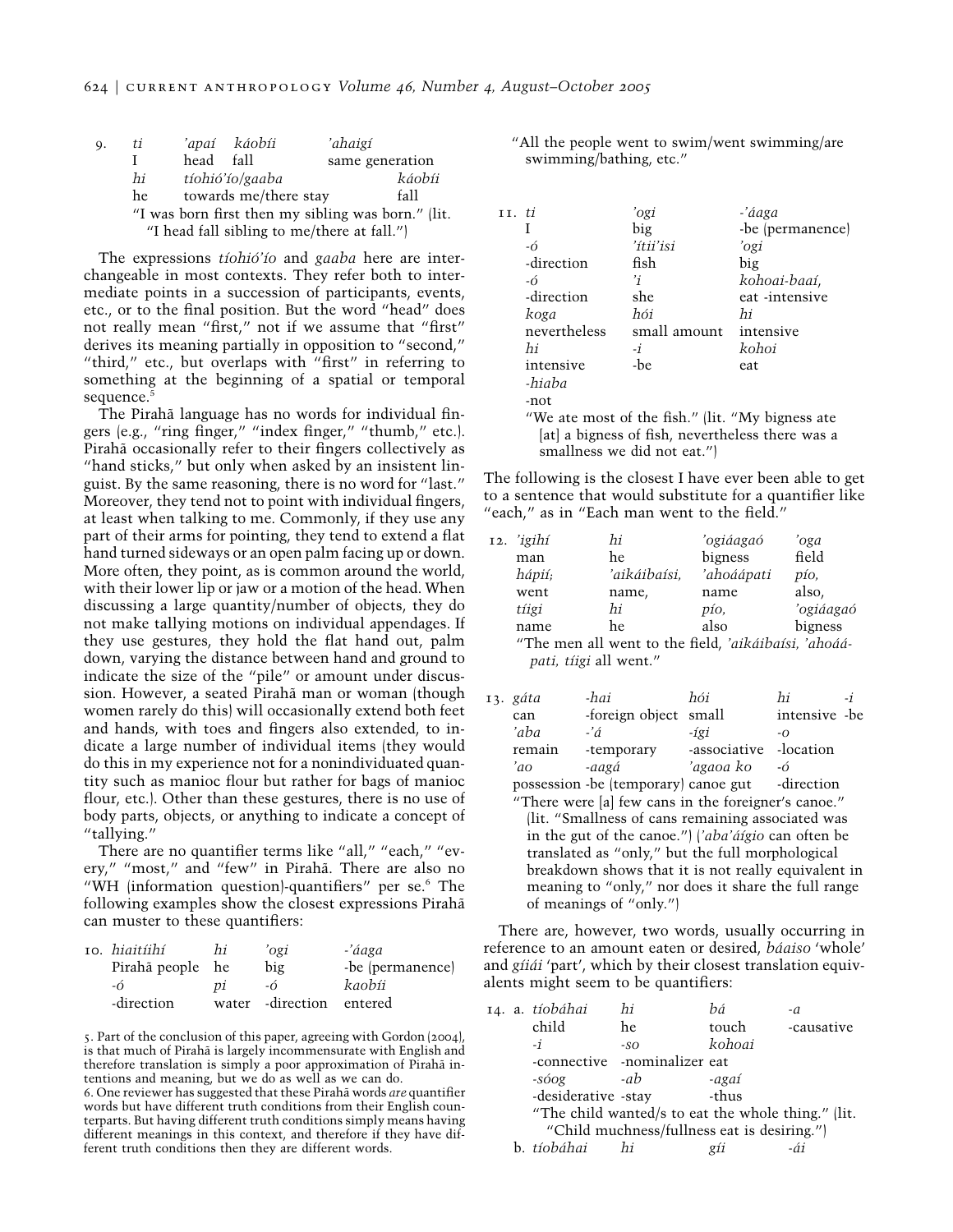| child                                             | he       | that                | -there |  |  |
|---------------------------------------------------|----------|---------------------|--------|--|--|
| kohoai                                            | $-$ sóog | $-ah$               | -agaí  |  |  |
| eat                                               |          | -desiderative -stay | -thus  |  |  |
| "The child wanted/s to eat a piece of the thing." |          |                     |        |  |  |
| (lit. "Child that there eat is desiring.")        |          |                     |        |  |  |

Here *báaiso* and *gíiái* are used as nouns, but they can also appear as postnominal modifiers:

|                                                 |                                               | 15. a. tiobáhai | hi                                           | poogaíhiaí | báaiso |  |
|-------------------------------------------------|-----------------------------------------------|-----------------|----------------------------------------------|------------|--------|--|
|                                                 |                                               | child           | he                                           | banana     | whole  |  |
|                                                 |                                               | kohoai          | $-$ sóog                                     | -ab        | -agaí  |  |
|                                                 |                                               | eat             | -desiderative                                | -stay      | -thus  |  |
|                                                 | "The child wanted/s to eat the whole banana." |                 |                                              |            |        |  |
|                                                 |                                               |                 | (lit. "Child banana muchness/fullness eat is |            |        |  |
|                                                 |                                               | design.'        |                                              |            |        |  |
|                                                 |                                               | b. tíobáhai     | hi                                           | poogaíhiaí | gíiái  |  |
|                                                 |                                               | child           | he                                           | banana     | piece  |  |
|                                                 |                                               | kohoai          | $-$ sóog                                     | -ab        | -agaí  |  |
|                                                 |                                               | eat             | -desiderative                                | -stay      | -thus  |  |
| "The child wanted/s to eat part of the banana." |                                               |                 |                                              |            |        |  |
|                                                 | (lit. "Child banana piece eat is desiring.")  |                 |                                              |            |        |  |

Aside from their literal meanings, there are important reasons for not interpreting these two words as quantifiers. First, their truth conditions are not equivalent to those of real quantifiers. In the following examples someone has just killed an anaconda and upon seeing it, utters 16a. Someone takes a piece of it, and after the purchase of the remainder the content of 16a is reaffirmed as 16b:

| 16. a. | 'áoói                                          | hi   | paóhoa'ai               | 'isoí   |  |  |
|--------|------------------------------------------------|------|-------------------------|---------|--|--|
|        | foreigner he                                   |      | anaconda                | skin    |  |  |
|        | báaiso 'oaboi -haí                             |      |                         |         |  |  |
|        | "whole"                                        |      | buy -relative certainty |         |  |  |
|        | "The foreigner will likely buy the entire ana- |      |                         |         |  |  |
|        | conda skin."                                   |      |                         |         |  |  |
|        | b. $'ai\acute{o}$                              | hi   | <i>báaiso</i>           | 'oaob   |  |  |
|        | affirmative he                                 |      | "whole"                 | buy     |  |  |
|        | -áhá                                           |      | hi                      | 'ogió   |  |  |
|        | -complete certainty he                         |      |                         | bigness |  |  |
|        | 'oaob                                          | -áhá |                         |         |  |  |
|        | buy                                            |      | -complete certainty     |         |  |  |
|        | "Yes, he bought the whole thing."              |      |                         |         |  |  |

In the English equivalent, where the same context is assumed, when the statement "He will likely buy the whole anaconda skin" is followed by the removal of a piece in full view of interlocutors, it would simply be dishonest and a violation of the meaning of "whole" to say, "He bought the whole anaconda skin," but this is not the case in Pirahã.

Next, there is no truly quantificational-abstraction usage of *ba´aiso* 'whole':

| $17.$ Ti | 'ísi                                                   | báaiso    | 'ogabagai |
|----------|--------------------------------------------------------|-----------|-----------|
|          | animal                                                 | "whole"   | want,     |
| gíiái    | 'ogi                                                   | -hiaba    |           |
| piece    | want                                                   | -negative |           |
|          | "I prefer whole animals to portions of animals." (lit. |           |           |

"I desire [a] whole animal[s], not piece[s].")

Sentences like this one cannot be uttered acceptably in the absence of a particular pair of animals or instructions about a specific animal to a specific hunter. In other words, when such sentences are used, they are describing specific experiences, not generalizing across experiences. It is of course more difficult to say that something does not exist than to show that it does exist, but facts like those discussed here, in the context of my nearly three decades of regular research on Pirahã, lead me to the conclusion that there is no strong evidence for the existence of quantifiers in Pirahã.

Given the lack of number distinctions, any nominal is ambiguous between singular, plural, and generic interpretation. This can lead to interpretations which seem quantificational:

| 18. tí | 'iíbisi                                 | hi | haiai | -hiaba    |
|--------|-----------------------------------------|----|-------|-----------|
|        | blood-one he                            |    | fear  | -negative |
|        | "I am not afraid of beings with blood." |    |       |           |

|                          | 19. kaoáíbogi | hi | sabí | 'áagahá        |
|--------------------------|---------------|----|------|----------------|
|                          | evil spirit   | he | mean | is (permanent) |
| "Evil spirits are mean." |               |    |      |                |

On the surface it looks as if these were quantificational phrases. They are of course ambiguous between singular reading (e.g., "I am not afraid of that being with blood") and plural readings ("Those evil spirits are mean") in addition to the generic, more quantificational readings given here. Although there is no word "all" in Pirahã, it could be countered that perhaps it is the construction itself that produces the universal quantifier reading. Superficially this is appealing, but I think that it is another manifestation of the translation fallacy. Even though there is a certain "quantificational smell" here, the truth conditions are not the same for generics as for quantificational readings (see, e.g., Krifka et al. 1995). In fact, I and others who have visited the Pirahã have misunderstood statements like these and/or their literal translations because we do translate them into Western languages as generic, universal quantification. These never mean that all beings with blood, for example, fail to inspire fear. That there are always exceptions is understood by the utterer and the hearer. It seems, though, that such sets conform to the postulate of cultural constraint on grammar and living because they are bounded by immediate experience (e.g., "evil spirits I know about") and thus are not fully intensional. Rather, each member of the set has to be inspected to see whether it is an evil spirit or being with blood and, if so, whether it is like other such beings.

In 1980, at the Piraha<sup>'</sup>s urging, my wife and I began a series of evening classes in counting and literacy. My entire family participated, with my three children (9, 6, and 3 at that time) sitting with Pirahã men and women and working with them. Each evening for eight months my wife would try to teach Pirahã men and women to count to ten in Portuguese. They told us that they wanted to learn this because they knew that they did not understand nonbarter economic relations and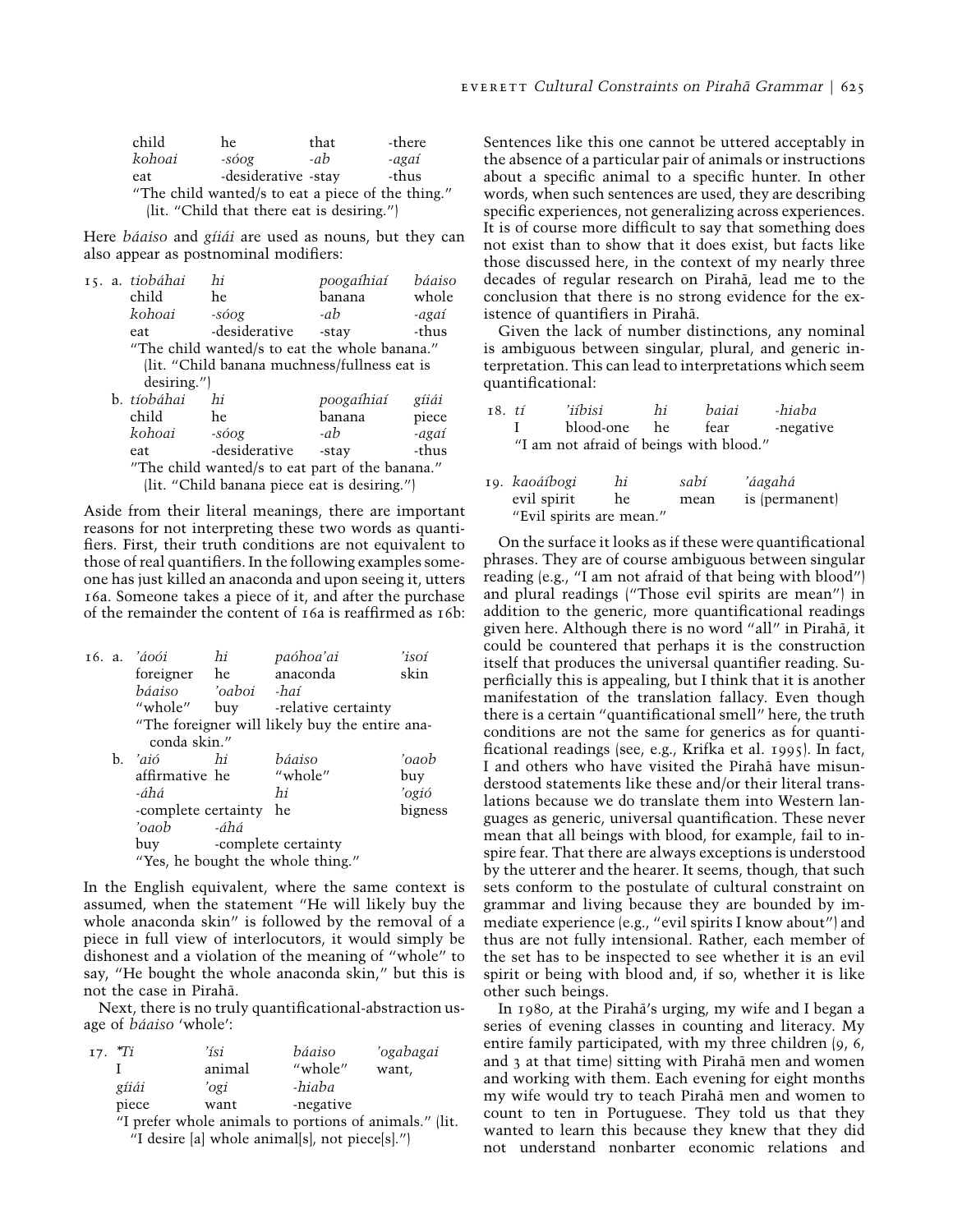wanted to be able to tell whether they were being cheated. After eight months of daily efforts, without ever needing to call them to come for class (all meetings were started by them with much enthusiasm), the people concluded that they could not learn this material, and classes were abandoned. Not one learned to count to ten, and not one learned to add  $3 + i$  or even  $1 + i$  (if regularly responding "2" to the latter is evidence of learning) only occasionally would some get the right answer. This seemed random to us, as indeed similar experiences were shown to be random in Gordon's (2004) research.

Riverboats come regularly to the Pirahã villages during the Brazil nut season. This contact has probably been going on for more than 200 years. Pirahã men collect Brazil nuts and store them around their village for trade. They know all the traders by name and consider some more honest than others (their judgments in this regard always agreeing with judgments I formed later on my own) on the basis of the quantity of items they receive for the nuts they trade. A Pirahã man will present whatever it is that he has to "sell," whether Brazil nuts, raw rubber, sorva, or wood, to the owner of the riverboat. The Brazilian will ask in Portuguese, "What do you want, my son?" The Pirahã responds in Portuguese, "Only Father [i.e., the riverboat owner] knows." The Pirahã call all riverboat owners *Papai*, "Father," when directly addressing them but use Pirahã names for them (which are usually pejorative, e.g., "No Balls") when discussing them.<sup>7</sup> It is not clear that the Piraha understand even most of what they are saying in such situations. None of them seems to understand that this exchange involves relative prestige. Their Portuguese is extremely poor, again, but they can function in these severely circumscribed situations. They will point at goods on the boat until the owner says that they have been paid in full.8 They will remember the items they received (but not exact quantities) and tell me and other Pirahã what transpired, looking for confirmation that they got a good deal. There is little connection, however, between the amount they bring to trade and the amount they ask for. For example, someone can ask for an entire roll of hard tobacco in exchange for a small sack of nuts or a small piece of tobacco for a large sack. Whiskey is what the Pirahã men prefer to trade for, and they will take any amount in exchange for almost anything. For a large quantity (but usually after they are drunk) they will also "rent" their wives or daughters to the riverboat owner and crew (though, whatever transpires, the riverboat owner should not leave with any women). In this "trade relationship" there is no evidence whatsoever of quantification or counting or learning of the basis of trade values. Pirahã living near the Trans-Amazon Highway are far from Brazil nut groves, so they trade fish to passing truck drivers and some settlers. In these cases they tend to be much more aggressive because they know that they are feared, and if they are not satisfied with the exchange (and they never are in this situation, in my experience) they simply return at night to steal produce from the settler's fields or any possessions not locked away.

It should be underscored here that the Pirahã ultimately not only do not value Portuguese (or American) knowledge but oppose its coming into their lives. They ask questions about outside cultures largely for the entertainment value of the answers. If one tries to suggest (as we originally did, in a math class, for example) that there is a preferred response to a specific question, they will likely change the subject and/or show irritation. They will "write stories," just random marks, on paper I give them and then "read" the stories back to me telling me something random about their day, etc. They may even make marks on paper and say random Portuguese numbers while holding the paper for me to see. They do not understand at all that such symbols should be precise (for examples, when I ask them to draw a symbol twice, it is never replicated) and consider their "writing" exactly the same as the marks that I make. In literacy classes, we were never able to train Pirahã even to draw a straight line without serious "coaching," and they were never able to repeat the feat in subsequent trials without more coaching (partially because they saw the entire process as fun and enjoyed the interaction but also because the concept of a "correct" way to draw was profoundly foreign).9

Finally, I agree that Pirahã and English are incommensurate in several ways and that numbers and counting are one very obvious manifestation of this incommensurability, but it is not clear that linguistic determinism provides the explanation we need. The reason is that the absence of counting is simply one unexpected absence in Piraha language and culture. There are various others, partially enumerated above, that, when considered together, appear to result from a higherlevel cultural constraint or constraints. The constraint(s) must be cultural, it seems to me, because, while there does not seem to be any linguistic or cognitive commonality between the items, there is a cultural value that they share, namely, the value of referring only to immediate experience. If we accept this as a strong cul-

<sup>7.</sup> Traders enjoy telling me how the Pirahã call them *Papai* and love them like a father, but the Pirahã understand it quite differently. For one thing, in Piraha "Father" can be used in reference to someone one is dependent on, as in this case, where there is dependency for trade items. Ultimately, to the Pirahã, a foreigner with goods seems to be seen as something like a fruit tree in the forest. One needs to know the best way to get the fruit from it without hurting oneself. There is no question of pride or prestige involved. 8. This is the patron-client system common in Latin America. The trader always tells the Pirahã that they have overspent, with the result that they are constantly indebted to him.

<sup>9.</sup> The end of the literacy classes, begun at the Piraha's request (and separate from the math classes already described), was as follows. After many classes, the Pirahã (most of the village we were living in, about 30 people) read together, out loud, the word *bigı´* 'ground/ sky'. They immediately all laughed. I asked what was so funny. They answered that what they had just said sounded like their word for 'sky'. I said that indeed it did because it was their word. They reacted by saying that if that is what we were trying to teach them, they wanted us to stop: "We don't write our language." The decision was based on a rejection of foreign knowledge; their motivation for attending the literacy classes turned out to be, according to them, that it was fun to be together and I made popcorn.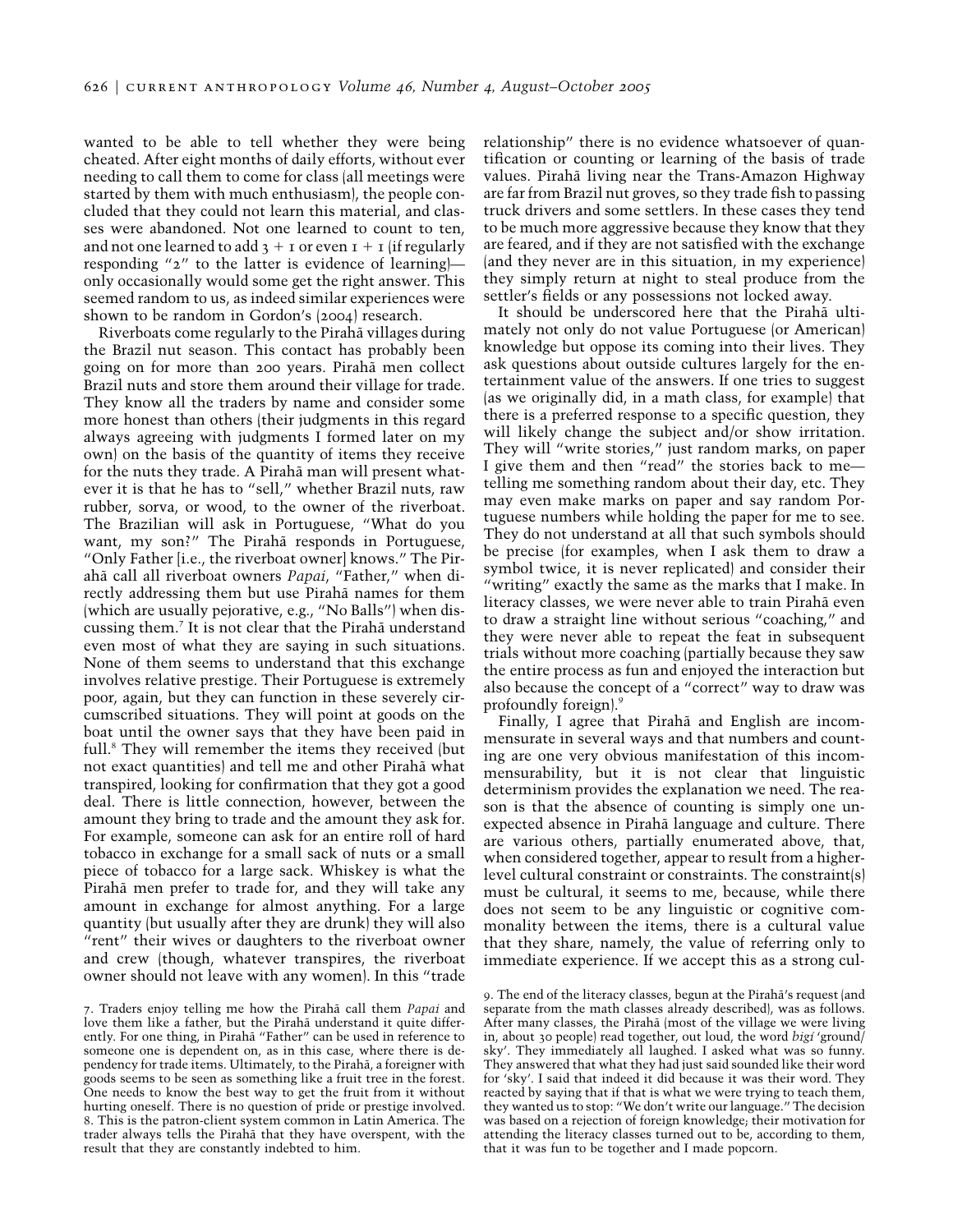tural constraint in Pirahã, then the list of items is greatly reduced because each involves quantification, which entails abstract generalizations that range in principle beyond immediate experience, rather than qualification, which entails judgments about immediate experience.<sup>10</sup>

#### Color Terms

According to the entry for Pirahã in Kay et al. (n.d.), based on work by Steve Sheldon,

Múra-Pirahã presents a stable stage  $III_{\text{G/Bu}}$  system. All four terms for black, white, red/yellow, and green/blue are used by all speakers with clearly defined ranges and very high consensus (100% maximum in all cases) in the term maps. There is also considerable uniformity in the individual naming arrays. No other terms were recorded in the naming task.

The term for black, *bio*<sup>3</sup> *pai*<sup>2</sup> *ai*<sup>3</sup> [Kay et al.'s footnote reads "The raised numerals following each syllable indicate tone"] extends strongly into brown and more weakly into purple, which may represent the vestiges of an earlier black/green/blue range for this term. The white term *bio*<sup>3</sup> *pai*<sup>2</sup> *ai*<sup>3</sup> [the term meant is *ko*<sup>3</sup> *biai*<sup>3</sup> ] and red/yellow term *bi*<sup>3</sup> *i* 1 *sai*<sup>3</sup> (the latter focused in red and extended into purple) are of interest in that they show signs of coextension in yellow, both in the aggregate naming arrays and in their ranges on the term maps. While focal yellow (C<sub>9</sub>) is named *bi*<sup>3</sup>*i*<sup>1</sup>sa*i*<sup>3</sup> in the aggregates, both terms include it in their ranges, as seen in the term maps. Individual speakers vary in preference between these two terms for inclusion of yellow. Grue is named *a*3 *hoa*<sup>3</sup> *saa*<sup>3</sup> *ga*<sup>1</sup> . Its term map indicates a focus in green, and is extended into yellow by some speakers.

The proposed Pirahã color terms of Sheldon are given in table 1. In fact, these are not morphologically simple

10. Now, of course, human cognition must be able to range beyond immediate experience, and therefore my claim is not that the Pirahã cannot do this. I have no basis for such a claim (though experiments to test this ability should be conducted). My claim is rather that they do not express quantification in nearly as wide a range of lexical or syntactic devices as in other languages.

forms. Three are not even words, as is shown by the following morphological divisions and glosses: $11$ 

|       | $20.$ $bii$<br>blood<br>"Blood is dirty."                        | $-o3 pai2$<br>-dirty/opaque    | $a_i$ <sup>3</sup><br>be/do |
|-------|------------------------------------------------------------------|--------------------------------|-----------------------------|
| 2I. k | object<br>"It sees."                                             | $-o^3bi$<br>-see               | $a_i$ <sup>3</sup><br>be/do |
|       | 22. $bi^{3}i^{1}$<br>blood<br>"bloodlike"                        | $-sai3$<br>-nominalizer        |                             |
|       | 23. $a^3$ ho $a^3$ s<br>immature<br>"temporarily being immature" | $aa^3$ g $a^1$<br>be:temporary |                             |

There are no color terms in Pirahã. This conclusion is not intended as an indictment of Sheldon's claims. When one is armed with a set of categories (e.g., the Berlin and Kay [1969] model for color terms) and no other, it is understandable that one finds what one can talk about that is, that a degree of linguistic relativity colors the research of linguists. Also, because linguistics research among the Pirahã is monolingual, there is no way to get translations of any precision whatsoever for color terms, number words, verb suffixes, etc. All meaning has to be worked out by correlating context with utterance (in the most extreme form of Quine's [1960] *gavagai*-confronting field researcher) and by simply learning enough of the culture and language oneself to develop incipient intuitions that guide further testing and reasoning.<sup>12</sup>

There is, however, a possible objection to the conclusion that there are no color terms in Pirahã. Paul Kay (personal communication) suggests that if the Piraha use these phrases regularly in normal speech to describe ex-

12. This of course means that what I say about Pirahã semantics is largely unreplicable unless the "replication" linguist learns to speak the language.

TABLE I *World Color Survey Chart of Piraha˜ Color Terms*

| Symbol   | Term                                    | Gloss                          | Users    | Basic Color Term |
|----------|-----------------------------------------|--------------------------------|----------|------------------|
| #        | $bio3pa2ai3$                            | black (extended)               |          |                  |
|          | ko <sup>3</sup> biai <sup>3</sup>       | white (extended)               | 25<br>25 |                  |
|          | $bi3ir sai3$                            | red/yellow                     | 25       |                  |
| $\Omega$ | $a^3$ ho $a^3$ sa $a^3$ ga <sup>r</sup> | green/blue (green-<br>focused) | 25       |                  |

<sup>11.</sup> Sheldon analyzes Pirahã as having three underlying tones. I have argued elsewhere (Everett 1979) that it should be analyzed as having only two tones, and I follow this analysis throughout the paper except for this section. For these examples, taken from Sheldon's work, I use his tones.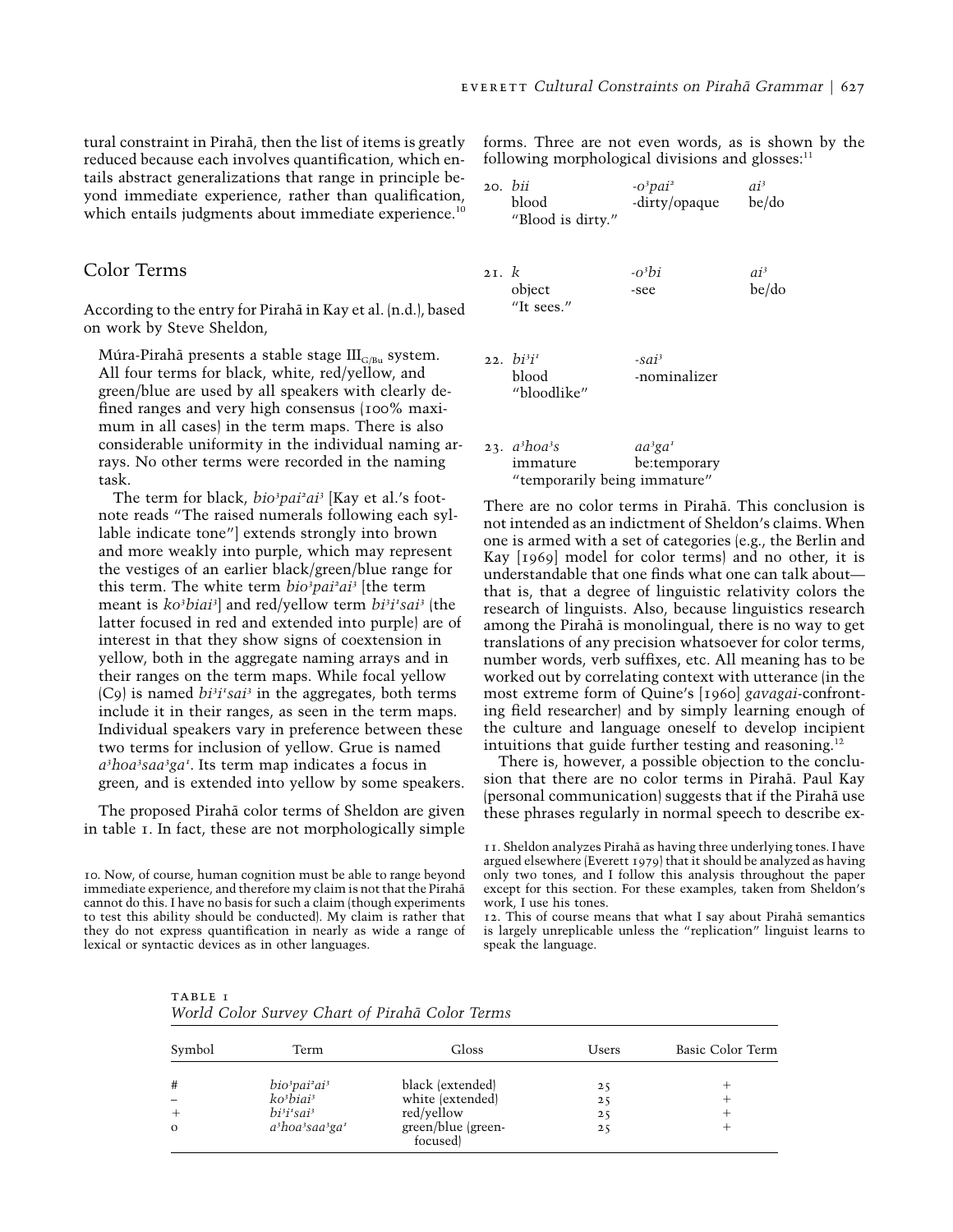actly these colors and the related color "space," then the phrases themselves count as color terms. This is a different concept of color term from the one I had in mind (namely, morphologically simple terms for colors), but even if we grant Kay's point mine remains the same: not only are these phrases not simple color words but there is no use of color quantification in Pirahã (e.g., "I like red" or "I like red things." At the very least, this absence of morphologically simple color words and of quantification (as in generalized quantifier theory, where noun phrases may be used to denote sets of properties) using color indicates that Pirahã color description is a very different kind of thing from what our experience with other languages would lead us to expect.

There have been no controlled experiments to show whether the Piraha distinguish colors as do speakers of languages with color terms. However, I have asked them about different colors on many occasions, and I have not noticed any inability to offer distinct descriptive phrases for new colors. Therefore, I expect that, in contrast to the situation with numbers, the Piraha would show good ability to distinguish colors under controlled circumstances. This is likely because color is different from number cognitively and culturally. But since neither color nor number terms are found in Pirahã, it is reasonable to ask what color terms have in common with numbers. Both are used to quantify beyond immediate, spatio-temporally bound experience. If one has a concept of "red" as opposed to immediate, nonlexicalized descriptions, one can talk about "red things" as an abstract category (e.g., "Don't eat red things in the jungle" [good advice]). But Pirahã refer to plants not by generic names but by species names, and they do not talk about colors except as describing specific objects in their own experience.

#### Pronouns

Pirahã has the simplest pronoun inventory known. Moreover, it appears that all its pronouns were borrowed recently from a Tupi-Guarani language, either the Lingua Geral or Kawahiv (Tenharim or Parintintin) (see also Nimuendajú 1925). [The argument for borrowing may be found in the electronic edition of this issue on the journal's web page.] Somehow the grammar seems to have gotten by without them,<sup>13</sup> but even their current use shows that they do not have the full range of uses normally associated with pronouns in other languages. For example, Pirahã pronouns function very differently in discourse from most pronouns. In a narrative about the killing of a panther, the word for "panther" is repeated in almost every line of the text. Only when the panther dies is it replaced completely by the "pronoun" *s-/is-*, which is simply the first syllable (*s-* is how it comes out in rapid speech, like English "snot either" for "It is not either") of the word '*isi* 'animal/meat', which is what it has become after death. This is strange in light of most work (e.g., Givon 1983) on topic continuity in discourse, and it is the common, perhaps exclusive pattern of pronoun-versus-proper-noun occurrence in Pirahã discourse. The Pirahã prefer not to use a pronoun to refer to an entity, since this is using something ambiguous or vague in place of a proper name. Pronouns are used relatively little for marking the activities of discourse participants. They are also not used as variables bound by quantifiers. There is, for example, no Pirahã equivalent to a "donkey sentence" ("Everyone who owns a donkey beats it"). This reduced role for pronouns is striking. Not only does it follow from the cultural constraint on grammar but the absence of pronouns prior to their borrowing seems likely. What "pronouns" in Pirahã are mainly used for is verb agreement (Everett 1987).

In spite of my claim that variables play no active role in quantification or the grammar of pronominals, one reader has suggested that verbs and nouns are variables because they are place-holders for large sets of objects. In fact, although this proposal might work for other languages, it does not work for Pirahã. First, there are only 90 verb roots in the Pirahã lexicon. In other words, verbs are a closed lexical class, and this means that, rather than learn them as variables, the Pirahã can learn them as constants, one by one. Moreover, the combination of verbs is largely constrained by culture. Further, it is unnecessary to consider nouns variables, since there is no nominal morphology and since the appearance of nouns in the syntax can be determined semantically rather than morphologically, meaning that the behavior of nouns could be determined by their individual meanings rather than their role as variables. Thus both nouns and verbs behave more like constants than variables in Pirahã.

#### Lack of Embedding

One more unusual feature of Pirahã, perhaps the strangest of all, is the absence of clear evidence for embedding. Indeed, the evidence suggests that Pirahã lacks embedding altogether. Let us begin by considering how the function of clausal complements is expressed in Pirahã without embedding. English expresses the content of verbs such as "to say," "to think," and "to want" as clausal complements (here the use of a subscript *s* labels the embedded clauses as theory-neutral): "I said that [sJohn will be here]," "I want [syou to come]," "I think ["it's important]." In Pirahã the contents of such verbs, to the degree that equivalent verbs exist at all, are expressed without embedding:

<sup>13.</sup> It is possible that tones were used rather than free-form pronouns, though the only use of tones currently on pronouns is to distinguish "ergative" from "absolutive" in the first person  $|ti|$ absolutive;  $t_i$ <sup> $\dot{=}$ </sup> ergative). One reader of this paper found it "inconceivable" that there would have been no first-versus-secondperson distinction in the language at any point in its history. In fact, however, Wari (Everett n.d.) is a language that currently lacks any first-versus-second-person distinction.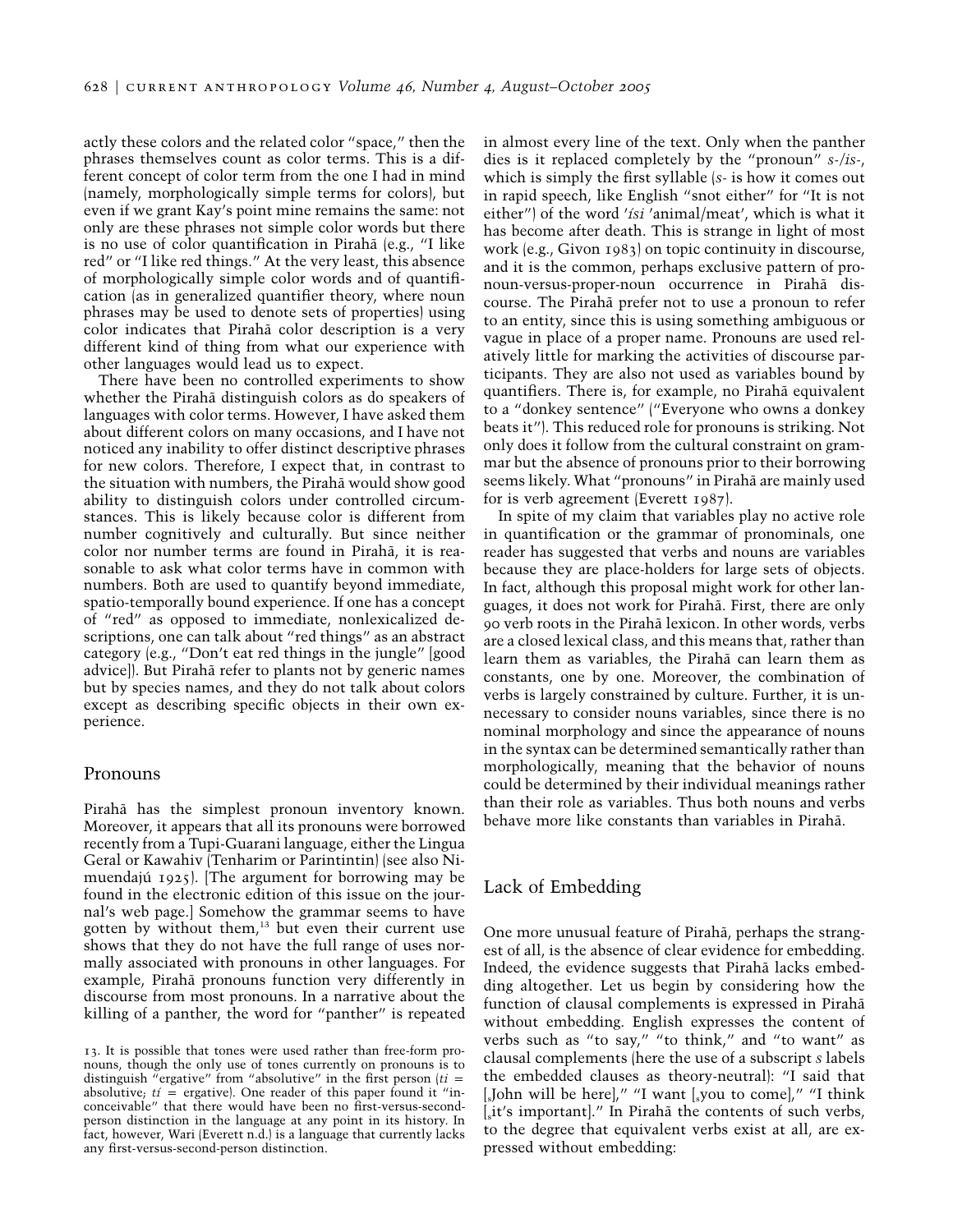24. *ti ga´ i -sai ko´'oı´ hi kaha´ p -iı´* I say -nominative name he leave -intention "I said that Kó'oí intends to leave." (lit. "My saying Kó'oí intend-leaves.")

The verb "to say" (gái) in Pirahã is always nominalized. It takes no inflection at all. The simplest translation of it is as a possessive noun phrase "my saying," with the following clause interpreted as a type of comment. The "complement clause" is thus a juxtaposed clause interpreted as the content of what was said but not obviously involving embedding. Pirahã has no verb "to think," using instead (as do many other Amazonian languages [see Everett 2004]) the verb "to say" to express intentional contents. Therefore "John thinks that . . ." would be expressed in Pirahã as "John's saying that. . . ." English complement clauses of other types are handled similarly in Pirahã, by nominalizing one of the clauses:

|                                   |                                               |                              |  |  |  |                           | 25. a. hi ob -áa'áí kahai kai -sai |                                          |
|-----------------------------------|-----------------------------------------------|------------------------------|--|--|--|---------------------------|------------------------------------|------------------------------------------|
|                                   |                                               |                              |  |  |  |                           |                                    | he see attractive arrow make -nominative |
|                                   |                                               | b. kahaí kai -sai            |  |  |  |                           | hi                                 |                                          |
|                                   |                                               |                              |  |  |  | arrow make -nominative he |                                    |                                          |
|                                   |                                               | ob -áa'áí                    |  |  |  |                           |                                    |                                          |
|                                   |                                               | see -attractive              |  |  |  |                           |                                    |                                          |
|                                   |                                               | c. <i>*hi</i> kahaí kai -sai |  |  |  |                           |                                    |                                          |
|                                   |                                               |                              |  |  |  |                           | he arrow make -nominative          |                                          |
|                                   |                                               | ob -áa'áí                    |  |  |  |                           |                                    |                                          |
|                                   |                                               | see attractive               |  |  |  |                           |                                    |                                          |
|                                   | "He knows how to make arrows well." (lit. "He |                              |  |  |  |                           |                                    |                                          |
| sees attractively arrow-making.") |                                               |                              |  |  |  |                           |                                    |                                          |

There are two plausible analyses for this construction. The first is that there is embedding, with the clause/verb phrase "arrow make" nominalized and inserted in directobject position of the "matrix" verb "to see/know well." The second is that this construction is the paratactic conjoining of the noun phrase "arrow-making" and the clause "he sees well." The latter analysis seems to fit the general grammar of Pirahã better. This is because as an object the phrase "arrow-making" should appear before the verb, whereas here it follows it. And, whereas normally there is optional clitic agreement available with any direct object, there is never any clitic agreement with such "object complement clauses" in Pirahã (Everett 1988). Further, although the order of "complement" and "matrix" clauses can be reversed, the "embedded" clause can never appear in direct-object position.

Further evidence of the analysis is the corresponding interrogative form:

| 26. hi |                                             | gó                                           |    | 'igí      | -ai         |  |  |
|--------|---------------------------------------------|----------------------------------------------|----|-----------|-------------|--|--|
|        | he                                          | information question                         |    | associate | -do/be      |  |  |
|        | kai                                         | $-sai$                                       | hi | 'ob       | -áa'áí      |  |  |
|        |                                             | make -nominative he                          |    | see       | -attractive |  |  |
|        | "What [thing/kind of] making [does he] know |                                              |    |           |             |  |  |
|        |                                             | well?" (lit. "He what associated making sees |    |           |             |  |  |
|        |                                             | well?")                                      |    |           |             |  |  |

27. <sup>∗</sup> *hi go´ 'igi -ai 'ob -a´a'a´ ı´ kai -sai* "What thing [does he] know well to make?" (lit. "What associated thing he knows well to make/ making?")

In a question about 25, the order of the clauses must be that in 26. This follows if there is no embedding, because the interrogative word must always be initial in the phrase and because the appearance of the entire clause/phrase at the front of the construction means that the question of extraction from within an embedded or other phrase does not arise. We can, indeed should, interpret 26 as the questioning of a constituent of the initial clause "arrow-making" and not of an embedded constituent of the clause "he knows *x* well."

Some readers may still find it difficult to accept the idea of analyzing nominalized clauses of the type just mentioned apart from embedding because the two are so closely associated in many languages (see Koptjevskaja Tamm 1993). Nominalization is, however, neither a necessary nor a sufficient condition for embedding, and an embedding analysis fails to account for multiple embeddings (why can't multiple nominalized or other types of subordination occur in any sentence?) and for the extraction and word-order facts. At the same time, a close semantic unit is formed by certain juxtaposed clauses, and the nominalization is accounted for by the principle of immediacy of information encoding, which is stated in terms of utterances rather than clauses.

Other "subordinate" clauses similarly show no evidence of embedding:

| 28.ti |                                                      | kobai  | -haí                 | 'áoói                                              | hi |  |  |
|-------|------------------------------------------------------|--------|----------------------|----------------------------------------------------|----|--|--|
|       |                                                      | see    | -intensive foreigner |                                                    | he |  |  |
|       | 'íkao                                                | $-a$ p | -áp                  | -iig                                               | -á |  |  |
|       | mouth -pull                                          |        | -up                  | -continuative -declarative                         |    |  |  |
|       | "I really watch[ed] the foreigner fishing [with line |        |                      |                                                    |    |  |  |
|       |                                                      |        |                      | and hook]." (lit. "I watch the foreigner intently. |    |  |  |
|       |                                                      |        |                      | He was pulling [fish] out by [their] mouths.")     |    |  |  |
|       |                                                      |        |                      |                                                    |    |  |  |

| 29. | *hi        | gó                                                           |               | 'igí      |
|-----|------------|--------------------------------------------------------------|---------------|-----------|
|     | he         | information question                                         |               | associate |
|     | $-i$       | hi                                                           | 'íkaoapápiigá | hi        |
|     | -do/be he  |                                                              | fish          | he        |
|     | kobai -baí |                                                              | 'áoói         |           |
|     | see        | -intensive                                                   | foreigner     |           |
|     |            | "What did he pull out by the mouth you watched<br>intently?" |               |           |

| 30. hi                                        |           | gó                    |       | 'igí       |  |  |
|-----------------------------------------------|-----------|-----------------------|-------|------------|--|--|
|                                               | he        | information question  |       | associate  |  |  |
|                                               | -ai       | hi                    | kobai | -baí       |  |  |
|                                               | $-do/be$  | he                    | see   | -intensive |  |  |
|                                               | 'áoói     |                       |       |            |  |  |
|                                               | foreigner |                       |       |            |  |  |
| "What did he see the foreigner do?/Why did he |           |                       |       |            |  |  |
|                                               |           | watch the foreigner?" |       |            |  |  |

Example 29 is ungrammatical because there is no relation that can be understood to obtain between the two clauses. It is asking a question about one clause and mak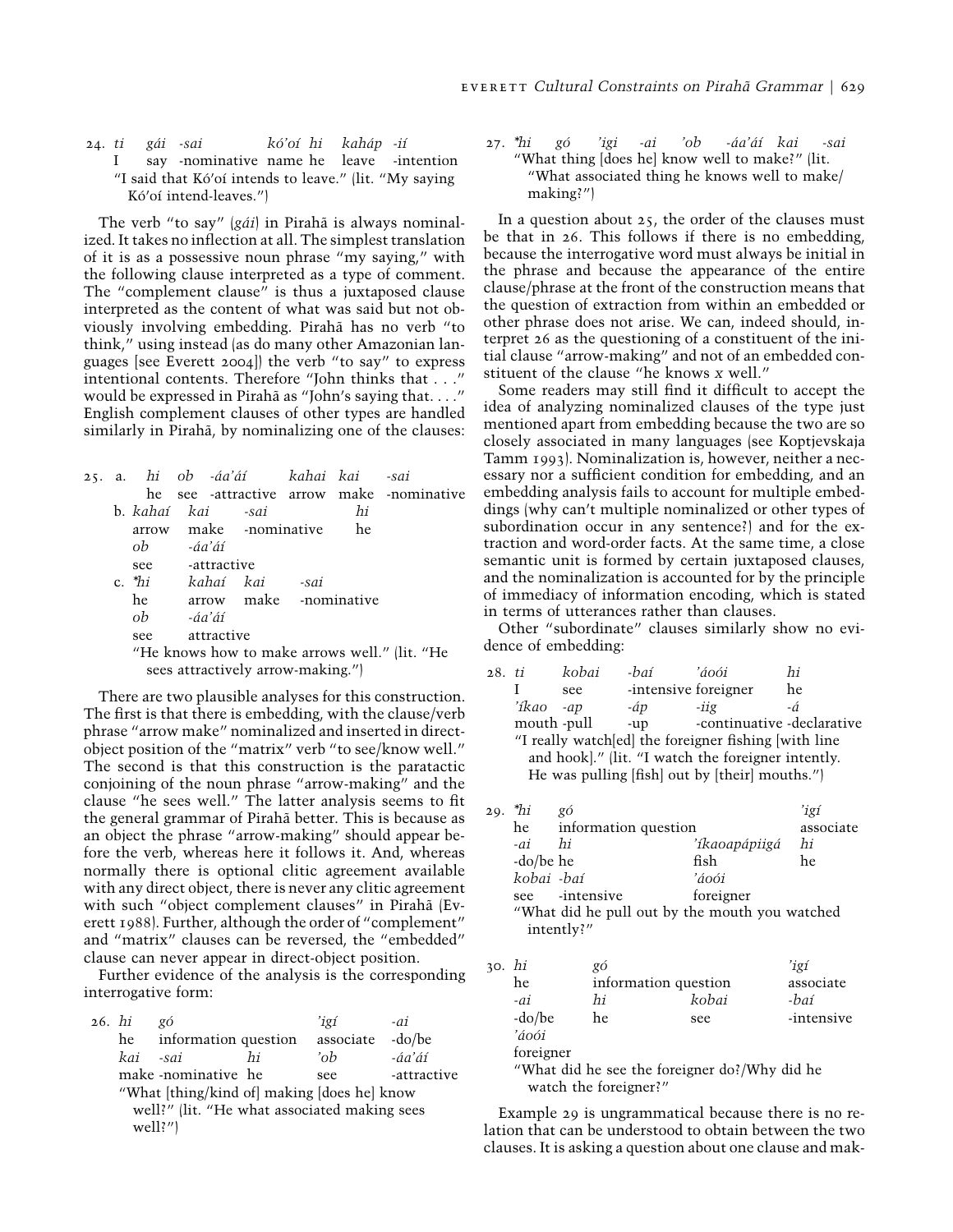ing a statement with the other. Since they are not in the same sentence, however, they just come across as unrelated, at least to judge by the looks of incomprehension and lack of interpretation that native speakers face in such elicited constructions. In contrast, 30 is acceptable because it is simply asking about what someone watched; the answer could be a clause or a noun phrase.

Now consider how temporal clauses are handled: 31. *kohoai -kaba´ob -a´o ti*

| -finish<br>-temporal<br>eat                       |  |
|---------------------------------------------------|--|
|                                                   |  |
| 'ahoai<br>gí<br>$-500g$                           |  |
| -desiderative<br>speak<br>you                     |  |
| -abagaí                                           |  |
| -frustrated initiation                            |  |
| "When [I] finish eating, I want to speak to you." |  |

(lit. "When eating finishes, I speak-almost want.")

There is almost always a detectable pause between the temporal clause and the "main clause." Such clauses may look embedded from the English translation, but I see no evidence for such an analysis. Perhaps a better translation would be "I finish eating, I speak to you." The similar conditional that follows uses nominalization:

| $32.$ pii | -boi                                                     | -sai         | ti |
|-----------|----------------------------------------------------------|--------------|----|
| water     | vertically move                                          | -nominalizer |    |
| kahapi    | -hiab                                                    | -a           |    |
| go        | -negative                                                | -declarative |    |
|           | "If it rains, I will not go." (lit. "Raining I go not.") |              |    |

Both 31 and 32 are best analyzed as simple juxtaposition of two clauses. There is a clear semantic dependency, but this does not necessarily translate into a syntactic relation. The only ways I know to ask questions about them are "When will you want to speak to me?" and "Why won't you go?"

Pirahã has no relative clauses proper. However, it does have a co-relative clause (Everett 1986, 1992):

| 33.ti |    | baósa | -ápisí | 'ogabagaí.  | Chico |
|-------|----|-------|--------|-------------|-------|
|       |    | cloth | -arm   | want.       | name  |
|       | hi | goó   | bag    | -áoba       |       |
|       | he | what  | sell   | -completive |       |

Here there is a full sentence pause between the verb *'ogabagaı´* 'want' and the next clause. The two sentences are connected contextually, but this is not embedding. Each is an independent, well-formed sentence. The second sentence, on its own, would be a question, "What did Chico sell?" In this context, however, it is the corelative.

Finally, "want"-like embeddings are handled in Pirahã by a desiderative suffix on the verb, with no evidence of biclausality:

| 34. <i>'ipóihií 'í</i> gí kobai |  |  |  | $-500g$ |  |  |
|---------------------------------|--|--|--|---------|--|--|
| woman she you see               |  |  |  | -want   |  |  |
| -abagaí                         |  |  |  |         |  |  |
| -frustrated initiation          |  |  |  |         |  |  |
| "The woman wants to see you."   |  |  |  |         |  |  |

Let us now consider two other potential cases of embedding in Pirahã, possession and modification:

| 35. <i>*kó'oí</i>                  | hoagí | kai           | gáihií | 'íga |
|------------------------------------|-------|---------------|--------|------|
| name                               | son   | daughter that |        | true |
| "That is Kó'oí 's son's daughter." |       |               |        |      |

36. <sup>∗</sup> *kao´ oı´ 'igı´ai hoagi kai ga´ ihiı´ 'ı´ga* who son daughter that true "Whose son's daughter is that?"

Neither the declarative (35) nor the interrogative (36) form of recursive possession is acceptable. No more than one possessor per noun phrase is ever allowed. Removing one of the possessors in either sentence makes it grammatical. A cultural observation here is, I believe, important for understanding this restriction. Every Pirahã knows every other Pirahã, and they add the knowledge of newborns very quickly. Therefore one level of possessor is all that is ever needed. If further identification is called for, say, in the case of a foreign family, then an extra phrase is juxtaposed:

| 37. 'ísaabi | kai                                                 | gáihií   | 'íga |
|-------------|-----------------------------------------------------|----------|------|
| name        | daughter                                            | that     | true |
| kó'oí       | hoagí                                               | 'aisigí  | -aí  |
| name        | son                                                 | the same | -be  |
|             | "That is 'isaabi 's daughter. Kó'oi's son being the |          |      |
| same."      |                                                     |          |      |

Here the juxtaposition makes it clear that 'isaabi is Kó'oí's son.

Very rarely, one encounters multiple modification in natural discourse and elicited material. A typical example is as follows:

| 38. gahióo                         | 'ogií   | biísai | hoí |  |
|------------------------------------|---------|--------|-----|--|
| airplane                           | big     | red    | two |  |
| -hio                               | 'ao     | -'aagá |     |  |
| there                              | possess | -be    |     |  |
| "There are two big red airplanes." |         |        |     |  |

There seems no need to analyze this as embedding, however. It is merely, as in previous cases, juxtaposition, stringing out a small number of adjectives in a specified order (e.g., size  $+$  color  $+$  quantity). There is no ambiguous modification resulting from multiple "attachment" possibilities as in English "old men and women." The ambiguity here is usually understood as the result of attaching "old" to either the noun phrase containing "men and women" or the lower noun phrase containing only "men." Since there is no way for "old" to be attached uniquely to "women," the third ambiguity (in which only women would be old) is ruled out. However, Pirahã never allows such conjunction of noun phrases with modifiers. Rather, the equivalent in Pirahã would be:

| 39.<br>$'$ Ogi | -áag   | $-a\acute{o}$ | toío  |
|----------------|--------|---------------|-------|
| big            | -be    | -thus         | old   |
| -'aagá         | 'igihí | 'ipóihií      | píaii |
| -be            | man    | woman         | also  |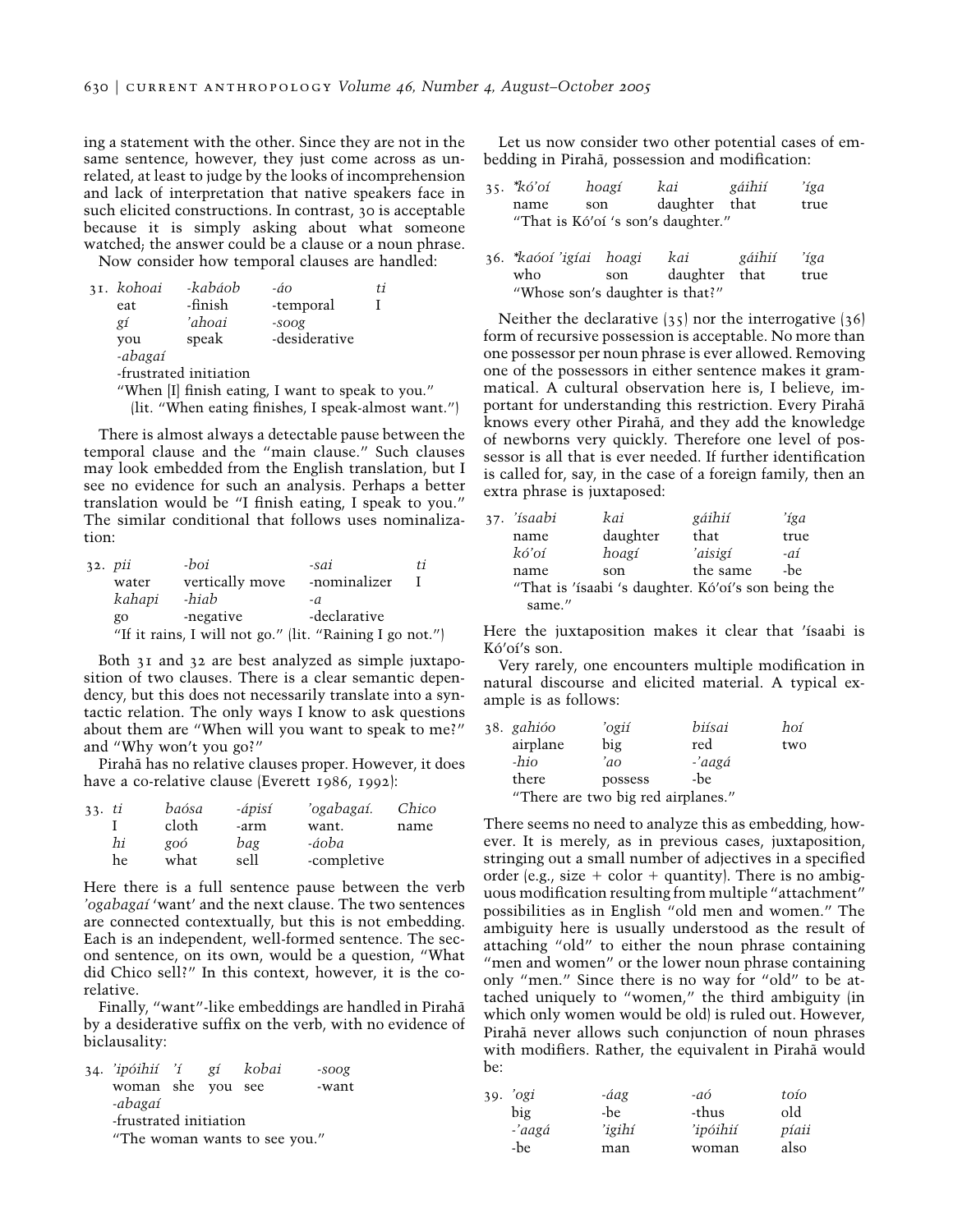"Everyone (lit. "people bigness") is old. Men and women too."

Once again, 39 involves juxtaposition. This is further supported by the ability to repeat the modifier "old" in the following construction:

| 40. | 'ogiáagaó   | toío'aagá | 'igihí                                            | toío'aagá |
|-----|-------------|-----------|---------------------------------------------------|-----------|
|     | big         | old       | man                                               | old       |
|     | 'ipóihií    | toío'aagá | píaii                                             |           |
|     | woman       | old       | also                                              |           |
|     |             |           | "Everyone (lit. "people bigness") is old. Men and |           |
|     | women too." |           |                                                   |           |

There is likewise no evidence for embedding in Pirahã morphological structure. Although the complexity of the verb is very high, with perhaps more than 16 suffix classes, there is nothing about its semantic composition, stress, or morphological attachment that requires recourse to the notion of embedding to account for Piraha morphology. The system, however complex, can be accounted for by a "position class" analysis along the lines of Everett (1986), in which individual morphemes occupy linearly arranged, semantically distinguished slots.

If indeed there is no embedding in Pirahã, how might this lack be related to cultural constraint? Embedding increases information flow beyond the threshold of the principle of immediacy of information encoding. Although Pirahã most certainly has the communicative resources to express clauses that in other languages are embedded, there is no convincing evidence that Piraha in fact has embedding, and, as we have seen, positing it would complicate our understanding of question formation. This would follow from the principle of immediacy of information encoding, which I take to be the iconic principle constraining the grammar's conformity to cultural constraint.<sup>14</sup>

#### Tense

I have argued elsewhere  $(1993)$  that Pirah $\tilde{a}$  has no perfect tense and have provided a means for accounting for this fact formally within the neo-Reichenbachian tense model of Hornstein (1990). This is an argument about the *semantics* of Piraha<sup>®</sup> tense, not merely the morphosyntax of tense representation. In other words, the claim is that there is no way to get a perfect tense *meaning* in Pirahã, not merely an absence of a formal marker for it. Pirahã has two tenselike morphemes, *-a* 'remote' and *-i* 'proximate'. These are used for either past or present events and serve primarily to mark whether an event is in the immediate control or experience of the speaker ("proximate") or not ("remote").

In fact, Pirahã has very few words for time. The complete list is as follows: *'ahoapio´* 'another day' (lit. 'other at fire'), *pi'ı´* 'now', *so'o´a´* 'already' (lit. 'time-wear'), *hoa* 'day' (lit. 'fire'), *ahoái* 'night' (lit. 'be at fire'), *piiáiso* 'low water' (lit. 'water skinny temporal'), *piibigaı´so* 'high water' (lit. 'water thick temporal'), *kahai'aı´i 'ogiı´so* 'full moon' (lit. 'moon big temporal'), hiso 'during the day' (lit. 'in sun'), *hiso´ogia´i* 'noon' (lit. 'in sun big be'), *hibigı´baga´'a´iso* 'sunset/sunrise' (lit. 'he touch comes be temporal'), *'ahoakohoaihio* 'early morning, before sunrise' (lit. 'at fire inside eat go').

Absolute tenses are defined relative to the moment of speech, which is represented as "S" in the Hornstein-Reichenbach system (see also Comrie 1985). The event or state itself is shown as "E." Relative tenses are represented by the linear arrangment of S and E with respect to the point of R(eference) for E. Thus, for example, the tenses of English can be represented in this system as follows (where a comma  $=$  simultaneous and  $\equiv$  precedes [see Hornstein 1990 and Everett 1993 for details]): S, R, E = present tense;  $S_R$ , E = future tense; E, R<sub>s</sub> = past tense;  $E_R_S$  = past perfect;  $S_R_R$  = future perfect;  $E_S$ ,  $R =$  present perfect.

To account for Piraha<sup>'</sup>s lack of the perfect, I have suggested that [R] is parameterized, with [-R] as the default value. Children would set it at  $[+R]$  just in case they heard a perfect-tense utterance or, perhaps, a perfecttense interpretation. I have also pointed to the connection between the absence of an R-point in the semantics of Pirahã tense system and the lack of concern with quantifying time in Pirahã culture. I have argued that formal grammars require that any noncoincidental connection in this regard be Whorfian; language must influence culture, since otherwise children would have to learn their culture in order to learn their grammar, an order of acquisition proscribed in Chomskyan models. However, in the context of the present exploration of culture-grammar interactions in Pirahã, it is possible to situate the semantics of Piraha tense more perspicaciously by seeing the absence of precise temporal reference and relative tenses as one further example of the cultural constraint on grammar and living. This would follow because precise temporal reference and relative tenses quantify and make reference to events outside of immediate experience and cannot, as can all Pirahã time words, be binarily classified as "in experience" and "out of experience."

When the Pirahã hear a boat coming, they will line up on the riverbank and wait for it to come into sight. They will say, "The boat 'ibipio ('arrived')." They will watch a boat disappear around the corner and say, "The boat *'ibipı´o* ('left')." When a match is lit, they say that the match *'ibipíai* (where *-ai* is the verb form and *-o* the incorporated form).<sup>15</sup> They will repeat the same expression when the match goes out. They especially use this for a flickering match and love to watch one, saying "Keep on *'ibipíai*." After discussions and checking of many examples of this, it became clearer that the Piraha<sup>®</sup>

<sup>14.</sup> Peter Culicover (personal communication) suggests that Piraha˜'s lack of embedding is a kind of linguistic "fossil."

<sup>15.</sup> Verbal events are also culturally restricted in Pirahã, but verbal "incorporation" (the stringing together of several verb roots [Everett 1986: section 18] to form another verb), is quite common. For "arrival" and some other events, there are always multiple verb roots incorporated. For "match flicker," however, there is only the single verb *'ibipiai*.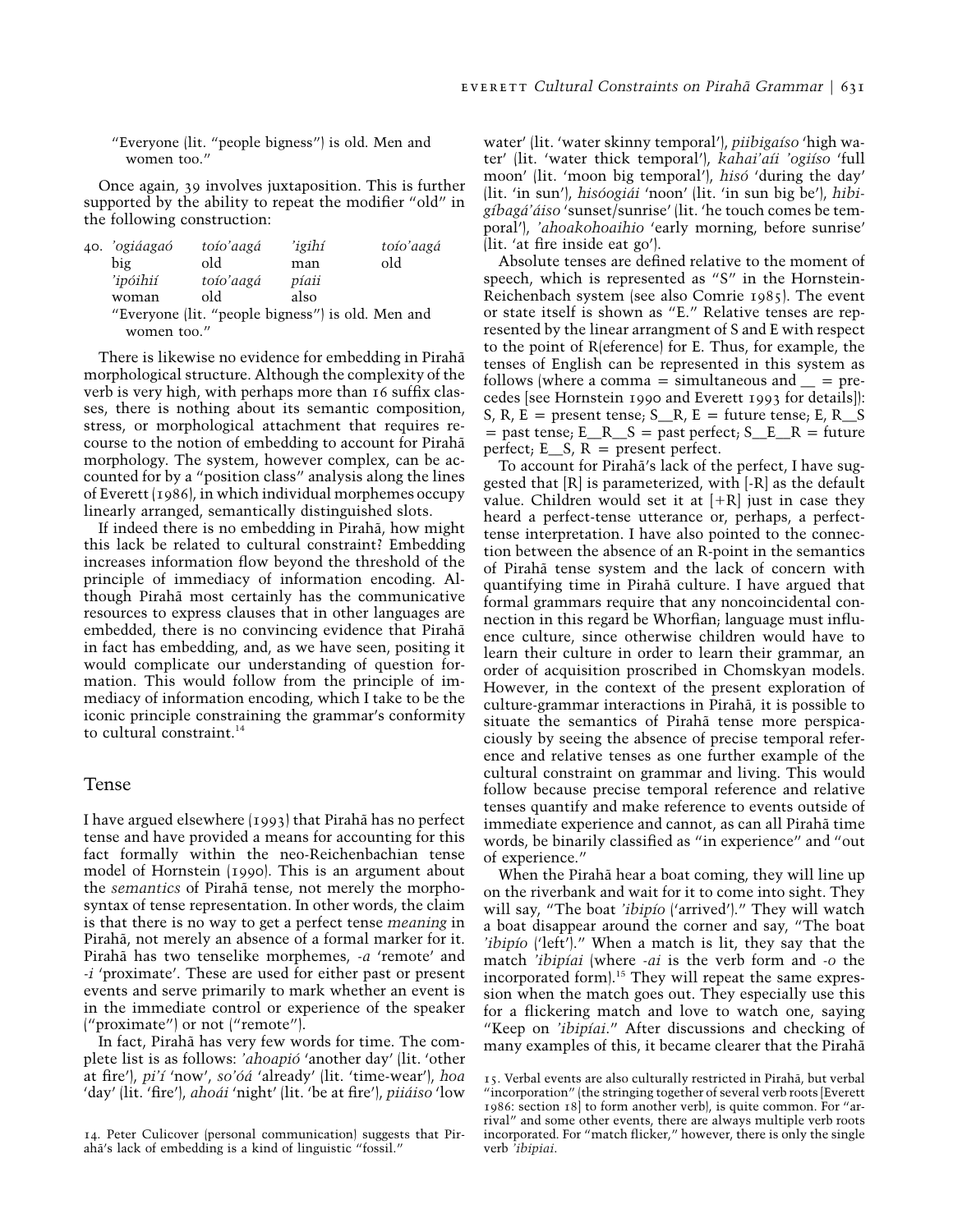are talking about liminality—situations in which an item goes in and out of the boundaries of their experience. This concept is found throughout Piraha culture. Piraha˜'s excitement at seeing a canoe go around a river bend is hard to describe; they see this almost as traveling into another dimension. It is interesting, in light of the postulated cultural constraint on grammar, that there is an important Pirahã term and cultural value for crossing the border between experience and nonexperience.

#### Kinship Terms

Piraha˜'s kinship system may be the simplest yet recorded. An exhaustive list of the kinship terms is the following (unless specifically mentioned, there are no gender distinctions): *'ahaigı´* 'ego's generation', *tioba´hai* 'any generation below ego', *baı´'i* 'any generation above ego/someone with power over ego,'16 *'ogiı´* 'any generation above ego/someone with power over ego' (lit. 'big'), *'ibigai*' usually two generations above ego or more but overlaps with *baı´'i* and *'igiı´'* (lit. 'to be thick'), *hoagı´* 'biological son' (lit. 'come next to'), *hoisai* 'biological son' (lit. 'going one'),<sup>17</sup> kaai 'biological daughter' (a house is a *kaaiı´i* 'daughter thing'), *piihı´* 'child of at least one dead parent/favorite child'.<sup>1</sup>

Is it a coincidence—another one—that this kinship system is found in Pirahã, given the other facts we have been discussing? Or could it be of a piece with all that we have seen, another effect of the cultural constraint on grammar and living? The latter seems the most economical and satisfying explanation. Kinship terms refer only to known relatives; one never refers to relatives who died before one was born. During one four-week period in 1995 I worked exclusively on trying to build a genealogy for an entire village. I could not find anyone who could give the names of his/her great-grandparents, and very few could remember the names of all four grandparents. Most could only remember (or would only give) the names of one or two grandparents. I was able to include names back four generations for my main informant, but that was only because there were two unusually old Piraha (both women) in the village who could remember two grandparents each. The simple fact is that the kinship terms conform exactly to the principle of immediacy of experience.

Since kinship and marriage constraints are closely related in most societies, it is worth mentioning the effects of this simple kinship system on Pirahã marriage relations. Not surprisingly, in light of this system, marriage is relatively unconstrained. Pirahã can marry close relatives. I have seen adults I knew to share a biological parent marry and have been told that this is not rare, but I have never seen a marriage between full biological siblings.

This raises the additional question of how the Piraha<sup>®</sup> distinguish between just anyone at their generation and biological siblings, which they seem to do pretty well despite the fact that children not uncommonly switch families and are occasionally (especially orphans) raised by the village. The nominal suffix *gı´i* 'real' or 'true' can be added to most nouns, including kinship terms: 'áoói 'foreigner', 'áoói-gíi 'Brazilian' (lit. 'real foreigner'-the ones they knew first), *'ahaigı´* 'same generation', *'ahaigı´–gı´i* 'biological sibling' (lit. 'real sibling').

#### Absence of Creation Myths and Fiction

The Pirahã do not create fiction, and they have no creation stories or myths. This contrasts with information that we have on the related language, Mura. Nimuendajú  $(1948)$  is not the only one to have observed that the Mura people have a rich set of texts about the past. All of this field research, however, was carried out in Portuguese and is therefore difficult to evaluate. If we had texts in the Mura language, it would be easier in principle to verify (e.g., by grammatical and topical devices) the authenticity of the texts or whether they might have in fact been borrowed. In any case, it seems unavoidable that Mura, a dialect closely related to Pirahã, had texts about the distant past, perhaps fables, some legends, and other fiction (and, in Portuguese, according to some anthropologists [see Oliveira 1978], it still has such texts).<sup>19</sup>

I have attempted to discuss cosmology, the origin of the universe, etc., with the Piraha innumerable times. They themselves initiate many of these discussions, so there is no question of any reluctance to discuss the "true story" with me as an outsider. In the early days, before I spoke Pirahã, I would occasionally try to use Portuguese to elicit the information. Often this or that

<sup>16.</sup> Whether this is related to the use of Portuguese *Papai* 'father' in dealing with traders I do not know, though I suspect that it is. I am not sure which came first.

<sup>17.</sup> These two terms for "son" appear to be synonyms; I have never been able to discover any difference between them in texts, direct questions, indirect observations, etc., and they seem to be used with equal frequency.

<sup>18.</sup> It seems to have both of these meanings simultaneously, though different people use it in different ways, some favoring the former, some the latter.

<sup>19.</sup> The quality of anthropological research on Pirahã varies. Several anthropologists (see esp. Gonçalves 1990, 2001; Oliveira 1978; Oliveira and Rodrigues 1977; Roppa 1977) have done a reasonable job of describing aspects of Piraha culture, but a previous description of the kinship system (Oliveira 1978), weakened by the researcher's inability to speak the language, contains confusions between cliticized possessive forms of a particular kinship term and distinct kinship terms. The longer-term studies of Piraha cosmology and naming by Gonçalves are the most reliable ever done by an anthropologist, but one simply cannot come to the best conclusions about Pirahã meanings working through the medium of the very poor Portuguese of Pirahã informants. Gonçalves based much of his research on work with two Pirahã informants whose Portuguese was somewhat better than that of most Piraha because they had been taken away from the village as boys and lived for several years with Brazilians along the Madeira River until they were discovered and restored to their people, but even their Portuguese was insufficient for getting at the meanings of terms as they emerge both from the culture and especially from the very complex morphological structure of Pirahã.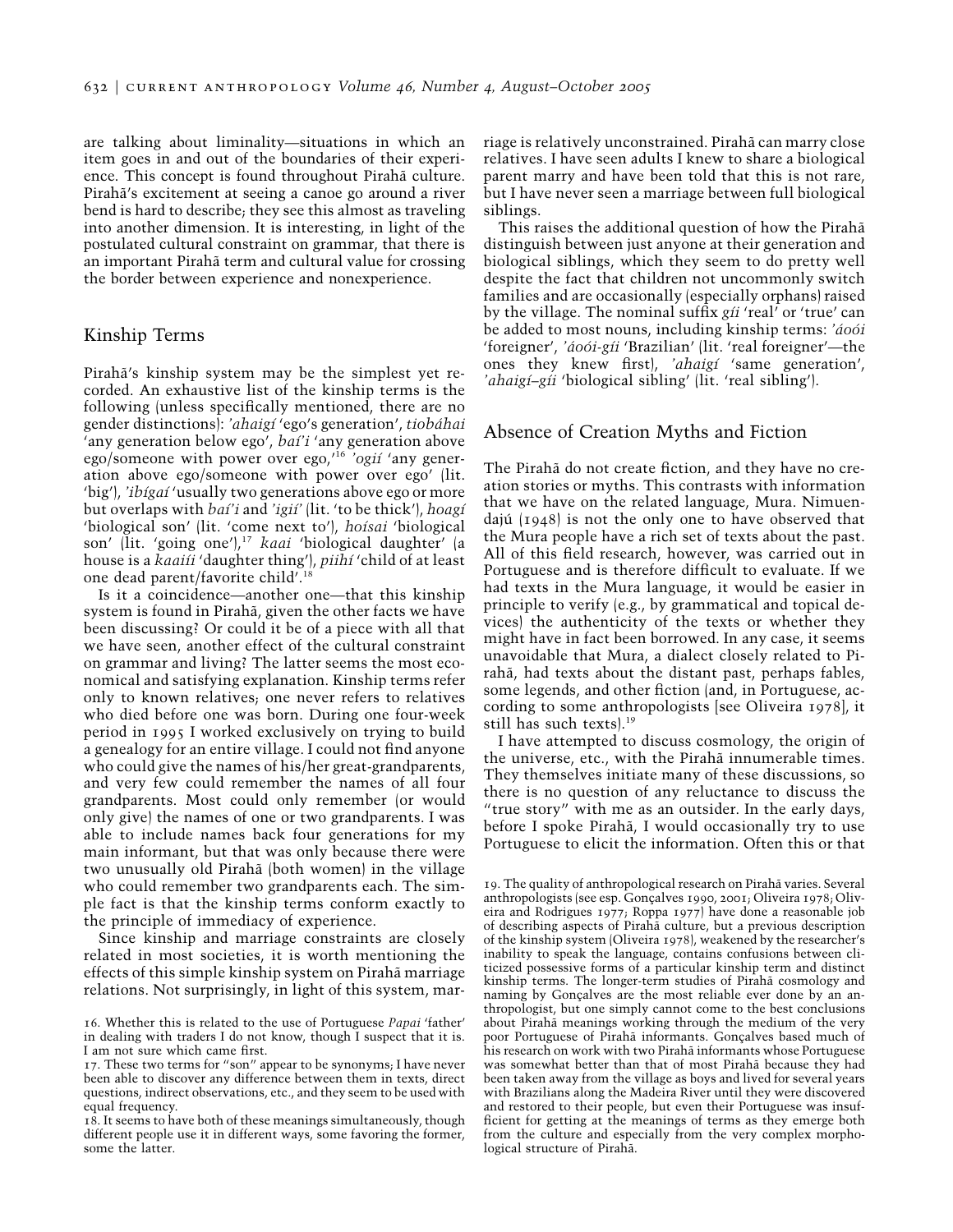Pirahã informant would tell me (in Portuguese) that they had stories like this and would even tell me bits and pieces, which I thought were similar to Christian stories or Tupi legends common in that part of Brazil (e.g., the widespread beliefs about river porpoises and dolphins, especially the pink dolphin, emerging from the rivers at night to take on human form and go in search of women to marry, rape, and so on). Indeed, now that I speak Pirahã, I know that even among themselves the Pirahã repeat and embellish these stories. But there are no indigenous creation myths or fiction any longer, if indeed they ever existed, and there is not a single story about the ancient past told by any Pirahã other than bits and pieces of Tupi and Portuguese stories (not always acknowledged as such). When pressed about creation, for example, Pirahã say simply, "Everything is the same," meaning that nothing changes, nothing was created. Their talking about the stories of other cultures can be best understood, it seems to me, as "mentioning" texts that they have experienced qua texts rather than "using" them to discuss or explain anything in the world around them or the ancient world. They are like oral-literary theorists in their telling and discussion of the texts of others. Nimuendajú  $(1948)$ , though easily collecting myths from the Mura, was unable to collect them from the Pirahã. No one ever refers to a mythical figure, story, or concept in normal conversation, and when questioned directly about creation Pirahã claim that the way things are is the way they have always been.

#### Discussion

We have seen that the gaps observed in Piraha—the absence of number, numerals, or a concept of counting and of terms for quantification, the absence of color terms and embedding, the extreme simplicity of the pronoun inventory, the lack of a perfect tense, the simplicity of the kinship system, the absence of creation myths, the lack of individual or collective memory of more than two generations past, and the absence of drawing except for extremely crude stick figures representing the spirit world claimed to have been directly experienced follow from the postulate of the cultural value of immediacy of experience that constrains grammar and living. Pirahã thus provides striking evidence for the influence of culture on major grammatical structures, contradicting Newmeyer's (2002:361) assertion (citing "virtually all linguists today"), that "there is no hope of correlating a language's gross grammatical properties with sociocultural facts about its speakers." If I am correct, Pirahã shows that gross grammatical properties are not only correlated with sociocultural facts but may be determined by them.

What does this mean for the nature of human language or, at least, for Pirahã as a normal human language? It is useful in this regard to review the well-known design features of human language proposed by Hockett (1960): vocal-auditory channel, broadcast transmission and directional reception, rapid fading, interchangeability, total feedback, specialization, semanticity, arbitrariness, discreteness, displacement, productivity, duality of patterning, traditional transmission. The three features that stand out in particular here are interchangeability, displacement, and productivity.

To the degree that Piraha lacks a concept of counting, it is incommensurate in that semantic or cognitive domain with languages that have such a concept. I suspect that there are other domains of Pirahã in which interchangeability is also absent, but in the domain of counting the lack of interchangeability can be considered established (see Gordon 2004). I submit that the evidence is sufficient in this case to conclude that this design feature is not uniformly inviolable.

With regard to displacement, I believe that the facts above show that it is severely restricted in Pirahã as a cultural principle. Pirahã of course exhibits displacement in that people regularly talk about things that are absent from the context at the time of talking about them, but this is only one degree of displacement. The inability in principle to talk about things removed from personal experience (for example, abstractions of the type represented by counting, numbers, quantification, multigenerational genealogies, complex kinship, colors, and other semantic/cultural domains discussed above) shows that displacement in Piraha grammar and language is severely constrained by Piraha culture.

Productivity is also shown to be severely restricted by Pirahã culture, since there are things that simply cannot be talked about, for reasons of form and content, in Pirahã in the current state of its grammar.

The implications of all this for the enterprise of linguistics are as follows:

1. If culture is causally implicated in grammatical forms, then one must learn one's culture to learn one's grammar, but then, contra Chomsky (2002), a grammar is not simply "grown."

2. Linguistic fieldwork should be carried out in a cultural community of speakers, because only by studying the culture and the grammar together can the linguist (or ethnologist) understand either.

3. Studies that merely look for constructions to interact with a particular thesis by looking in an unsophisticated way at data from a variety of grammars are fundamentally untrustworthy because they are too far removed from the original situation. Grammars, especially those of little-studied languages, need an understanding of the cultural matrix from which they emerged to be properly evaluated or used in theoretical research.

4. Particulars can be as important as universals. This is so because each culture-grammar pair could in principle produce tensions and interactions found nowhere else, each case extending our understanding of the interaction of culture and grammar.

Now let us consider a final unusual feature of Pirahã—that the Pirahã continue to be monolingual in Pirahã after more than 200 years of regular contact with Brazilians and other non-Pirahã. New light is shed on this question by the preceding discussion,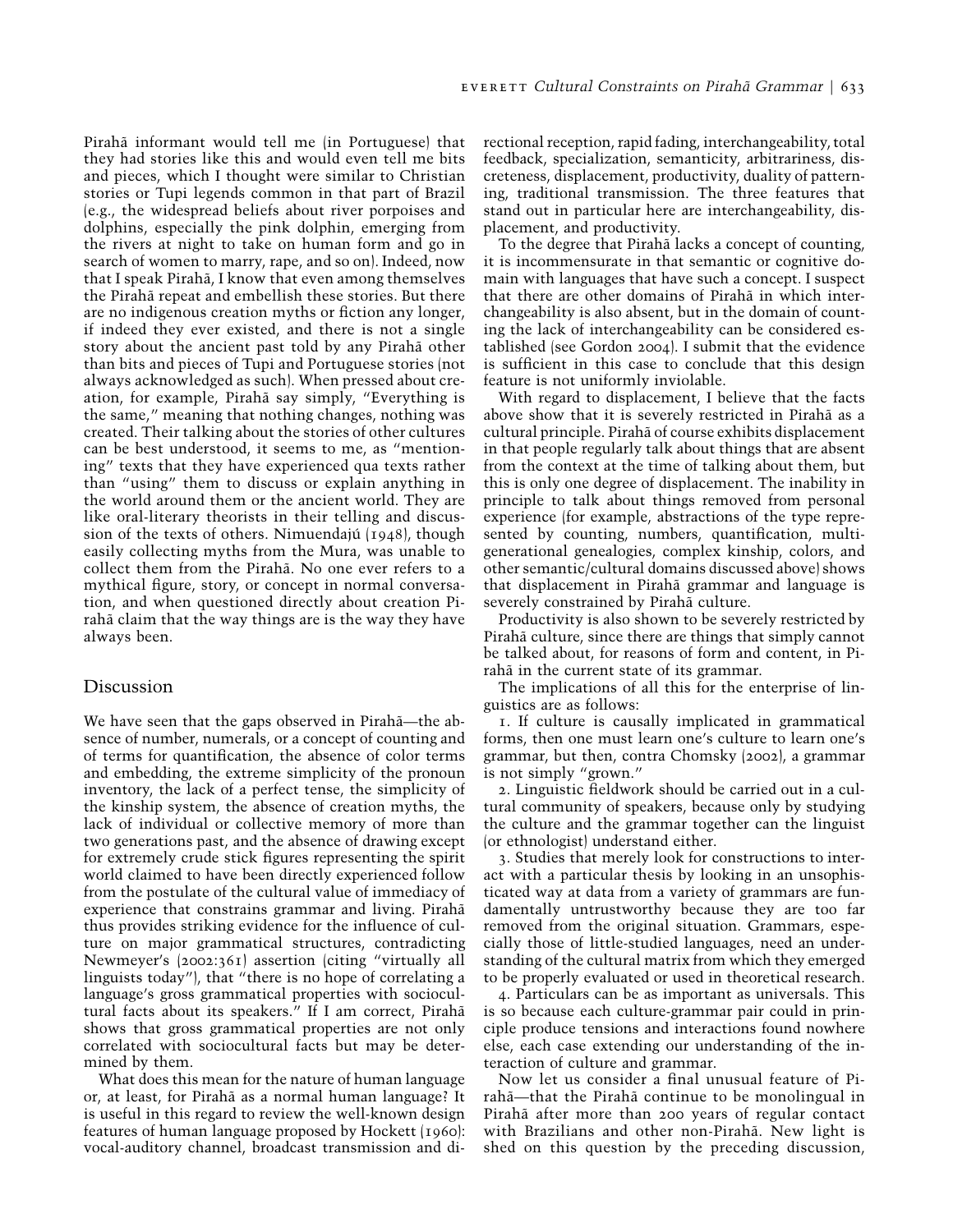conforming to many of the Piraha's own narrative explanations of this fact. Simply, Portuguese is incommensurate with Pirahã in many areas and culturally incompatible, like all Western languages, in that it violates the immediacy-of-experience constraint on grammar and living in so many aspects of its structure and use. The Pirahã say that their heads are different. In fact, the Pirahã language is called *'apaitiiso* 'a straight head', while all other languages are called *'apaga´iso* 'a crooked head'. Our discussion here, I believe, helps us to understand this as more than a parochial ethnocentrism. Given the connection between culture and language in Pirahã, to lose or change one's language is to lose one's identity as a Piraha˜—*hiaitı´ihı´*, 'a straight one/he is straight'.

#### Conclusion

Though Pirahã is an extreme case, it teaches us something about the deep loss inherent in the death of any language, even if the people survive. When Portuguese-speaking Muras visit the Pirahã today, the Pirahã do not envy them. They see them as simply second-rate, false Brazilians. The Pirahã say, "We are not Brazilians. We are Pirahã." Without their language or their culture, they would fail to be Pirahã. Their language is endangered because they themselves are endangered by the ever more intrusive presence of settlers, Western diseases, alcohol, and the inexorably changing world that we live in. This beautiful language and culture, fundamentally different from anything the Western world has produced, have much to teach us about linguistic theory, about culture, about human nature, about living for each day and letting the future take care of itself, about personal fortitude, toughness, love, and many other values too numerous to mention here. And this is but one example of many other endangered languages and cultures in the Amazon and elsewhere with "riches" of a similar nature that we may never know about because of our own shortsightedness. The need is more urgent than ever for field researchers to document these languages and for more individuals and foundations to follow the lead of the Hans Rausing Endangered Languages Document Project and donate to support research on them.

For advocates of universal grammar the arguments here present a challenge—defending an autonomous linguistic module that can be affected in many of its core components by the culture in which it "grows." If the form or absence of things such as recursion, sound structure, word structure, quantification, numerals, number, and so on is tightly constrained by a specific culture, as I have argued, then the case for an autonomous, biologically determined module of language is seriously weakened.

An alternative view that has been suggested by some readers of this paper, namely, that the gaps in Pirahã discussed above are a result of a lack of "conceptual structure"—in other words, that the Pirahã are substandard mentally—is easily disposed of. The source of this collective conceptual deficit could only be genetics, health, or culture. Genetics can be ruled out because the Pirahã people (according to my own observations and Nimuendajú's have long intermarried with outsiders. In fact, they have intermarried to the extent that no well-defined phenotype other than stature can be identified. Pirahãs also enjoy a good and varied diet of fish, game, nuts, legumes, and fruits, so there seems to be no dietary basis for any inferiority. We are left, then, with culture, and here my argument is exactly that their grammatical differences derive from cultural values. I am *not*, however, making a claim about Pirahã conceptual abilities but about their expression of certain concepts linguistically, and this is a crucial difference.

As I mentioned in the beginning, the constraint against discussing things outside of immediate experience could have cognitive as well as grammatical effects. For example, cognition is directly implicated in the claims of Gordon (2004) regarding the lack of counting in Pirahã, and one could argue that cognition might be further implicated in each of the "gaps" and unusual features of Pirahã grammar. One might also investigate the possibility that culture affects the cognitive abilities and/or schemas available to members of Pirahã society. Pending future research, I am prepared to make only two very modest claims about Pirahã cognition. First, if I am correct that the Pirahã cannot count (something that will require much more experimentation to determine), then it is likely that this is due to the long-term effects of the cultural constraints discussed above. Gordon (2004) alludes to a Whorfian approach to the matter by claiming that Pirahã's lack of counting might derive from their lack of number words, but many societies in the Amazon and elsewhere have borrowed number words as they develop economic ties that require numerical abilities. The hypothesis of this paper, which explains both the lack of counting and the lack of borrowing, is that Pirahã's counting "deficiency" and their failure to borrow number words (in spite of commercial contact with Brazilians and in spite of borrowing their pronouns) are due to cultural constraints. Second, if the Pirahã show additional cognitive deviations from Western expectations with regard to, for example, color identification, ability to interpret multiply embedded structures, or relative tense concepts (all matters that require careful, culturally appropriate psychological experimentation), then these would seem most economically understood in terms of cultural constraints as well. Thus what the paper has labored most intensely to establish, namely, that Pirahã culture constrains Pirahã grammar, also predicts that the effect of this constraint could eventually affect cognition as well.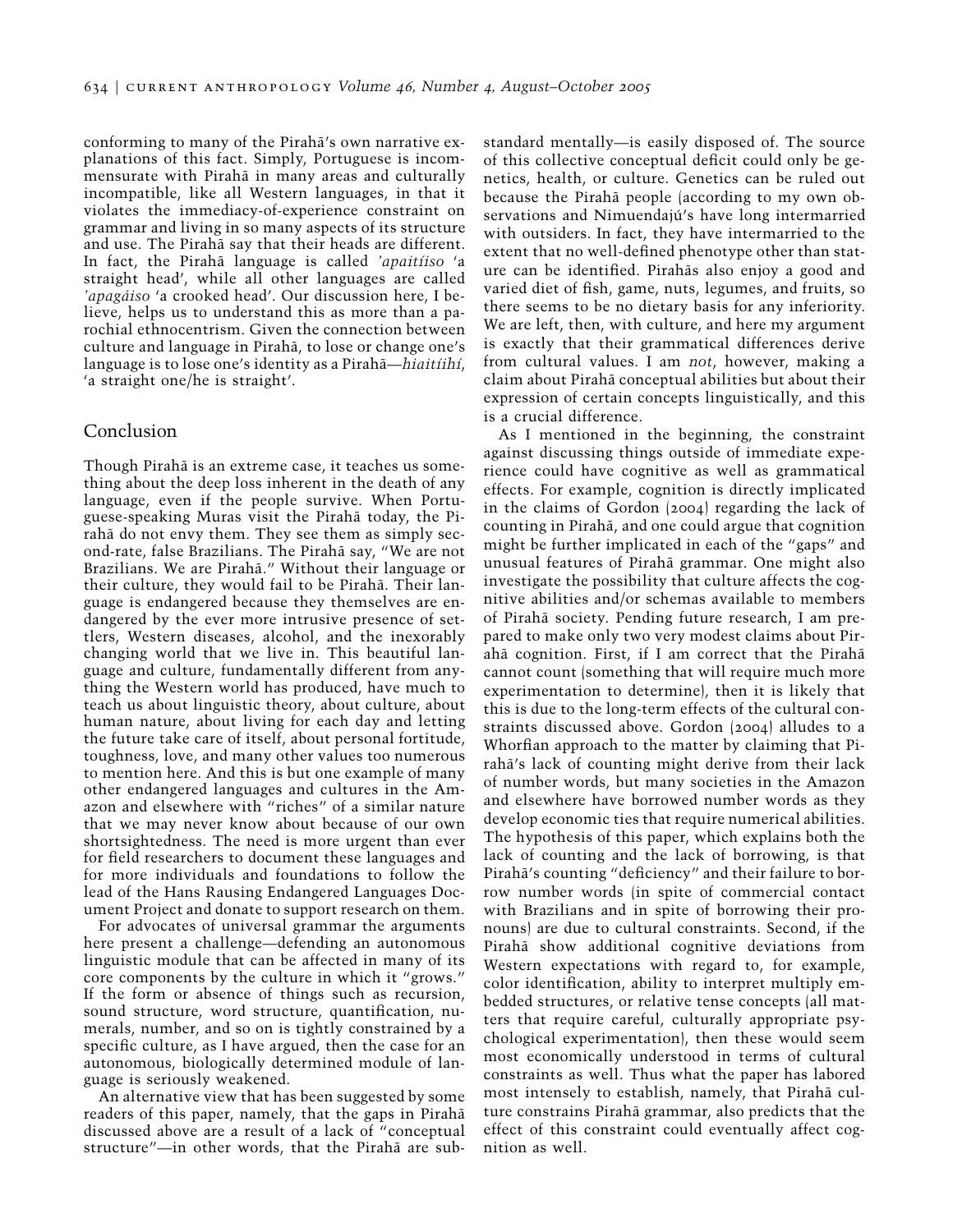### Comments

brent berlin

*Laboratories of Ethnobiology, Department of Anthropology, University of Georgia, Athens, GA* 30602*, U.S.A. (obberlin@arches.uga.edu).* 21 iv 05

Everett argues that Piraha violates three of Hockett's (1960) universal design features of language—interchangeability, displacement, and productivity. As important as this suggestion might be, the major thrust of his article is that "culture can be causally implicated in the linguistic structure of the language." Seen in this light, his paper is the most recent contribution to a growing literature that challenges the dogma that there is no causal correlation of "a language's gross grammatical properties with sociocultural facts about its speakers" (Newmeyer 2002:361).

The sociocultural facts in this case are drawn from the Pirahã, a small indigenous society that exhibits one of the simplest cultures reported for lowland South America. This cultural simplicity, Everett proposes, is manifest linguistically by what he calls "gaps" in the Pirahã language—for example, absence of a concept for counting and terms for quantification, of linguistically simple terms for color of syntactic subordination, and of perfect tense. These features, among others, are commonly marked in the languages of societies considered culturally complex in terms of standard measures such as those of Carneiro (1970), Murdock and Provost (1973), Naroll (1956), Hays (2000), and Marsh (1956). However, Everett is careful to point out that "no one should draw the conclusion from this paper that the Pirahã language is in any way 'primitive,'" calling attention to its highly complex verbal morphology and prosody (features that he fails to note are also typical of the languages of small, local societies with simple cultures).

Everett's proposals make his paper one of the most controversial to be published in anthropological linguistics in many years, perhaps since the appearance of Swadesh's *The Origin and Diversification of Language* (1971). However, his general hypothesis has a long history that can be traced to much of the nineteenth- and twentieth-century literature on the languages of socalled primitive peoples. Lévy-Bruhl's chapter on numeration in *How Natives Think*, for example, opens with the observation that "in a great many primitive peoples . . . the only names for numbers are one and two, and occasionally three. Beyond these, the native says 'many, a crowd, a multitude'" (1926:181). The multiple cases he cites closely mirror the system described by Everett for Pirahã and confirmed by Gordon (2004). Thus, Everett's claim that "Pirahã is the only language known without number, numerals, or a concept of counting" is probably an overstatement. What is important is that Everett's and Gordon's research is sure to lead to field studies aimed at replicating it, providing new experimental (versus anecdotal) evidence on numerical cognition in preliterate societies.

Pirahã is also not the only language known without embedding. Foley (1986:177) describes the absence of recursion in Iatmul (New Guinea), where verbs "do not function as embedded parts within a whole, but are linked to a fully inflected verb in a linear string, much like beads on a necklace. . . . Linking of clauses is at the same structural level [nonhierarchical] rather than as part within whole." This grammatical feature has also been noted to be correlated with cultural complexity. The best-known work is Givón's proposal of "pragmatic" and "syntactic" modes of speech that reflect changing functions of language with cultural evolution, leading him to conclude that "certain types of languages—those which have only coordination ('clause chaining') but no subordination—are found only in preliterate 'societies of intimates'" (Givón 1979:306; for detailed discussion see Kay 1972; Mithun 1984; Kalmár 1985; Pawley 1987; Desalles 2004; Newmeyer 2002, 2004; Wray and Grace n.d.).

A final example of research that firmly supports Everett's conclusions on the correlation of cultural complexity and specific properties of grammar is Perkins's (1992) important work on deixis. In a wide-ranging crosslinguistic study, Perkins demonstrates conclusively that languages spoken in simpler societies commonly mark deictic distinctions by complex internal grammatical processes while languages spoken by more complex societies mark deictic distinctions syntactically.

The concrete specificity of obligatory deictic distinctions is also a distinguishing characteristic of the grammars of the languages of nonliterate societies. Examples are seen in the Pirahã evidentials for specific knowledge *-hı´ai* 'hearsay', *-xa´agaua´* 'observed', *-sibiga* 'deduced', *-a´ti* 'uncertain', *-haı´* 'relatively certain', *-ha´* 'certain' (Everett 1986) and in Wari spatial demonstratives *cwa'* 'this: m/f', *ca'* 'this:n', *ma'* 'that:prox:hearer', *cwain* 'that:m/ f:distal', *cain* 'that:n:distal' (Everett and Kern 1997, Everett n.d.).

Everett's paper will stimulate fieldwork on littleknown languages spoken by societies with simple cultures. It will serve as a catalyst for new research that will contribute to nonuniformitarianist approaches of language evolution (see Newmeyer 2002, 2004; Christiansen and Kirby 2003; Hurford, Studdert-Kennedy, and Knight 1998; Knight, Studdert-Kennedy, and Hurford 2000; Wray 2002; Carstairs-McCarthy 1999) Perhaps it will also lead those engaged in investigations of the linguistic relativity-determinism hypothesis to add an evolutionary dimension to their efforts at demonstrating the constraints of culture on the grammatical properties of language. As Hymes has stated, "Only the renewal . . . of an evolutionary perspective can enable linguistic theory to connect languages and lives in a way that satisfies the concerns among linguists for relevance of their intellectual work and that satisfies the needs of mankind"  $(1971:V-Vi)$ .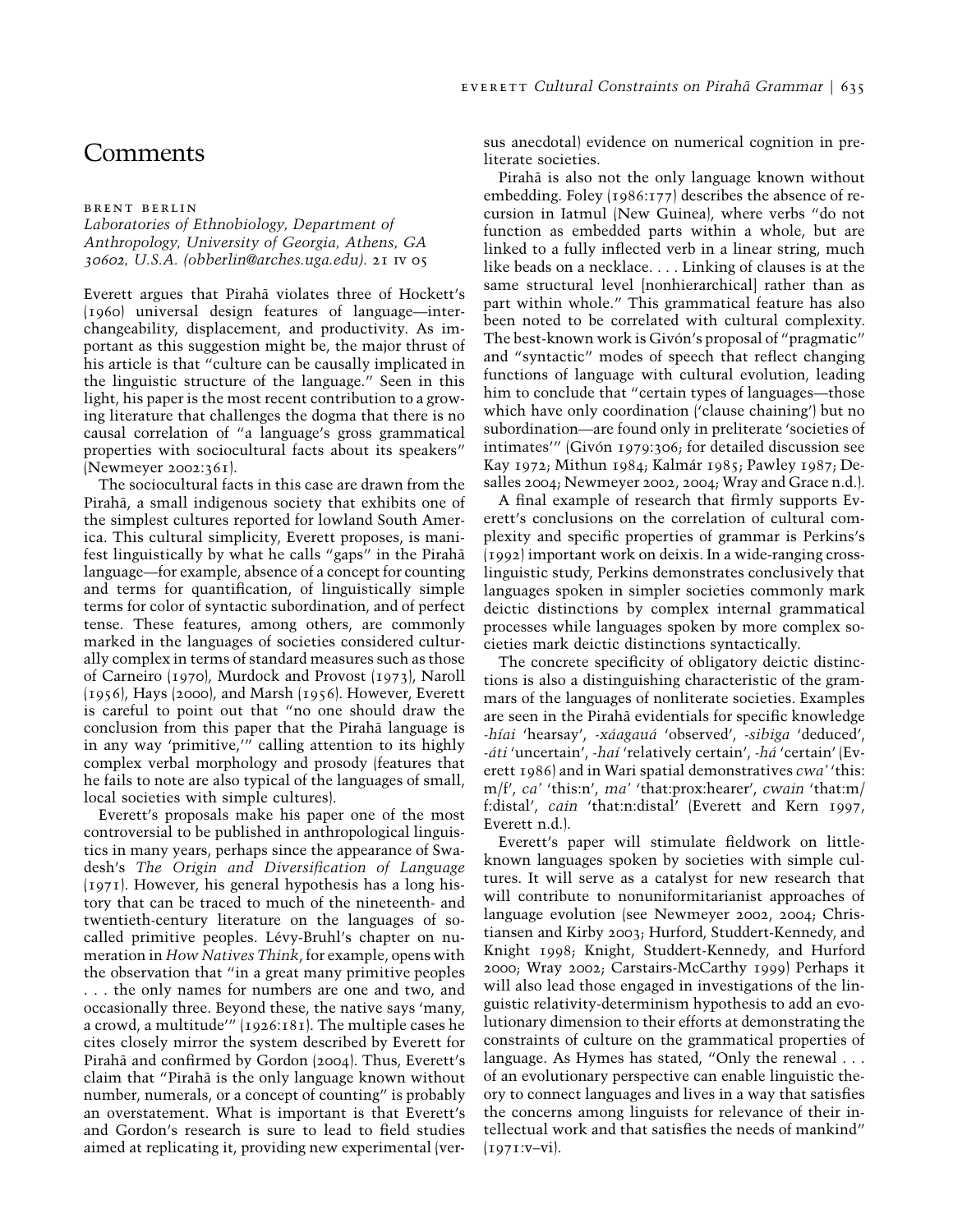#### MARCO ANTONIO GONÇALVES

*Programa de Po´s-Graduac¸a˜o em Sociologia e Antropologia, Universidade Federal de Rio de Janeiro, Largo do Sa˜o Francisco de Paula,* <sup>1</sup>*, sala* <sup>420</sup>*, Rio de Janeiro, Brazil (marcoantonio@ifcs.ufrj.br).* 25 iv 05

Pursuing the issues of "cultural constraint," "universals," and "absences" would draw attention away from what I take to be the central question in Everett's article, that of the role of experience in the construction of grammar and its possible transpositions to the Amazonian cultural and cosmological context. I shall seek to engage with this question.

Seeger (1981:21), inspired by Lévi-Strauss's *Mythologiques* (especially 1964:chap. 1), identified the basis of an Amazonian cosmology as follows: "A cosmology is expressed in more than the abstract thought of idle minds; material things and human relations are also expressions of principles that may be expressed elsewhere as abstract thoughts." Viveiros de Castro (1986:252, 253; 1992) also calls attention to a possible conceptualization of cosmology specific to the Amazon, emphasizing that "cosmology" does not necessarily imply a balanced and harmonious system saturated with meaning. Therefore, the idea of "absolute postulates" that would engender fields of perception and modes of acting in and conceptualizing the world or that presuppose existence without experience would not be applicable to Amazonian culture and cosmology. Overing (1996), in translating the concept of "performative" to the Amazonian universe, proposes the term "generative" to accentuate the importance of experience for those ontologies, given that it is the appropriate act that generates relations. This is a particular mode of constructing social relations and ways of thinking about the world that is based on a specific capacity—always personalized, that is, derived from experience—to produce culturally acceptable things. Basso (1995:149) pointed out that the importance of stories for the Kalapalo consisted not in their representing collectively accepted images that animate social life but, on the contrary, in their describing the experiences of individuals exploring alternatives for their lives. Even in narratives that seem fixed, such as myths and songs, one can discern an important process of individualization that accentuates experience as the basis of this perception, frequently reflected in the first-person telling of the narrative. Other writings, such as those of Oakdale (2002: 165–66) and Lagrou (1998), demonstrate that for the Kayabi and the Cashinahua understanding of the meaning of songs depends upon a contextualized interpretation of the metaphors used in them. Urban (1989:40) points out that for the Xavante the first-person narratives of myths produce a trancelike state in which the narrator begins to experience the narrative in an individualized way. My research on the Piraha highlights the importance of experience in the way that the Piraha represent the world. My book *Unfinished World: Action and Creation in an Amazonian Cosmology* seeks to demonstrate that the world is constituted through action and creation, depending structurally upon experience for its construction. For the Pirahã, experience "is fundamental to constituting a perception of the cosmos because it is that which describes, links words and objects, observations and their explanations, thought and act. Within this conception, to gain the status of an organized discourse the cosmos depends upon someone who lives it, who experiences it" (Gonçalves 2001:32). The importance of experience in the constitution of Amazonian "culture" was summarized very well by Gow (1991:151): "I take literally what native people say about distant ascendant kin, which is that they do not know anything about them because they never saw them. This is noted by numerous other ethnographers of Native Amazonian culture, but usually thought to show the 'shallow time frame' of these societies. . . . The shallow time frame of these societies is not a product of their failure to accumulate information in deep genealogies, but rather a result of their stress on personal experience in epistemology." If the Pirahã are not a cultural exception within the Amazonian context, they most likely are not a linguistic exception either. It is up to Amazonian linguists to engage with Everett's provocative argument and to rethink the grammar of Amazonian languages in terms of the value that experience assumes in its definition.

#### paul kay

*International Computer Science Institute,* 1947 *Center St., Berkeley, CA* 94704*, U.S.A. (kay@cogsci.berkeley. edu).* 2 v 05

Despite the very broad interest of this paper, I must restrict my comments to a single aspect, color terminology. I will suggest  $(i)$  that although not all languages have a set of color terms that jointly name all the colors (Lyons 1995, Kay and Maffi 1999, Levinson 2000), given the Pirahã concern with concrete, immediate experience we might expect Pirahã to do so and  $(z)$  that Pirahã may. Thus, although I find reason to doubt Everett's conclusion that Pirahã has no color terms, I believe that their actual presence would support his broader claims regarding Piraha predilection for immediate experience.

1. Experience of color is about as direct as experience gets. I refer here not to reified color concepts such as that figuring in a sentence like "Red is exciting" but to directly perceived color sensation, as expressed in a sentence like "I want the red apple." Everett (personal communication) states that Pirahã color expressions are used in the latter way and not the former—that is, that they are used as modifiers or predicates but not as substantives. Hence, I claim, Pirahã color expressions convey immediate sensations, not abstract concepts. Linguistically, color terms exemplify a rare, arguably unique lexical field in that its distinctions are directly traceable to complex *peripheral* neural structures—in the retina. Human color vision is probably shared throughout the catarrhine primates (De Valois et al. 1974, Sandell, Gross, and Bornstein 1979), and it is generally held that the trichromatic system of the catarrhines coevolved with red or orange ripe fruit (Mollon 1989, Regan et al. 2001).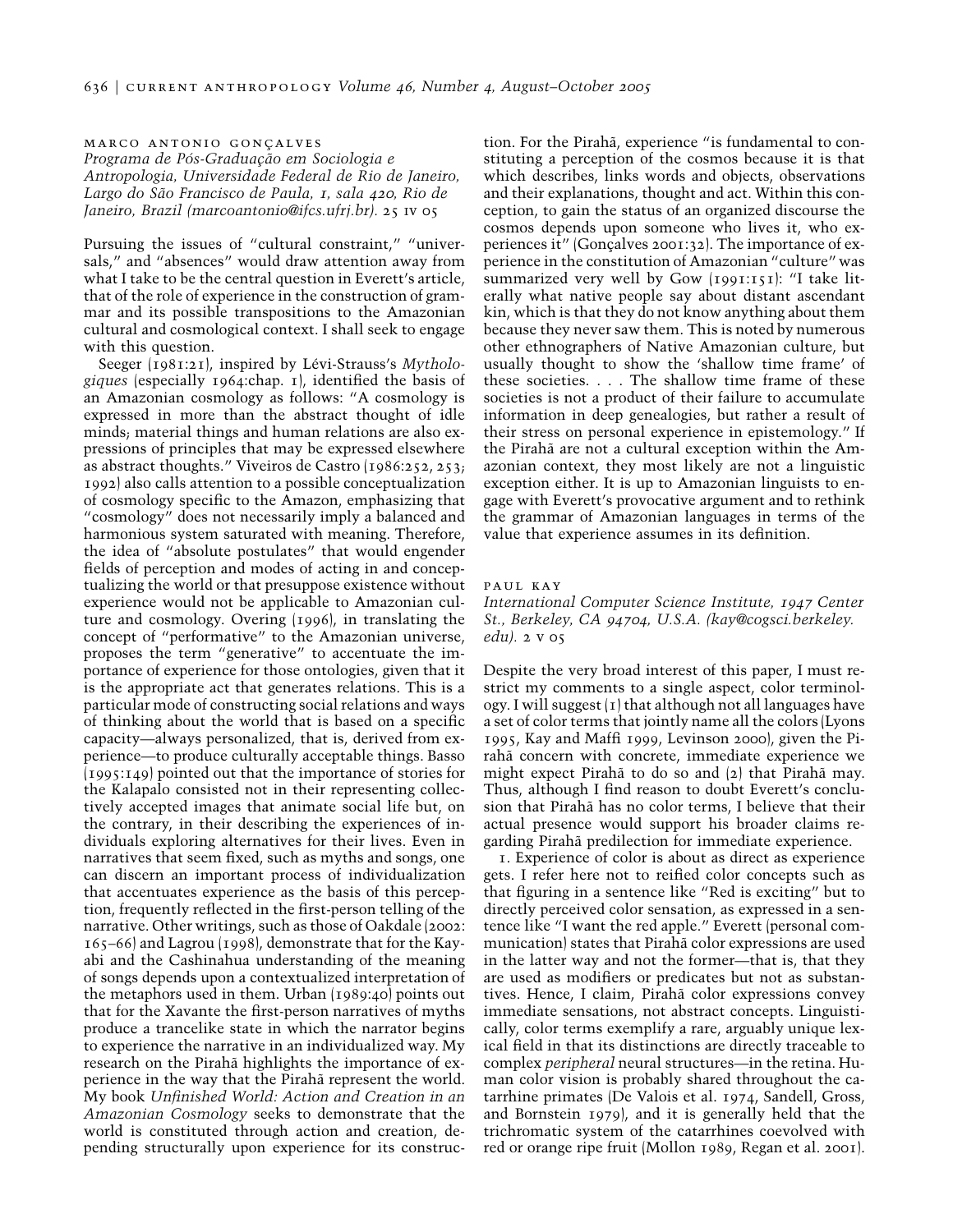Humans' immediate experience of color is in all likelihood the same as that of apes and Old World monkeys. Color sensations would appear to qualify as exemplifying "direct, concrete experience" if anything does.

2. Everett's conclusion of "no color words" is based in part on the formal complexity of the Pirahã color expressions and in part on his impression that Pirahã color naming is highly variable. With regard to syntactic complexity, an example is  $a^3$ *hoa*<sup>3</sup>s aa<sup>3</sup>ga<sup>1</sup>, literally 'immature be.temporary', which the World Color Survey field linguist Stephen Sheldon found to be a widely shared term meaning "green-or-blue with a focus in green." It is fairly common in the world's languages for a word meaning "green" (or "green-or-blue") to be closely related to a word meaning "immature" or "unripe" (for example, English and all the Celtic languages), but this pattern is not universal. One cannot *predict* that an expression meaning "immature" will also mean "green" or "grue." Everett writes  $a^3$ hoa<sup>3</sup>s aa<sup>3</sup>ga<sup>1</sup> as two words; Sheldon writes it without a space, indicating that he sees it as a single word like *forget-me-not, jack-in-the- pulpit*, or *burnt sienna*. The first two examples are English plant terms and the third is an English color term, their internal syntactic complexity (and the vagaries of orthography) notwithstanding.

With regard to possible variability of Pirahã color expressions, Everett cites "interspeaker variation in naming colors" in partial support for his view that the color expressions in question are "fully compositional phrases" (personal communication). Given the long and intimate experience of Dan and Keren Everett with every aspect of Pirahã life and language, this opinion merits respect. At the same time, it runs directly counter to the systematic work of Sheldon in exposing 25 Pirahã speakers to 330 colored stimuli for naming in a fixed random order and then eliciting their best-example judgments from a palette showing all the colors at once. Sheldon's results show strong consensus on the roster of Pirahã color names and equally strong consensus on the specific ranges of colors they name and on their judgments of best examples, although he notes that "there was discussion [during color-naming sessions] among everyone . . . even though I asked them to do it individually with me" (personal communication).

In deciding whether the Pirahã color expressions are proper color terms, the issues are just two: (A) Are the color meanings consensual and applicable to unfamiliar objects that exhibit the color property (as well as familiar objects)? (B) Are the color meanings *not predictable* from the meanings of the words or morphemes that make up the expressions and the rules of the language? If both answers are yes, then these expressions are color terms. The results of Sheldon's investigation apparently yield a yes answer to question A. Everett plans to repeat Sheldon's field experiment to see whether the consensual result can be replicated (personal communication). With regard to question B, it is clear from the analytical glosses that Everett gives to the four Pirahã color expressions that the color meanings of these expressions do not follow from their compositional meanings: "temporarily being immature" doesn't *mean* "green-or-blue," although finding a word meaning "green or blue" that is based on an expression that originally means "immature" or "unripe" is not uncommon.

Pirahã has color terms if the Sheldon results can be replicated under better-controlled conditions. Presence of true color terms would not be surprising in view of the Pirahã preference for linguistic encoding only of direct, concrete experience.

#### stephen c. levinson

*Max-Planck-Institut fu¨ r Psycholinguistik, Postbus* <sup>310</sup>*,* 6500 *AH Nijmegen, The Netherlands (stephen. levinson@mpi.nl).* 22 iv 05

There is a growing interest in human diversity throughout the human sciences, but unequivocally establishing the facts is a difficult and delicate business. Everett has neither established the facts nor handled the rhetorical delicacies that would be essential to establishing a bridgehead for studies of linguistic and cultural diversity among the universalizing sciences. In a nutshell, here are the main criticisms:

1. The central proposition, roughly "Pirahã live in the present," is too vague to be supported by the ad hoc collection of cultural features adduced. Nor does the argumentation remotely approach the standard of the classic anthropology on cultural coherence (e.g., Benedict 1934, Geertz 1960), let alone those set in modern linguistic discussions (e.g., Enfield 2002).

2. Most of the features listed are not sufficiently well established to satisfy the sceptics who should be the targets of this article. One simply has to take or leave the various assertions, admitted to be "largely unreplicable," even though many of them have the weak logical character of statements of non-occurrence. Further, Everett casts doubt on the fieldworking capacities of the only other researchers who might have been marshalled in defence of his claims. If something can be known, it can be shown, and the duty of the researcher is to document it.

3. It is far from clear that Pirahã is the only language without a counting system (cf. Aboriginal languages of Australia [Dixon 2002:67]) or the only language without colour terms (cf. the controversies with, e.g., Saunders and van Brackel 1997, Levinson 2000) or the only language without embedding (cf. again Australian languages [Hale 1976, Dixon 1995, Austin and Bresnan 1996] and Nicaraguan sign language [Pyers n.d.]). That cultures may systematically lack genealogical depth or visual art has also long been noted (Goody 1993). What is meant to count as further attestation only reveals further reason for doubt: for example, earlier-documented colour terms among the Pirahã are dismissed because the expressions are compositional (e.g., "bloodlike"), but the current work on colour terms does not treat this as exceptional (see, e.g., Kay and Maffi 1999). The danger is that by oversimplifying and claiming the uniqueness of individ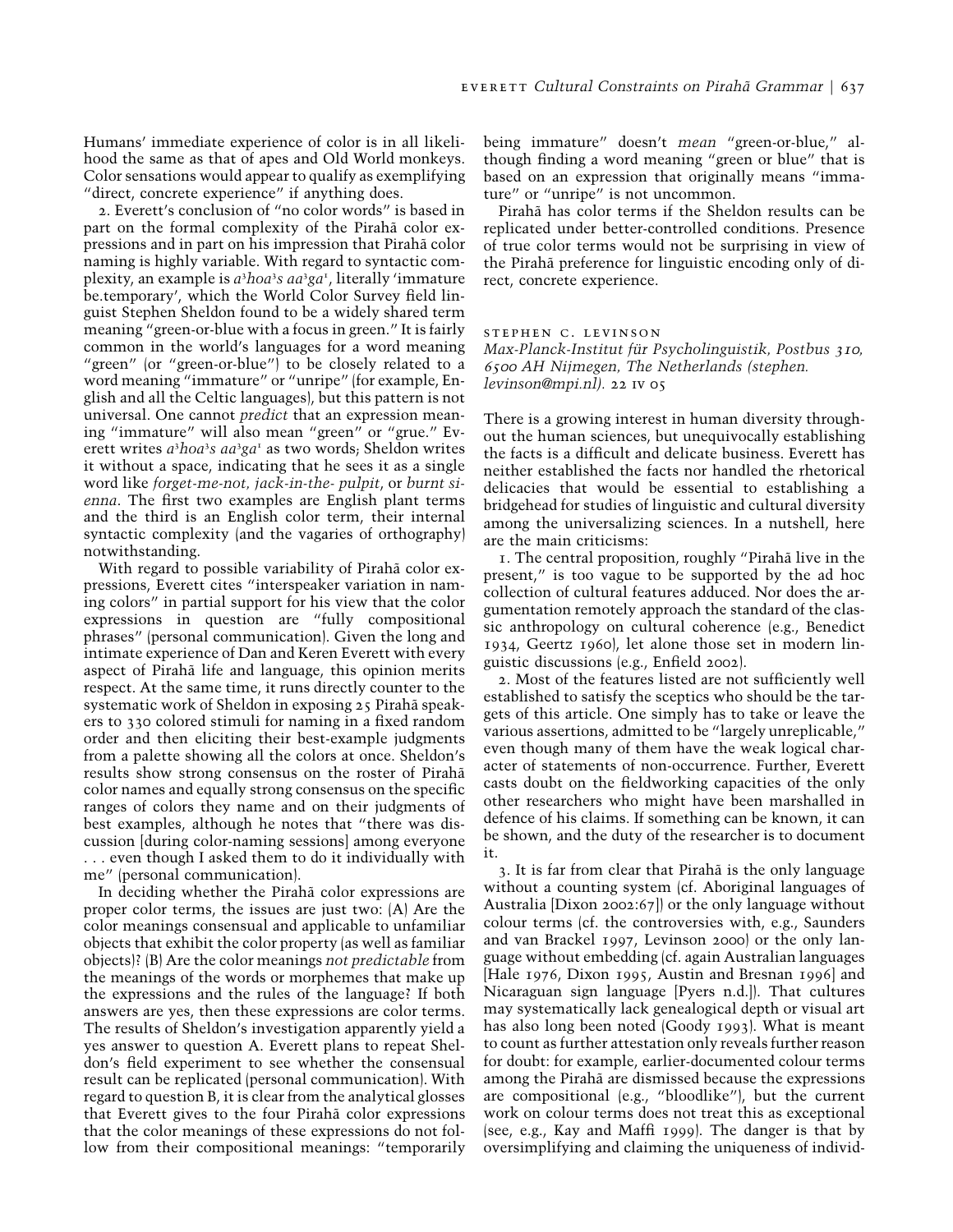ual Pirahã cultural features the value of genuine observations about a unique *complex* of features will be lost.

4. Blatant inconsistencies likewise do nothing to reassure the reader. For example, we are told that the Pirahã are monolingual, but we find that "often this or that Pirahã informant would tell me (in Portuguese) that ..." and that Pirahã "have long intermarried with outsiders," suggesting sustained bilingualism. Elsewhere it is stated that there are bilingual informants, although their Portuguese is poor.

5. Having made the Pirahã sound like the mindless bearers of an almost subhumanly simple culture, Everett ends with a paean to "this beautiful language and culture" with "so much to teach us." As one of the few spokespersons for a small, unempowered group, he surely has some obligation to have presented a more balanced picture throughout.

All this is a pity, as I have little doubt that, due allowances made, this human group lacks some of the complexities that we think of as distinctive of the species. One of the dubious truisms enshrined in the textbooks is that all human languages are equally complex and equally expressive. Recently there has been extensive discussion of what we should mean by complexity in language and what the sources of variable complexity might be (e.g., McWhorter 2001, Trudgill 2004). Embedding the Piraha case in this wider discussion raises the question whether Pirahã, represented (according to the *Ethnologue*) by just 150 individuals, is not a creolized, stripped-down remnant of some earlier, more complex set of systems (as discussed in the literature on language attrition and death [e.g., Sasse 1992]). Everett tries to head off this interpretation but notes that the Piraha were once part of a powerful "Mura nation," and the idea that the pronoun system is borrowed indeed suggests some intensive contact or language-shift situation.

Everett suggests that his analysis undercuts the neo-Whorfian emphasis on the importance of language in cognition (as in Lucy 1992*b*, Levinson 2003*a*, Majid et al. 2004, and Gordon 2004), since he prefers an account in terms of the causal efficacy of culture, but no one interested in language diversity would make a simple dichotomy between language and culture: a language of course is a crucial part of a culture and is adapted to the rest of it (see Levinson 2003*a*:316–25). The question that neo-Whorfians are interested in is how culture gets into the head, so to speak, and here language appears to play a crucial role: it is learnt far earlier than most aspects of culture, is the most highly practiced set of cultural skills, and is a representation system that is at once public and private, cultural and mental. It is hard to explain nonecologically induced uniformities in cognitive style without invoking language as a causal factor (see Levinson 2003*a*:chap. 7; 2003*b*).

Everett has missed an opportunity here to follow up on interest generated by Gordon's (2004) persuasive analysis of the Pirahã absence of numeracy: only with a sober catalogue of carefully documented features would we be in a position to ask whether they formed a larger pattern and what the origins of that pattern might be.

andrew pawley

*Department of Linguistics, RSPAS, Australian National University, Canberra, ACT* <sup>0200</sup>*, Australia (apawley@coombs.anu.edu.au).* 21 iv 05

Everett's thought-provoking paper makes several strong claims. I will first address those that seem to me to have little merit and then turn to those to which I am more sympathetic.

I don't think Pirahã is a serious threat to Hockett's universal design features. Everett has misinterpreted two of Hockett's key terms. He takes "interchangeability" to mean "intertranslatability"—that what can said in one language can be said in any other. However, Hockett (1958:578) defines "interchangeability" as a relation between speakers and hearers: any speaker of language X can understand what someone else says in X and can say the same things. Intertranslatability was not one of Hockett's universals. The point has been made very forcefully by Grace (1987) and others that natural languages are far from fully intertranslatable. People cannot readily talk about a subject matter when they do not have the words, formulas, etc., that define the substance of discourse about that subject matter. The more different two cultures are, the fewer subject matters they will have in common.

By "productivity" Hockett means being able to say things that have never been said before. Pirahã clearly has productivity in this sense. But Everett uses "productivity" in a way that links it to full intertranslatability ("Productivity is also shown to be severely restricted by Pirahã culture, since there are simply things that cannot be talked about, for reasons of form and content"), and languages are not fully intertranslatable.

Pirahã speech is said to exhibit only one degree of displacement. The arguments for this claim are problematic. It would seem that Piraha has considerable apparatus for talking about non-immediate experience but that there is a strong cultural preference not to do so. To assess the linguistic basis of the one-degree-of-displacement claim would require a well-founded scale of abstractness and careful examination of polysemy and various kinds of discourses by various speakers.

I am sympathetic to the view that parts of a language are shaped by cultural values and practices. This is uncontroversial when it comes to lexical semantics, metaphor, pragmatics, and discourse structure but harder to demonstrate in morpho-syntax (Enfield 2002). It is not clear that the lexico-grammatical properties of Pirahã that Everett refers to are due specifically to the immediacy-of-experience constraint. The stock of Pirahã verbs can be extended by combining verb roots but only if the sequence refers to a culturally accepted event. This constraint seems to be true of verb compounding and serialization in all languages. It reflects a universal culturalcum-linguistic tendency for conventional concepts to get lexicalized; people develop streamlined ways of saying familiar things. Whether constraints on what it is conventional to say are a matter of grammar, lexicon, or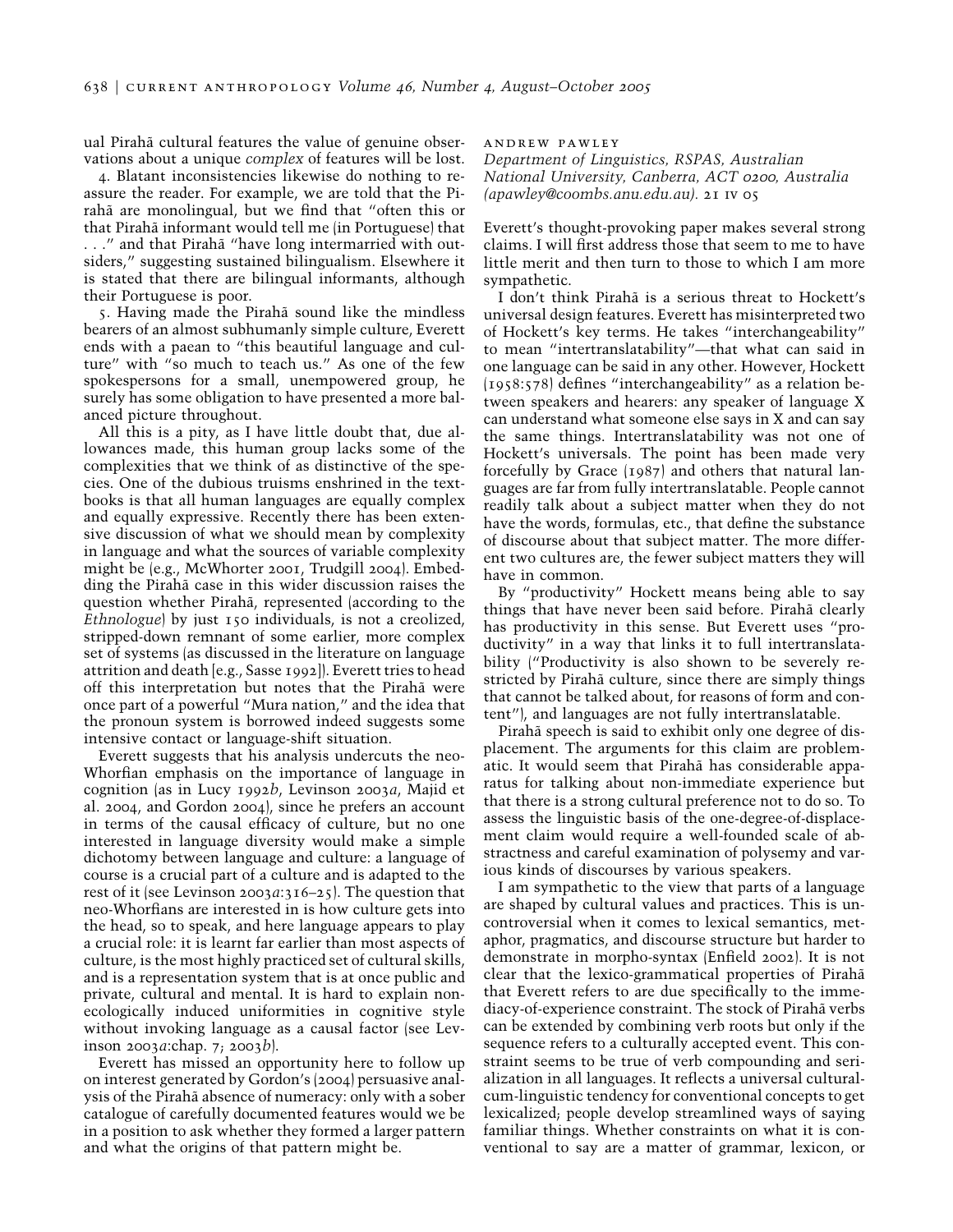idiomaticity depends on how one chooses to define these constructs (Pawley 1986).

Some other languages, for example, Warlpiri, have very limited counting systems (one, two, many) and/or only two basic color terms (light, dark), and/or no clear cases of embedding, but in such cases there has been no suggestion of an immediate-experience constraint (as speakers have rich mythologies, easily learn European counting systems, and so on). It is usual to give a utilitarian explanation of these limitations. Here we run into the perennial problem of functionalist explanations: How to falsify them? How to avoid the suggestion of teleology?

If Pirahã behavior and thought are as Everett says and one craves a detailed ethnography of Pirahã speech and social psychology, including documentation of individual variation—it may well be that something like the immediate-experience constraint does underlie the absence of myths, lack of interest in remote things, etc. Compare the mind-set that makes many urban dwellers indifferent to the plant species of their vicinity: a sample of San Francisco Bay area residents had a range of from just 10 to 34 tree/shrub names (Witkowski and Burris 1981) even though many more species were present. Why do some people pay close attention to certain parts of their environment and others not? It is too easy to say, in this case, that "people attend to what is useful." Typically, tribal peoples (and some others) know the salient attributes not only of useful species but also of many that are not useful. Established expertise in a domain gives people a mind-set to be curious about many things in that domain (see Berlin 1991 and Hays 1991 on "utilitarian" versus "intellectualist" explanations of folk taxonomies).

Everett's claims about the connections between culture, subject matter preferences, and linguistic resources raise a cluster of important issues of conceptual framework and method. One conclusion of his I agree with entirely. If linguists want reliable descriptions of ordinary spoken languages, they need to do extended fieldwork and immerse themselves in the cultural contexts of language use.

#### ALEXANDRE SURRALLÉS

*Laboratoire d'Anthropologie Sociale (CNRS), Colle`ge de France,* <sup>52</sup> *rue du Cardinal Lemoine,* <sup>75005</sup> *Paris, France (alexandre.surralles@college-de-france.fr).* 15 iv 05

Everett's article confirms loud and clear what many anthropologists believe: to study language in isolation from the context in which it is produced poses a high risk of simplification. The most common is the projection of categories alien to the language under study. For example, to address colour-term systems or other classificatory systems without previously questioning the configuration or even the relevance of these categories for a given society is a practice (far too common in anthropology for us to overlook when it appears in linguistic studies) that leads to the fallacy of demonstrating the reality of these categories for that society. Everett's article illustrates that this and other universalistic reductionisms do not survive rigorous testing against the reality of the practical usage of a given language. Although I mostly agree with Everett's critical work, I have some reservations about the way it is formulated and especially about his alternative proposal. My main objection is that he stresses the deficiencies of the Piraha language (the only positive feature of the language is a very rich prosody developed only in an appendix) and says little about how the users of this language communicate.

This could lead us to believe that the Pirahã do not have developed communication because their language does not permit it. However, I doubt that Everett believes this in view of the way he defends himself against the embarrassing impression of primitivism that his description of the Pirahã conveys. We could therefore conceive that, far from lying in the structure of the language, the problem arises from the historical conditions endured by this community. In this respect the text is somewhat contradictory. On the one hand it argues against the possibility of the language's deficiencies' constituting a *faux* archaism, a consequence of the demographic weakness and other traumas inflicted by an aggressive colonial environment, by asserting (although failing to demonstrate) that the 200 years of contact were not especially incisive. On the other hand, it presents as an argument for culture's determining role on language the fact that the Pirahã are monolingual despite all these years of regular contact with Brazilians. If indeed this contact failed to be influential, the Piraha<sup>'</sup>s monolingualism may mean not that they were unable to learn Portuguese but that they did not need to.

If Everett believes that the Pirahã have a high level of communication despite the simplicity of their language, he should demonstrate how they communicate. He provides us with a clue when he asserts the primacy of culture over language and adds that the Piraha<sup>"</sup> restrict communication to the immediate experience of the interlocutors." However, he does not go into all the consequences of his assertions, leaving his alternative proposal to be vaguely intuited. He fails to tell us, for instance, whether in the end the language exists for him or, as Ingold (2000:392–93), believes, that it is only because of the reification of speech, made possible through writing, that the idea of language as an entity (a collection of rules and signifiers with a generative potential) exists in Western thought. If he does not agree with this radical position, he should illustrate the use that the Pirahã make of grammatical language, the meaning that they give to it, and how they include it in other communication practices such as the body language of feeling and other sensory, polysensory, or synaesthetic forms of nonverbal communication as some of us are attempting to do in the Amazon (Surrallés 2003). These constitute ways of communication related to the notion of "immediate experience" that Everett suggests, that is, experience that can be directly perceived.

These silences can be related to a general lack of ethnographic contextualization of the Piraha linguistic data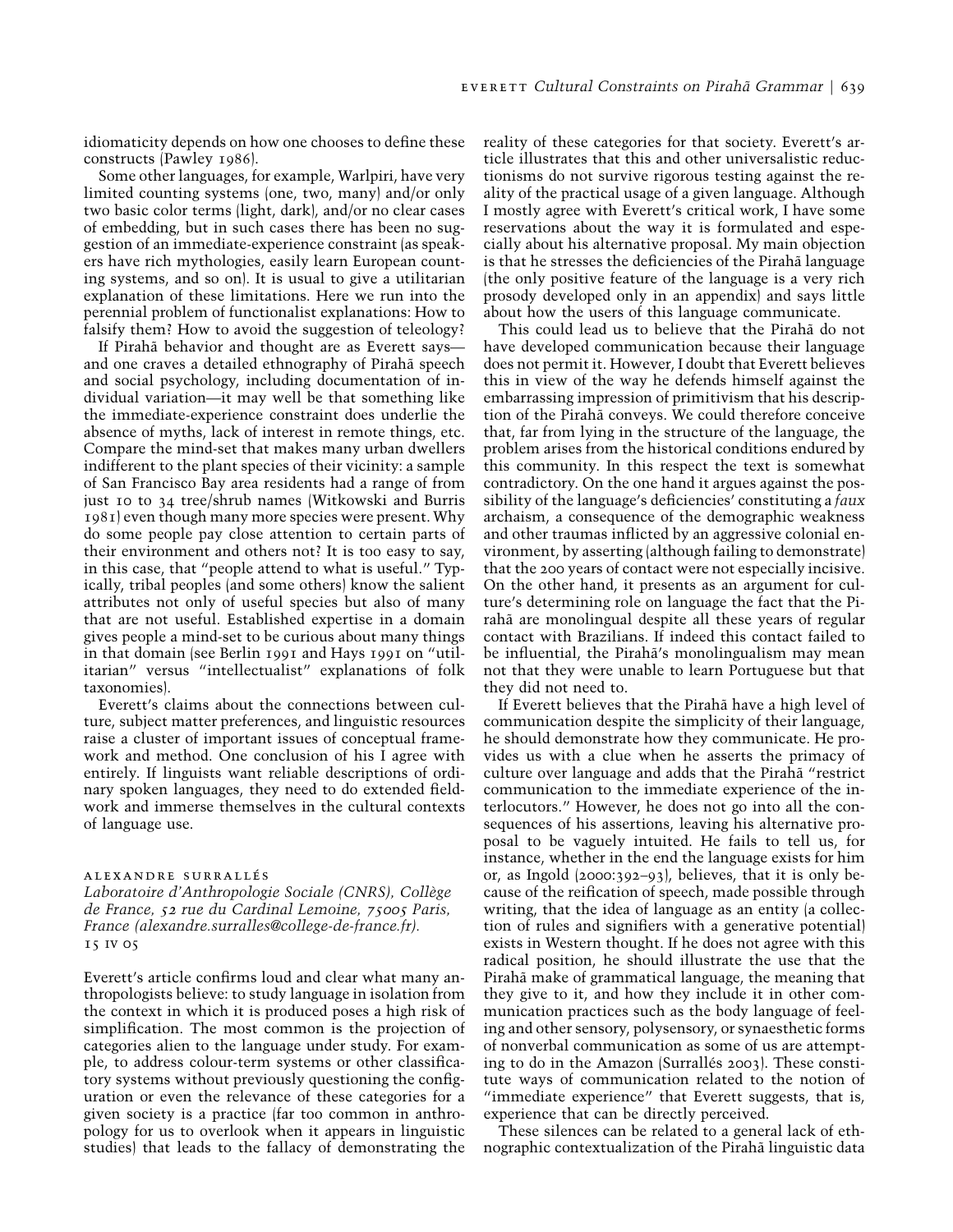that is surprising coming from a linguist who seeks to build bridges with anthropology. Everett devotes a number of paragraphs to the Pirahã ethnographic background, but only as an introduction. Moreover, anthropologists today work collectively on groups of societies rather than on isolated units. Everett should consider in more depth the ethnographic and linguistic descriptions of other scholars working among the Piraha and related groups to convince us that his theses are not the result of a personal bias in his data gathering, given that he offers only his own data as evidence. In short, ethnographic and linguistic analyses should require more scrupulous integration. This void may be due to a slightly anachronistic view of anthropology and of the notion of culture associated with the discipline. Indeed, it seems that for Everett "culture" encompasses everything but language. He should bear in mind the decade of work that anthropology, particularly in the Amazon (e.g., Descola 1994, Viveiros de Castro 1998), has dedicated to criticizing the notion of culture and the dichotomy that it establishes with the notion of nature.

#### michael tomasello

*Department of Developmental and Comparative Psychology, Max Planck Institute for Evolutionary Anthropology, Deutscher Platz* <sup>6</sup>*, D-*<sup>04103</sup> *Leipzig, Germany (tomas@eva.mpg.de).* 17 iii 05

The best-kept secret in modern linguistics is that we actually know where grammar comes from. Virtually all of the so-called function words in a language have their origin in content words such as nouns and verbs (demonstratives are an exception [Diessel 1999]). Case markers and agreement markers most often originate in freestanding words such as spatial prepositions, pronouns, and even nouns and verbs. The English future markers *will* and *gonna* are both derived from freestanding verbs, and the definite article *the* is derived from a demonstrative. Something similar can happen on the level of whole syntactic constructions as loose discourse sequences such as *He pulled the door and it opened* become more tightly organized syntactic constructions such as *He pulled the door open* (see Traugott and Heine 1991, Hopper and Traugott 1993, Bybee, Perkins, and Pagliuca 1994).

Basically, as people communicate about content, content words need to be "glued together" to make coherent messages fitting the cognitive and attentional capacities and predispositions of human beings: such things as force dynamic scenes (with agents and patients) to fit with human causal/intentional cognition, topic-comment structure to fit with human attentional needs, and pragmatic grounding to help identify and locate objects and actions in space and time. In other words, particular things get grammaticalized in the way that they do because human cognition and communication work the way that they do. The starting point of the process, of course, is the particular content that people choose to talk about in a particular linguistic community. And so from the point of view of this functional-typologicalhistorical approach to language, Everett's findings and hypotheses make perfect sense. If members of a speech community do not talk about events remote in time and space, then there is no raw material to be transformed into grammatical markers for such things as tense and aspect.

I am no expert on the facts of the matter here. Perhaps Everett's specific analyses need revising in some particular ways. But the question is: from a large-scale theoretical point of view, what is the alternative? And the answer is, as Everett notes, universal grammar. In my experience, what normally happens when proponents of universal grammar hear reports like Everett's is that they simply do not believe them. The nonembedded Pirahã sentence structures reported, for example, really do have embedding, they will claim; it is just at an underlying level where we can't see it. The evidence for this claim is that one could translate these nonembedded structures into embedded structures in, for example, English. But this is just "the Latin fallacy." Sensible people stopped analyzing other European languages by analogy to Latin many years ago, and we should stop analyzing the structures of non-European languages by analogy to European languages now. One of the most thoughtful analyses along these lines is that of Comrie (1998), who argues that what we translate from Japanese as relative clauses really do not have the same structure and work quite differently. Therefore, without arguing the particularities of the case Everett presents, it is perfectly reasonable that the structures of the Piraha language are very different from those of other languages. Because they talk about different things, different things get grammaticalized.

In light of the fact that we know that languages differ greatly in their syntactic structures and we know how grammaticalization takes place in many specific instances in particular languages, how can anyone maintain the hypothesis of a universal grammar? The answer is to make the concept immune to falsification. Thus, in universal grammar analyses, the most common practice is to invoke universal grammar without specifying precisely what is intended, as if we all knew what it was. Here are examples of what is said to be in universal grammar from people who are bold enough to be specific: O'Grady (1997) proposes that it includes both lexical and functional categories. Jackendoff (2002) includes *x*-bar syntax and the linking rules  $NP = object$  and  $VP =$ action. Pinker (1994) agrees and adds "subject" and "object," movement rules, and grammatical morphology. Crain and Lillo-Martin (1999) list wh- movement, island constraints, the subset principle, head movement, ccommand, the projection principle, and the empty-category principle. Hauser, Chomsky, and Fitch (2002) point to the computational procedure of recursion and Chomsky (2004) to the syntactic operation of "merge." Baker (2001), Fodor (2003), and Wunderlich (2004) all present very different lists of features and parameters. There seems to be no debate about which of these or other accounts of universal grammar should be preferred and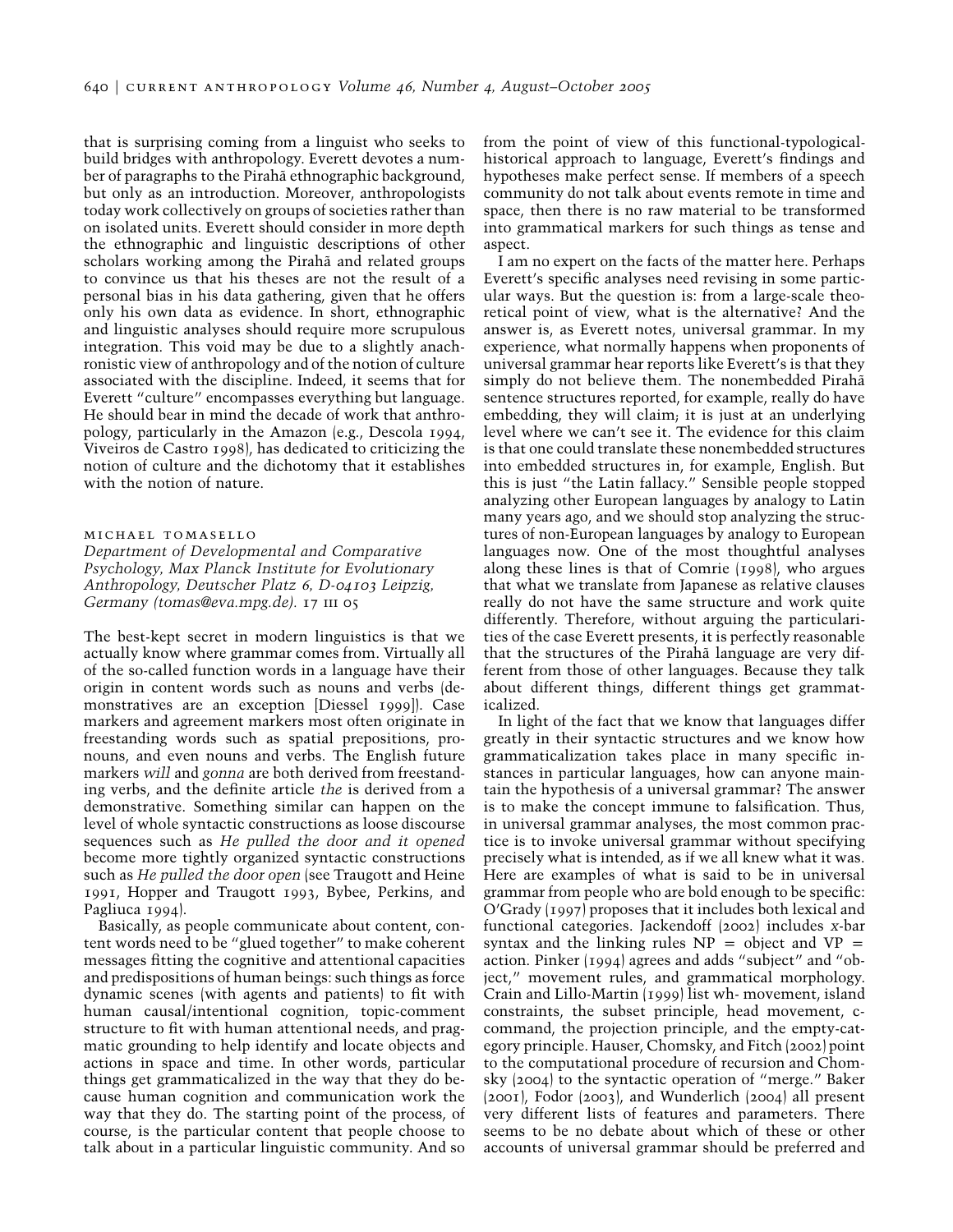why. This problem is particularly acute in the study of language acquisition, where there is no evidence that children begin with the abstract linguistic categories characteristic of most accounts of universal grammar (Tomasello 2003).

Universal grammar was a good try, and it really was not so implausible at the time it was proposed, but since then we have learned a lot about many different languages, and they simply do not fit one universal cookie cutter. Everett's case is extreme, but there are others that create similar problems for the theory. In science, when theory and facts conflict, given a large enough body of reliable facts, theory loses, and we must come up with something new.

#### anna wierzbicka

*School of Language Studies, Australian National University, Canberra, ACT* <sup>0200</sup>*, Australia (anna.wierzbicka@anu.edu.au).* 1 iv 05

Because I fully agree with Everett's general claim that to a considerable degree culture shapes language and that meaning is central to the understanding of both languages and cultures, I deplore all the more his extravagant and unsubstantiated specific claims, which are based on deeply flawed methodology and which ignore the wide-ranging and methodologically rigorous studies reported in *Meaning and Universal Grammar* (Goddard and Wierzbicka (2002)—studies which have led to the discovery of 65 universal semantic primes lying at the heart of all languages.

Many of Everett's claims about Pirahã are in fact entirely consistent with the universals we have posited. At the same time, some of these universals are alleged by Everett to be absent from Pirahã. For reasons of space, I will focus here on "all," whose alleged absence from Australian languages I have discussed in detail (Wierzbicka (1996). The alleged absence of a word for "all" in Pirahã is clearly refuted by the material cited by Everett himself, and the failure to recognize its presence is a glaring example of the weakness of the semantic analysis in his paper.

Can one say things like "All the men went swimming" in Pirahã? The answer is clearly yes, as Everett's examples (10) and (12) show. Concepts such as "every," "most," and "few" are far from universal, but "all" does occur in all languages, and Pirahã is evidently no exception. Everett does not see this: his interlineal gloss for *hiaitiihi hi 'ogi* 'all the [Pirahă] people' is "Pirahă people he big." The fact that the same segment used in one syntactic frame can mean "big" and in another "all" misleads him into thinking that there is no word for "all" in Pirahã—a conclusion clearly contradicted by his own data. The concept of polysemy is a basic tool in semantic analysis, and rejecting it altogether leads to ludicrous results such as the following "literal" gloss: "My bigness ate [at] a bigness of fish, nevertheless there was a smallness we did not eat." In using such glosses, Everett exoticizes the language rather than identifying its genuinely distinctive features. To say that *ti 'ogi* means, literally, "my bigness" (rather than "we") is like saying that in English *to understand* means, literally, "to stand under." To deny that *hi 'ogi* means "all" is to make a similar mistake.

In claiming that Pirahã has no word for "all," Everett is joining the long tradition of "primitive-thought" scholars such as Hallpike (1979), who also claimed that, for example, Australian Aborigines had no word for "all" and, accordingly, were not capable of making generalizations. Everett insists that the Pirahã language is not in any way "primitive," but the fact of the matter is that without a word (or wordlike element) meaning "all" speakers *could not* make generalizations. Accordingly, despite his protestations, Everett *is* presenting Pirahã as "primitive" language.

Despite the sensational tone of Everett's paper, most of the other "gaps" that he sees in Pirahã are insignificant. Many languages lack numerals, and, as the Australian experience shows, their speakers can readily borrow or develop them when they need them. What matters is that the language does have words for the universal semantic primes "one," "two," and "many." Out of these (and some other primes clearly present in Pirahã), all other numerals, quantifiers, and counting practices can be developed. All the pronouns currently used in Pirahã "were borrowed recently from a Tupi-Guarani language," but all languages have identifiable exponents of "I" and "you," and, whatever the source of the current inventory, Pirahã is clearly no exception in this regard. Pirahã has no colour words, but countless other languages lack colour words, and the concept of "colour" itself is culture-specific (cf. Wierzbicka 1996, n.d.). What matters is that they all have the concept of "see." Again, as the Australian experience shows, speakers of such languages can quickly build such concepts when they become interested in the relevant technologies and practices.

Pirahã is no doubt "largely incommensurate with English," but it is not *fundamentally* so: on the available evidence, it has the same set of semantic primes, out of which all other, culture-dependent, meanings can be constructed. Boas and Sapir got it right: languages can differ enormously in their semantic systems, but all evidence points to what Boas called "the psychic unity of mankind." The universal semantic primes provide the bedrock of that unity and a touchstone for linguistic semantics.

### Reply

DANIEL L. EVERETT<sup>1</sup> *Manchester, U.K.* 18 v 05

The most important point of my paper is that evidence for language evolution can be found in living languages,

1. I thank Brent Berlin, George Grace, Paul Kay, Alison Wray, Sally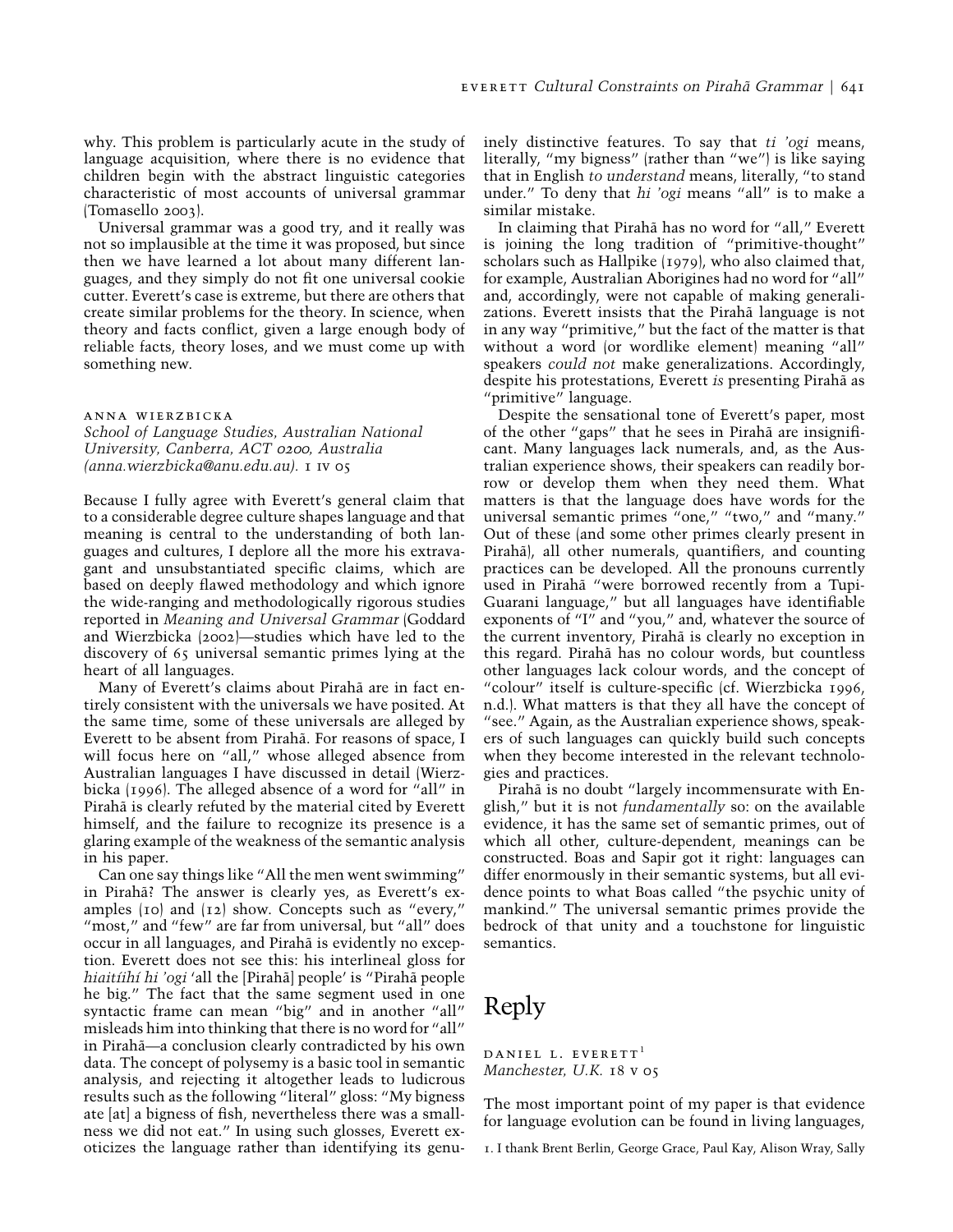and therefore hypotheses such as universal grammar are inadequate to account for the Piraha facts because they assume that language evolution has ceased to be shaped by the social life of the species (e.g., Newmeyer 2002: 361). At the same time, this does not warrant labeling different evolutionary paths more or less "primitive."

I agree with Tomasello's assessment of the issues and Pirahã's place in the universal-grammar debate.

Berlin claims that other languages are known that lack numbers and embedding, but I must disagree. Some languages have been claimed to have only "one," "two," and "many," but those *are* numbers.

Neither Hale (1976), Dixon (1995), nor any of the other references cited by Pawley, Berlin, and Levinson claim that any language lacks recursion, although Australian, Papuan, and other languages often use nonsubordinating clause-joining strategies where English, say, might use recursion. Rachel Nordlinger's work in progress supports my point.

Goncalves, who has spent roughly 18 months over a period of several years living among the Piraha and written two books on Pirahã culture, accepts my claim that experience guides culture and grammar in Pirahã and connects it to more general work, initiated by Seeger (1981), on Amazonian worldview. His remarks in this regard are suggestive and useful.

Surrallés's principal objection to my paper is that it appears to portray the Pirahã as communicatively deficient. He rightly points out that there is a need for a systematic ethnography of communication for Pirahã, but his objection (shared by Levinson) that I have portrayed the Pirahã as primitive in thought is ethnocentric. That the language does not avail itself of grammatical resources used in other languages neither renders it inferior to other languages nor, as Levinson claims, makes its speakers "mindless." Surrallés warns me against dichotomizing culture and nature, but I have tried to establish the opposite, namely, that cultural values shape the language that ultimately emerges from them. My paper should be taken as an argument for his position, not against it.

Kay claims that Sheldon's experiments, if accurate and replicable, establish the existence of color terms in Pirahã and that, in fact, the existence of color terms is harmonious with my proposal that grammar is constrained by experience. Sheldon (personal communication, April 2005) says the following about his experiments: "The Pirahã like to participate together. I tried to keep things separate, but even with the small study behind the house, others come by to listen. The topic becomes of immediate interest to everyone, and there was discussion among everyone of what was being done, etc. I am quite sure they discussed things among themselves even though I asked them to do it individually with me." He adds that he agrees with the conclusion that I draw from his work, namely, that the poor experimental control raises potential problems with the interpretation of his results because we are unable to say to what degree the agreement on the color terms is the result of consensus achieved through group discussion versus repeated individual use of the same terms independently. Therefore, the experiments are contaminated and need to be rerun.

Further, Keren Everett has conducted informal tests on Pirahã ability to name colors and has observed (personal communication, 2005) that speakers frequently disagree on the description of colors. I have observed this variation independently. Moreover, different phrases can be used by the same speaker to describe the same color in the same situation. For example, the particle *'igiábií* 'like' is often used: *pii 'igiábií* 'blue' (like water); *bii 'igiábií* 'red' (like blood), etc. In addition, color terms can vary according to what they describe, so that different descriptions may be used for different objects, rather than generalized color terms (e.g., black for animals, for humans, for inanimates): *biopaíai* 'black' (for a human; lit. 'dirty blood'); *kopaíai* 'black' (for an animal; lit. 'dirty eye'); *hoigii 'igiábií* 'black/dark' (usually for inanimates; lit. 'like dirty').

I agree with Kay that *color* is an immediate sensation. But the naming of it is not. A property name that generalizes over immediate expressions is an abstraction, a variable. My claim is, again, that the Pirahã avoid this (hence the near absence of adjectives and adverbs). Color terms are abstractions; the descriptions of colors are not. Abstractions violate the proposed principle of immediacy; phrasal descriptions do not. My account predicts that in Pirahã colors will be described by phrases according to each experience rather than given variablelike names (the latter might be possible, but only in violation of the proposed constraint).

Pawley says that I have misunderstood Hockett's inerchangeability design feature, but what Hockett (1958: 578) says it means is

that any participating organism equipped for the transmission of messages in the system is also equipped to receive messages in the same system, and vice versa. For language, any speaker of a language is in principle also a hearer, and is theoretically capable of saying anything he is able to understand when someone else says it. Bee dancing and gibbon calls also involve interchangeability, but our other animal systems do not. In the courtship signalling of sticklebacks, for example, it is obvious that the male and the female cannot change roles. Nor can one imagine gazelles roaring and lions fleeing.

Hockett's gazelle-and-lion example doesn't fit Pawley's understanding. What is at issue is a system of communication *across* species, not *within* a species.

Pawley's understanding of Hockett pivots on the meaning of "same system." He thinks that it means "same language." I claim that it means "same-species communication system." This difference of opinion may be due to Hockett's tendency to shift between properties of "Language" and "A language." The function of inter-

Thomason, Peter Ladefoged, Nigel Vincent, Ted Gibson, and Jeanette Sakel for comments on this reply.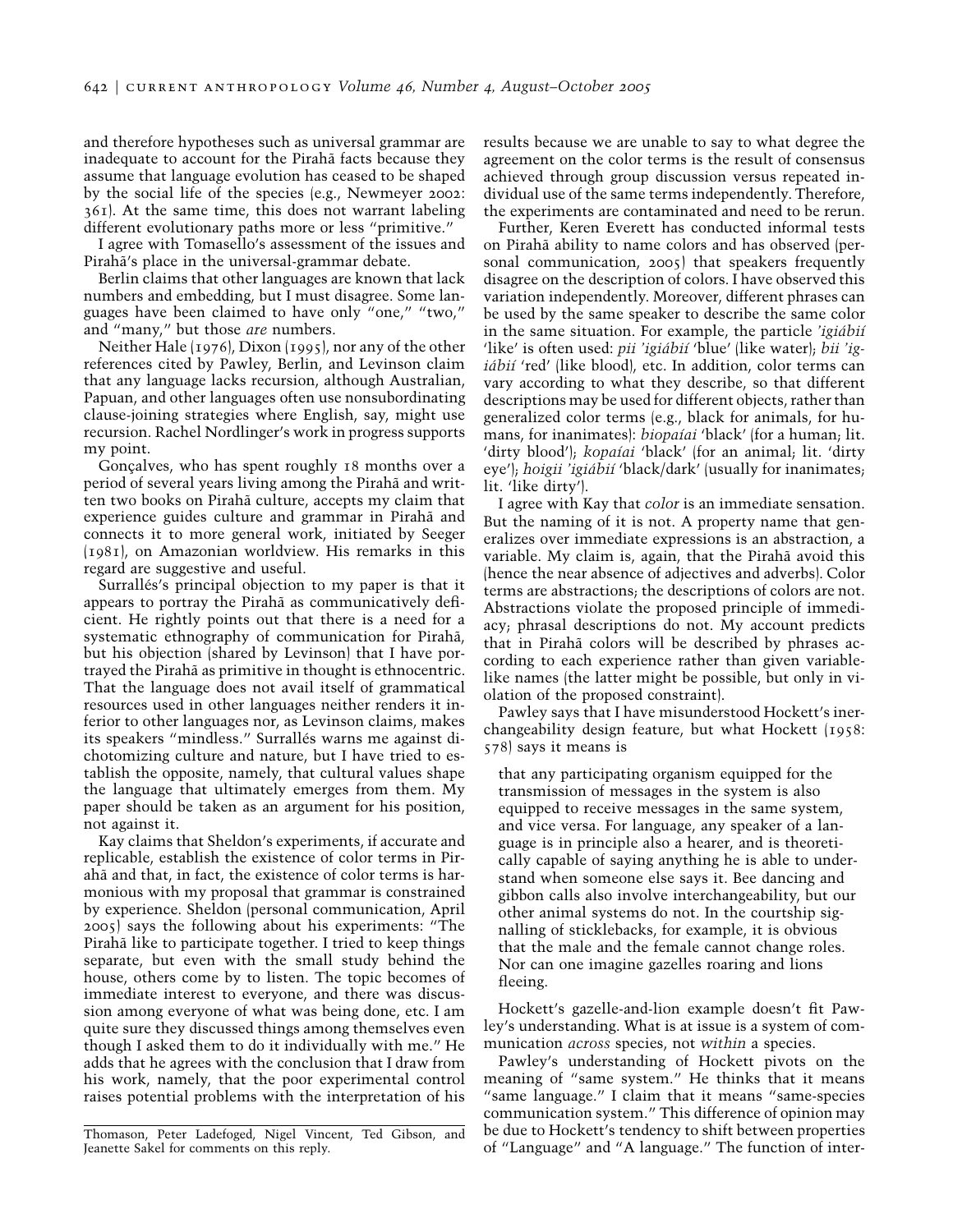changeability and his other design features is to identify something specific about *Homo sapiens.* To do that it must entail something at the species level rather than at the individual language level. The evolutionarily interesting understanding of interchangeability is therefore just this: anything one can understand from a conspecific one should be able to say to another conspecific. Bicultural, bilingual individuals will in principle (though perhaps not in practice) be able to communicate anything they hear in either language, since they have fully understood it. But Hockett's interchangeability, under my interpretation, must be abandoned if Pirahã has followed its own evolutionary path. Thus a Portuguese-fluent Pirahã could not communicate perfect tenses in Pirahã. This limitation is connected to the question I raise regarding borrowing. Why are the Piraha unlike other groups in not borrowing number words? Further, why are they still monolingual? Because their "core grammar" lacks the resources to express certain concepts and their culture prohibits certain ways of talking. My conclusion is thus a stronger argument against intertranslatability than even Grace's (1987), which was based on general principles.

Pawley also objects to my understanding of productivity. According to Hockett (1958:576) productivity means that "a speaker may say something he has never said nor heard before and be understood perfectly by his audience, without either speaker or hearer being in the slightest aware of the novelty." On one level, this refers strictly to combinatorics, but Hockett's formulation itself must be revised, as I have argued, because it fails to consider the vast variation in resources for productivity available to individual languages. Pirahã shows that there are severe limitations on "novelty" that are not shared between languages. Although productivity is not intertranslatability per se, the inadequacy of Hockett's conception of productivity is shown by the specific restrictions on intertranslatability that we see in my paper. Interestingly, however, this reconsideration of productivity implies that there are *multiple* kinds of human grammars.

Wierzbicka's comments revolve around two assertions: (1) her theory requires all languages to have the quantifier "all" and (2) Pirahã does in fact have the word "all." Nothing she says, however, is relevant to determining whether Pirahã has "all" or not. All semanticists know that the quantificational properties of a word are revealed by its truth conditions. I have pointed out that Pirahã has no word with the truth conditions of universal quantification. Unless Wierzbicka can show that I am wrong about the truth conditions, she has no case. The same applies to her assertions on the Piraha pronominals. Further, her assertion that I have "primitivized" or "exoticized" the Pirahã is based only on the idea that if the properties of the language do not agree with her theory it is primitive. But this is a nonsequitur. Finally, her point about "all" is not unique to her. From a much older tradition, Davidson says  $(2001[1997]:134-35)$  that the "last stage" in language development

requires a leap; it introduces quantification, the concepts expressed by the words "some" and "all." Once we advance to this stage, we have arrived at languages that match, or begin to match, our own in complexity. . . . It is here, in my opinion, that we reach the degree of expressive sophistication that we associate with thought, for it is only at this level that there is positive evidence that the speaker of the language can predicate properties of objects and events.

By the Pirahã evidence both Davidson and Wierzbicka are wrong. Thought need not be reflected directly in language. The fact that the Pirahã lack the word "all," using instead, say, generics, means simply that their syllogistic reasoning will nearly though not quite match our own, giving them the ability to deal well with the world around them but not to teach Western logic at this time in their cultural history.

Levinson displays deep misunderstanding of my proposed experience principle, claiming that it limits talk to the present. As I have said, this principle includes experiences over several generations. He further says that the list of properties adduced in support of the principle of immediate experience is disjointed. Whether any list coheres is a matter not of taste but of argumentation. Each feature listed is one that is highly unusual or unique to Pirahã. One can simply say that there is no link between them, or one can consider them as sharing the property that they avoid violations of the experience principle. This property creates an intensional, non-disjunctive set. Claims for disjointedness of the set of properties discussed must engage the evidence in favor of the common property. Since Levinson fails to marshal a single counterargument, his commentary makes no substantive contribution on this point.

Next, Levinson claims that my statement about the Whorf hypothesis and formal theories is incoherent, namely, that it is forced on formal theories just in case a culture-language connection like Pirahã tenses is discovered. Again, he does not say why. In fact, as I have established in some detail (1993), according to universal grammar children's core grammar is insulated from cultural influence, and therefore only a Whorfian hypothesis is acceptable.

Levinson goes on to suggest that there is sustained bilingualism among the Pirahã, based on the statement in my paper that there has long been intermarriage between the Pirahã and outsiders. Here he misunderstands my point, but this is surely my fault for not explaining "intermarriage" clearly enough. In the Pirahã case, intermarriage does not imply cohabitation; it in fact implies only sexual relations. There is no off-the-shelf anthropological term that I am aware of for sexual relations that are partly casual and partly intended to produce children with non-Pirahã fathers (children of non-Pirahã women are never raised among the Pirahã, only children of Pirahã women). In such cases the name of the Brazilian father—but a Pirahã name, not a Portuguese name—is remembered. Sometimes, jokingly, the Brazilian may be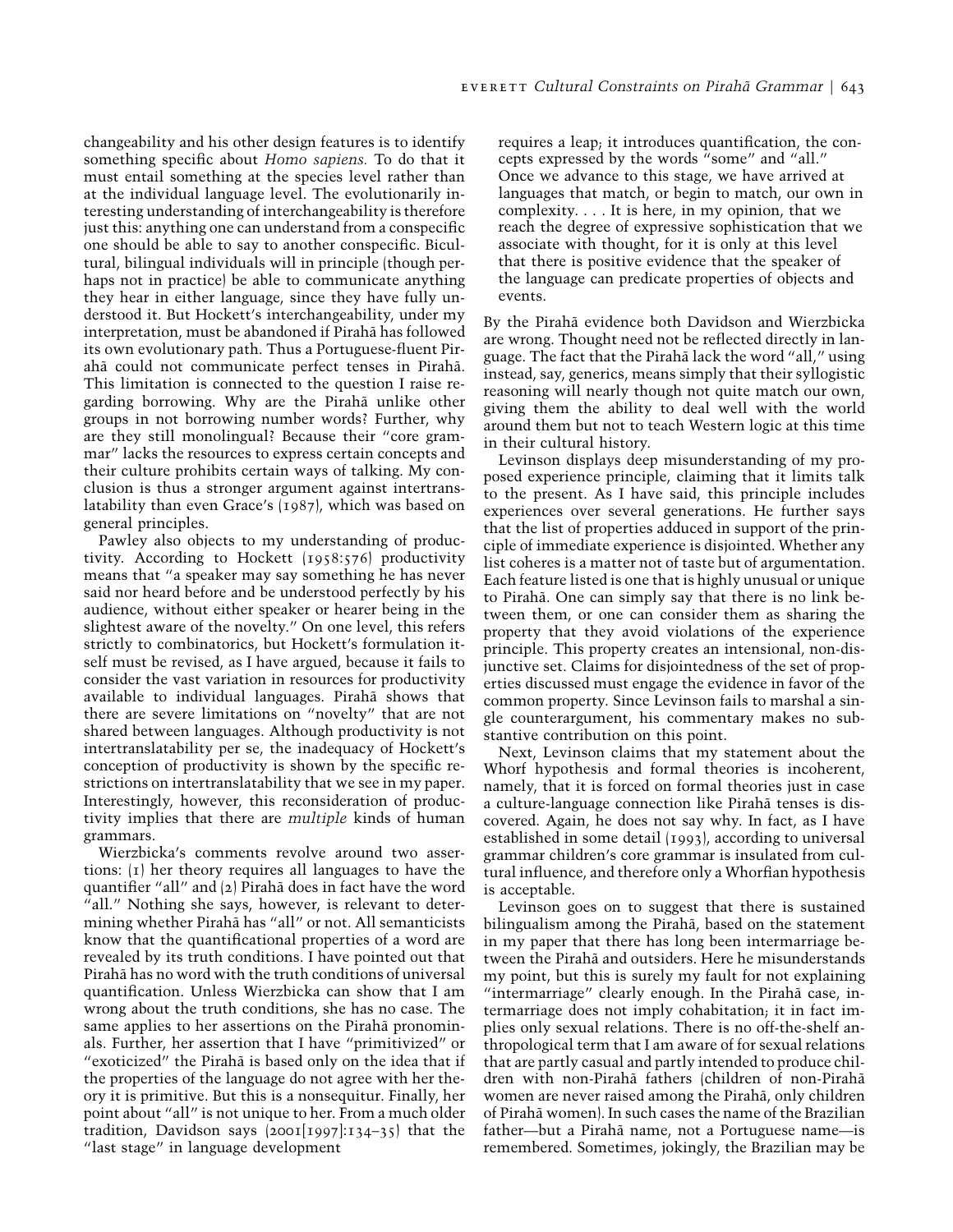referred to as the Piraha woman's husband, though he receives no loyalty, no favors, no relationship at all. There is not and never has been any sustained cohabitation between Pirahã and Brazilians or other ethnic groups. There is certainly no bilingualism, sustained or otherwise. Readers need not take my unsupported word for this; Peter Ladefoged, who visited the Pirahãs with me in 1995 to conduct phonetic research, had this to say about them, after conducting field research on at least 50 other languages from around the world (Ladefoged 2005:154):

The only completely monolingual community I have ever known are the speakers of Pirahã, a small group of about 300 people who live in the Amazonian rain forest. They ignore strangers and have as little to do with the outside world as possible. You have to learn their language to speak to them, a tedious and difficult process involving hours of patient observation and trial and error.

Levinson closes by asserting the persuasiveness of Gordon's (2004) results. Here again I think that perhaps my argument was insufficiently clear. Without wishing to be unfair to Gordon, who certainly made a serious effort to overcome the difficulties inherent in research with a monolingual community, I must emphasize one crucial point: on the videotape he made of his experimental setting, the Pirahãs say repeatedly that they do not know what he wants them to do, and they have repeated these comments since Gordon's visits. Gordon did not realize that they were confused because he was unable to communicate with them directly, and he did not request help in interpreting the Pirahãs' comments on his experiments. In addition, his experimental design was culturally insensitive. Even aside from methodological flaws, there is an additional serious problem with Gordon's interpretation of his results: he does not attempt to account for the fact that the Piraha can and do fill other gaps in their lexicon by borrowing words from other languages.

Levinson takes me to task for not discussing the work of McWhorter (2001) and Trudgill (2004). Trudgill (2004) was not available at the time I submitted my manuscript, but now that I have read it, I can report that Trudgill's thesis and McWhorter's where it is relevant are falsified by the Pirahã data. Trudgill claims that simplification (e.g., the Piraha˜ phonemic system) is more likely in "communities involved in large amounts of language contact." This would mean, for example, that Piraha's unusual features could be due to disintegration through contact. However, since Pirahã fits Trudgill's (2004:306) description of a "small, isolated, low-contact community with tight social network structures," it should have more rather than less complexity. What this means is that Trudgill is wrong. Better reasons for the simplicity of Pirahã grammar and phonology have been presented above.

Finally, Levinson exclaims that there is not enough detail to assess my claims and that my claims are unreplicable. First, almost all these claims have been independently established in publications listed in the paper. Second, the claims are replicable—but only through the Pirahã language.

### References Cited

- austin, p., and j. bresnan. 1996. Non-configurationality in Australian Aboriginal languages. *Natural Language and Linguistic Theory* 14:215–68. [scl]
- baker, m. 2001. *The atoms of language.* New York: Basic Books. [MT]
- basso, ellen. 1995. *The last cannibals: A South American oral history*. Austin: University of Texas Press. [mag]
- benedict, r. 1934. *Patterns of culture*. Boston: Houghton Mifflin. [scɪ.]
- BERLIN, BRENT. 1991. "The chicken and the egghead revisited: Further evidence for the intellectualist bases of ethnobiological classification," in *Man and a half: Essays in Pacific anthropology and ethnobiology in honour of Ralph Bulmer.* Edited by A. Pawley, pp. 57–66. Auckland: Polynesian Society.  $[AP]$
- berlin, brent, and paul kay. 1969. *Basic color terms, their universality and evolution*. Berkeley: University California Press.
- bruner, jerome, jens brockmeier, and rom HARRÉ. 2001. "Narrative: Problems and promises of an alternative paradigm," in *Narrative and identity: Studies in autobiography, self, and culture*. Edited by J. Brockmeier and D. Carbaugh, pp. 39–58. Amsterdam: John Benjamins.
- bybee, j., r. perkins, and w. pagliuca. 1994. *The evolution of grammar*. Chicago: University of Chicago Press.  $\lceil m \rceil$
- carneiro, robert l. 1970. "Scale analysis: Evolutionary sequences in the rating of cultures," in *A handbook of method in cultural anthropology*. Edited by Raoul Naroll and R. Cohen, pp. 834–71. New York: Columbia University Press. [BB]
- carstairs-mc carthy, andrew. 1999. *The origins of complex language: An inquiry into the evolutionary beginnings of sentences, syllables, and truth*. Oxford: Oxford University Press. [bb]
- chomsky, noam. 2002. *On nature and language*. Cambridge: Cambridge University Press.
- ———. 2004. Address to the Linguistic Society of America, Boston, January. [MT]
- christiansen, morten h., and simon kirby. Editors. 2003. *Language evolution*. Oxford: Oxford University Press. [BB]
- comrie, bernard. 1985. *Tense*. Cambridge: Cambridge University Press.
- ———. 1998. Rethinking the typology of relative clauses. *Language Design* 1:59–86. [mt]
- corbett, greville g. 2000. *Number*. Cambridge: Cambridge University Press.
- crain, s., and d. lillo-martin. 1999. *An introduction to linguistic theory and language acquisition.* Oxford: Blackwell. [MT]
- davidson, donald. 2001 (1997). "The emergence of thought," in *Subjective, intersubjective, objective.* Edited by Donald Davidson. Oxford: Oxford University Press.
- desalles, jean-louis. 2004. About the adaptiveness of syntactic recursion. http://www.interdisciplines.org/coevolution/papers/ $3/5/1$ . [BB]
- descola, philippe. 1994. *In the society of nature: A native ecology in Amazonia.* Translated by N. Scott. Cambridge: Cambridge University Press. [as]
- de valois r., h. c. morgan, m. c. polson, w. r. mead, and e. m. hull. 1974. Psychophysical studies of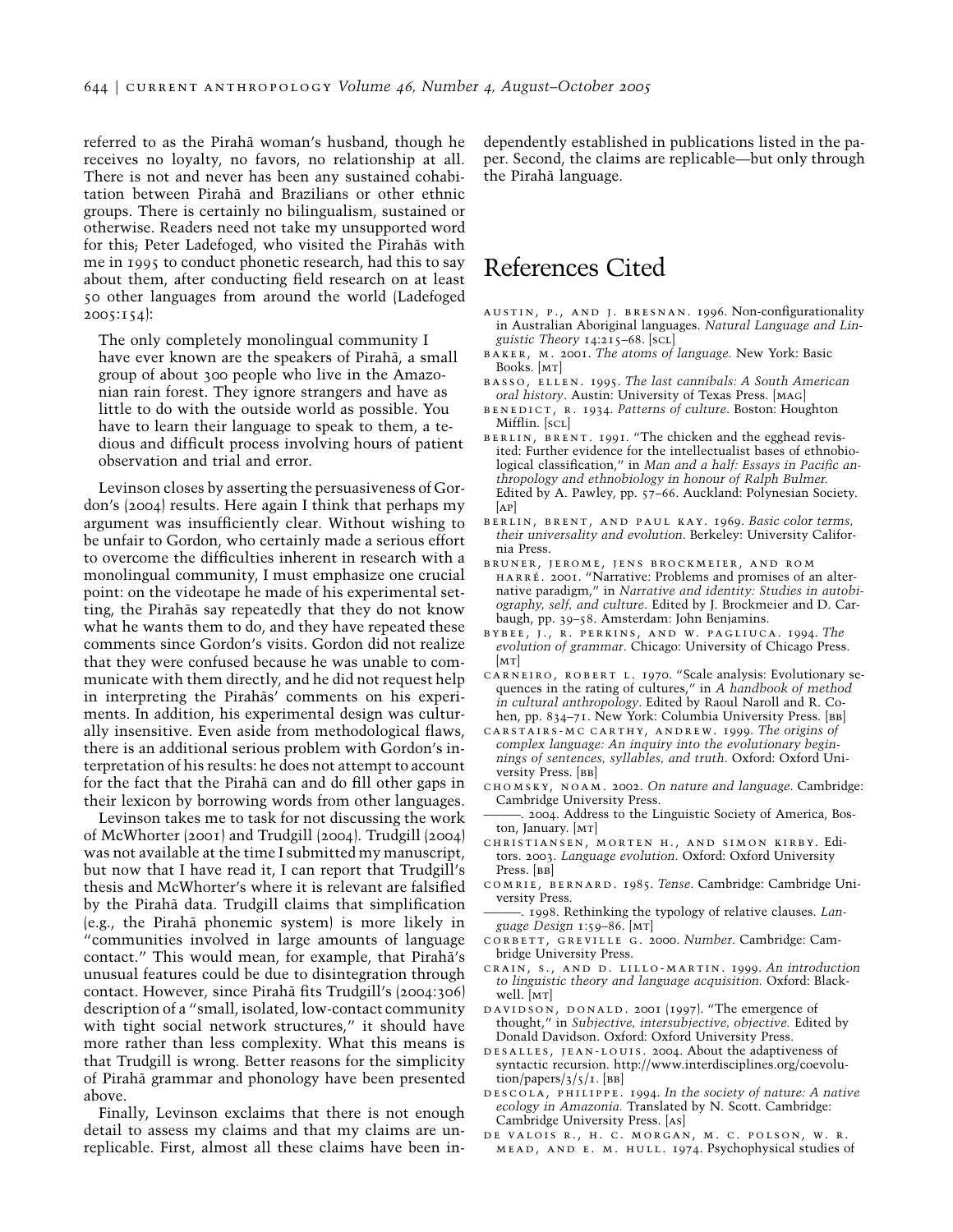monkey vision. 1. Macaque luminosity and color vision tests. *Vision Research* 14:53–67. [pk]

- diessel, h. 1999. *Demonstratives: Form, function, and grammaticalization.* Amsterdam: John Benjamins. [mt]
- DIXON, R. M. W. 1995. "Complement clauses and complementation strategies," in *Grammar and meaning*. Edited by F. Palmer, pp. 175–220. Cambridge: Cambridge University Press. [scl]
- ———. 2002 *Australian languages.* Cambridge: Cambridge University Press. [scL]
- enfield, nick. Editor. 2002. *Ethnosyntax: Explorations in grammar and culture*. Oxford: Oxford University Press.
- EVERETT, DANIEL L. 1979. Aspectos da fonologia do Pirahã. M.A. thesis, Universidade Estadual de Campinas, Campinas, Brazil.
- ———. 1983. A lingua piraha˜ e a teoria da sintaxe. Sc.D. diss., Universidade Estadual de Campinas, Campinas, Brazil.
- ———. 1985. "Syllable weight, sloppy phonemes, and channels in Pirahã discourse," in *Proceedings of the Berkeley Linguistics Society* 11. Edited by Mary Niepokuj et al., pp. 408–16.
- ———. 1986. "Piraha˜," in *Handbook of Amazonian languages*, vol. 1. Edited by D. Derbyshire and G. Pullum, pp. 200–326. Berlin: Mouton de Gruyter.
- -. 1987. Pirahã clitic doubling. *Natural Language and Linguistic Theory* 5:245–76.
- -. 1988. On metrical constituent structure in Pirahã phonology. *Natural Language and Linguistic Theory* 6:20–46.

———. 1992. *A lingua piraha˜ e a teoria da sintaxe*. Campinas: Editora da UNICAMP.

1993. Sapir, Reichenbach, and the syntax of tense in Pirahã. *Journal of Pragmatics and Cognition* 1:89-124.

———. 2004. "Coherent fieldwork," in *Linguistics today*. Edited by P. van Sterkenberg, pp. 141–62. Amsterdam: John Benjamins.

———. n.d. Periphrastic pronouns in Wari'. *International Journal of American Linguistics*. In press.

everett, daniel l., and keren everett. 1984. On the relevance of syllable onsets to stress placement. *Linguistic Inquiry* 15:5–11.

everett, daniel l., and barbara kern. 1997. *Wari': The Pacaas-Novos language of western Brazil*. London: Rout $ledge.$  [ $BB$ ]

- fodor, j. 2003. Evaluating models of parameter setting. MS.  $\lceil m \rceil$
- foley, william a. 1986. *The Papuan languages of New Guinea*. Cambridge: Cambridge University Press. [bb]
- geertz, c. 1960. *The religion of Java*. Chicago: University of Chicago Press. [scl]
- gentner, dedre, and susan goldin-meadow. Editors. 2003. *Language in mind: Advances in the study of language and thought*. Cambridge: MIT Press.

GIVÓN, TALMY. 1979. *On understanding grammar*. New York: Academic Press. [BB]

———. Editor. 1983. *Topic continuity in discourse: A quantitative cross-language study*. Amsterdam: John Benjamins.

goddard, cliff, and anna wierzbicka. Editors. 2002. *Meaning and universal grammar: Theory and empirical findings*. 2 vols. Amsterdam: John Benjamins. [aw]

- goody, j. 1993. *The culture of flowers*. Cambridge: Cambridge University Press. [scl]
- gonc¸ alves, marco antoˆ nio teixeira. 1990. *Nomes e cosmos: Onoma´stica entre os Mura-Piraha˜*. Rio de Janeiro: UFRJ/Museu Nacional.
- ———. 2001. *O mundo inacabado: Ac¸a˜o e criac¸a˜o em uma cosmologia amazoˆnica*. Rio de Janeiro: UFRJ.

gordon, peter. 2004. Numerical cognition without words: Evidence from Amazonia. *Science* 306 (5695):496–99.

gow, peter. 1991. *Of mixed blood: Kinship and history in Peruvian Amazonia*. Oxford: Clarendon Press. [mag]

GRACE, GEORGE W. 1987. The linguistic construction of real*ity*. London, New York, and Sydney: Croom Helm. [ap]

gumperz, john l., and stephen levinson. Editors. 1996. *Rethinking linguistic relativity*. Cambridge: Cambridge University Press.

- HALE, K. L. 1976. "The adjoined relative clause in Australia," in *Grammatical categories in Australian languages*. Edited by R. M. W. Dixon, pp. 78–105. Canberra: Australian Institute of Aboriginal Studies. [scl]
- hallpike, christopher. 1979. *The foundations of primitive thought*. Oxford: Clarendon. [aw]
- hauser, m. d., n. chomsky, and w. t. fitch. 2002. The faculty of language: What is it, who has it, and how did it evolve? *Science* 298:1569–79. [mt]
- hays, david g. 2000. *The measurement of cultural evolution in the non-literate world: Homage to Raoul Naroll.* New York: Metagram Press CD. [BB]
- hays, terence, 1991. "Interest, use, and interest in uses in folk biology," in *Man and a half: Essays in pacific anthropology and ethnobiology in honour of Ralph Bulmer*. Edited by A. Pawley, pp. 109–14. Auckland: Polynesian Society. [ap]
- hockett, c. f. 1958. *A course in general linguistics.* New York: Macmillan. [ap]
- ———. 1960. The origin of speech. *Scientific American* 203:88–96. hopper, p. j., and e. c. traugott. 1993. *Grammati-*
- *calization.* Cambridge: Cambridge University Press. [mt] hornstein, norbert. 1990. *As time goes by: Tense and*

*universal grammar*. Cambridge: MIT Press. hurford, james, michael studdert-kennedy, and chris knight. Editors. 1998. *Approaches to the evolution of language.* Cambridge: Cambridge University Press.

hymes, dell. 1971. "Foreword," in *The origin and evolution of language*, by Morris Swadesh. Chicago and New York: Aldine Atherton.

- ingold, tim. 2000. *The perception of the environment: Essays in livelihood, dwelling, and skill*. London and New York: Routledge. [as]
- jackendoff, r. 2002. *Foundations of language: Brain, meaning, grammar, evolution*. New York: Oxford University Press.  $\lceil m \right]$

 $KALMAR$ , IVAN. 1985. "Are there really no primitive languages?" in *Literacy, language, and learning*. Edited by David Olson, Nancy Torrance, and Angela Hildyard, pp. 148–65. Cambridge: Cambridge University Press. [bb]

- kay, paul. 1972. "Language evolution and speech style," in *Sociocultural dimensions of language use.* Edited by Ben Blount and Mary Sanches. New York: Academic Press. [BB]
- kay, paul, brent berlin, luisa maffi, and william merrifield. n.d. *World color survery.* Chicago: University of Chicago Press.
- kay, paul, and luisa maffi. 1999. Color appearance and the emergence and evolution of basic color lexicons. *American Anthropologist* 101:743–60. [pk, scl]
- knight, chris, michael studdert-kennedy, and james hurford. Editors. 2000. *The evolutionary emergence of language: Social function and the origins of linguistic form.* Cambridge: Cambridge University Press. [bb]
- koptjevskaja-tamm, masha. 1993. *Nominalizations*. London: Routledge.
- krifka, manfred, francis jeffry pelletier, gregory carlson, alice ter meulen, gennaro chierchia, and godehard link. 1995. "Genericity: Introduction," in *The generic book*. Edited by Gregory N. Carlson and Francis Jeffry Pelletier. Chicago: University of Chicago Press.
- ladefoged, peter. 2005. *Vowels and consonants.* Oxford: Blackwell.
- LAGROU. ELS. 1998. Cashinahua cosmovision: A perspectival approach to identity and alterity. Ph.D. diss., University of St. Andrews, St. Andrews, U.K. [mag]

LEVINSON, S. 2000. Yélî dnye and the theory of basic color terms. *Journal of Linguistic Anthropology* 10(1):1–53. [pk, scl] ———. 2003*a. Space in language and cognition*. Cambridge:

Cambridge University Press. [scl] -. "Language and mind: Let's get the issues straight!" in *Language in mind*. Edited by D. Gentner and S. Golden-Meadow. Cambridge: MIT Press. [scl]